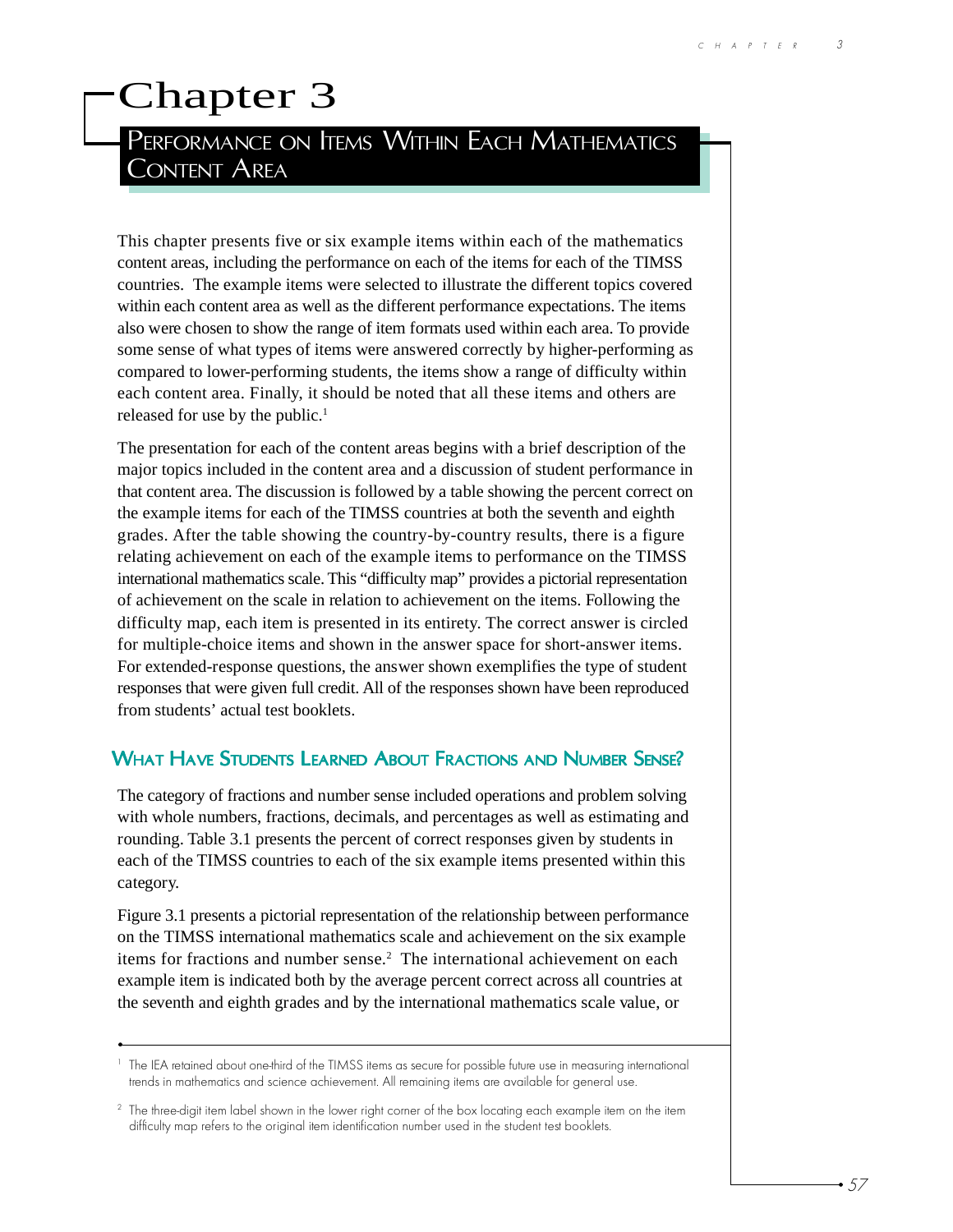### **Table 3.1**

#### **Percent Correct for Fractions and Number Sense Example Items - Lower and Upper Grades (Seventh and Eighth Grades\*)**

|                                                                                                                  | <b>Example 1</b><br><b>Subtraction problem with</b><br>whole numbers. |                         | Write a larger fraction. | <b>Example 2</b>           | <b>Example 3</b><br>Distance on map. |                      |
|------------------------------------------------------------------------------------------------------------------|-----------------------------------------------------------------------|-------------------------|--------------------------|----------------------------|--------------------------------------|----------------------|
| <b>Country</b>                                                                                                   | <b>Seventh Grade</b>                                                  | <b>Eighth Grade</b>     | <b>Seventh Grade</b>     | <b>Eighth Grade</b>        | <b>Seventh Grade</b>                 | <b>Eighth Grade</b>  |
| Belgium (FI)                                                                                                     | 96(1.1)                                                               | 93(2.9)                 | 82 (2.6)                 | 81(3.1)                    | 84 (1.8)                             | 84 (2.6)             |
| Ť<br>Belgium (Fr)                                                                                                | 95(1.4)                                                               | (1.6)<br>91             | 70 (2.9)                 | 72 (2.6)                   | 76 (2.7)                             | 82 (3.1)             |
| Canada                                                                                                           | 91(1.6)                                                               | 91<br>(1.7)             | 74 (2.4)                 | 80(1.6)                    | 62 (2.9)                             | 63 (2.0)             |
| Cyprus                                                                                                           | 81 (1.9)                                                              | 85 (2.2)                | 80 (2.4)                 | (2.4)<br>77                | 49 (2.9)                             | (2.7)<br>61          |
| <b>Czech Republic</b><br>$\overline{12}$                                                                         | (1.1)<br>97                                                           | 97<br>(0.9)             | (2.2)<br>81              | 83(2.1)                    | 76 (2.3)                             | 83 (2.5)             |
| England                                                                                                          | 59<br>(3.2)                                                           | 65<br>(3.2)             | 79<br>(3.1)              | (2.6)<br>79                | (3.4)<br>61                          | (3.1)<br>69          |
| France                                                                                                           | 92(1.5)                                                               | 97(1.2)                 | 66 (1.8)                 | 75 (2.4)                   | 72 (2.6)                             | 84 (2.0)             |
| Hong Kong                                                                                                        | 90(1.4)                                                               | 89 (1.9)                | 86 (2.2)                 | 85 (2.2)                   | 59 (2.4)                             | (2.5)<br>64          |
| Hungary                                                                                                          | 95(1.3)                                                               | 96 (1.2)                | 85 (2.0)                 | 87 (1.9)                   | 73 (2.4)                             | 82 (2.0)             |
| Iceland<br>Iran, Islamic Rep.                                                                                    | 91(2.0)<br>86<br>(2.4)                                                | 89 (3.2)<br>83<br>(2.6) | 82 (3.4)<br>38<br>(4.0)  | 89<br>(2.8)<br>31<br>(3.2) | 69<br>(3.2)<br>30<br>(3.0)           | 68<br>(4.4)<br>32    |
| Ireland                                                                                                          | 93(1.5)                                                               | 94 (1.5)                | 83 (1.9)                 | 82 (2.0)                   | 58 (2.9)                             | (3.2)<br>67<br>(2.4) |
| Japan                                                                                                            | 89 (1.4)                                                              | 93(1.2)                 | 85 (1.3)                 | 87 (1.2)                   | 76 (1.7)                             | 79<br>(1.7)          |
| Korea                                                                                                            | 91(1.6)                                                               | 89 (1.8)                | 77 (2.3)                 | 84 (2.2)                   | 65(2.1)                              | 74 (2.3)             |
| 1<br>Latvia (LSS)                                                                                                | 84 (2.3)                                                              | 89 (2.1)                | 60(2.6)                  | 69 (3.1)                   | (2.8)<br>61                          | 70 (2.8)             |
| $\overline{\phantom{a}}$<br>Lithuania                                                                            | 88 (2.3)                                                              | 92 (1.6)                | (3.8)<br>61              | 67 (3.0)                   | 50(3.5)                              | (3.0)<br>67          |
| New Zealand                                                                                                      | 69 (3.5)                                                              | (2.3)<br>71             | (2.4)<br>81              | 80(2.0)                    | 64 (2.6)                             | (2.2)<br>67          |
| Norway                                                                                                           | 85 (5.5)                                                              | 87 (2.0)                | 73 (5.3)                 | 84 (1.6)                   | 68 (3.8)                             | 65<br>(2.7)          |
| Portugal                                                                                                         | 78 (2.4)                                                              | 87 (1.7)                | 62 (2.4)                 | 63 (2.7)                   | 48 (2.8)                             | 56 (2.6)             |
| <b>Russian Federation</b>                                                                                        | 92(1.6)                                                               | 92(1.6)                 | 78 (1.9)                 | 83 (1.9)                   | 66 (2.2)                             | 77(2.3)              |
| $\ddagger$<br>Scotland                                                                                           | 75 (2.5)                                                              | 72 (2.5)                | 76 (2.4)                 | (2.4)<br>81                | 55 (2.8)                             | (3.1)<br>65          |
| Singapore                                                                                                        | 98 (0.6)                                                              | 98 (0.7)                | 84 (2.1)                 | 88<br>(1.6)                | 79 (2.4)                             | 84<br>(1.6)          |
| Slovak Republic                                                                                                  | 94 (1.0)                                                              | 93 (1.3)                | 80 (1.9)                 | (1.8)<br>85                | (2.3)<br>70                          | 76 (2.3)             |
| Spain                                                                                                            | 94 (1.5)                                                              | 98 (0.7)                | (2.2)<br>71              | (2.0)<br>71                | 53 (2.7)                             | 62 (2.3)             |
| Sweden                                                                                                           | 84 (2.2)                                                              | 88 (1.6)                | 74 (2.6)                 | 78 (2.5)                   | 76 (2.2)                             | 77 (1.9)             |
| $\overline{1}$<br>Switzerland                                                                                    | 96 (0.9)                                                              | 96(1.1)                 | (2.0)<br>81              | 83 (2.0)                   | 76 (2.5)                             | (2.5)<br>81          |
| Ť<br><b>United States</b>                                                                                        | 88 (2.1)                                                              | 90(1.1)                 | 79 (2.2)                 | 81<br>(1.9)                | 52 (3.4)                             | (2.5)<br>61          |
| Countries Not Satisfying Guidelines for Sample Participation Rates (See Appendix A for Details):                 |                                                                       |                         |                          |                            |                                      |                      |
| Australia                                                                                                        | 82 (2.4)                                                              | 82 (1.7)                | 76 (2.3)                 | 78 (1.6)                   | 68<br>(2.7)                          | (1.8)<br>69          |
| Austria                                                                                                          | 94 (1.3)                                                              | 96 (1.2)                | 89 (2.0)                 | 87(1.7)                    | 76 (2.5)                             | 78 (3.6)             |
| <b>Bulgaria</b>                                                                                                  | 84 (3.3)                                                              | 78 (2.8)                | 65 (4.7)                 | 64 (4.7)                   | 66 (5.0)                             | 75 (4.4)             |
| Netherlands                                                                                                      | 88 (2.6)                                                              | 82 (3.6)                | 86 (2.5)                 | 76 (3.3)                   | 71<br>(2.7)                          | 74 (3.7)             |
| Countries Not Meeting Age/Grade Specifications (High Percentage of Older Students; See Appendix A for Details):  |                                                                       |                         |                          |                            |                                      |                      |
| Colombia                                                                                                         | 57 (3.5)                                                              | 64 (4.0)                | 66 (3.5)                 | 77 (2.8)                   | 34(3.1)                              | 31(3.1)              |
| <sup>†1</sup> Germany                                                                                            | 93 (1.4)                                                              | 89 (2.0)                | 80 (2.2)                 | 81 (2.3)                   | 68 (2.9)                             | 72 (2.9)             |
| Romania<br>Slovenia                                                                                              | 80(2.0)<br>95 (1.2)                                                   | 79 (2.4)                | 61(2.9)<br>77(2.7)       | 64 (2.7)                   | 50 (2.9)                             | 50(2.7)              |
| Countries With Unapproved Sampling Procedures at Classroom Level (See Appendix A for Details):                   |                                                                       | 98 (0.8)                |                          | 77(2.7)                    | 71(2.4)                              | 76 (2.2)             |
| Denmark                                                                                                          | 86 (2.5)                                                              | 88 (2.0)                | 64 (3.2)                 | 65 (3.8)                   | 73 (2.9)                             | 85 (2.3)             |
| Greece                                                                                                           | 87 (1.5)                                                              | 91(1.4)                 | 82 (1.6)                 | 77 (2.0)                   | 42 (2.6)                             | 50 (2.4)             |
| T,<br>South Africa                                                                                               | 57 $(2.7)$                                                            | 56 (3.3)                | 45 (3.7)                 | 50(2.4)                    | 23(2.2)                              | 24 (2.2)             |
| Thailand                                                                                                         | 87(1.6)                                                               | 86 (1.6)                | 68 (2.3)                 | 73(2.1)                    | 66 (2.4)                             | 67(2.2)              |
| Unapproved Sampling Procedures at Classroom Level and Not Meeting Other Guidelines (See Appendix A for Details): |                                                                       |                         |                          |                            |                                      |                      |
| Israel                                                                                                           |                                                                       | 95 (1.4)                |                          | 80(3.1)                    |                                      | 59 (3.3)             |
| Kuwait                                                                                                           |                                                                       | 52 (3.5)                |                          | 37 (5.7)                   |                                      | 30 (4.6)             |

\*Seventh and eighth grades in most countries; See Table 2 for information about the grades tested in each country.

† Met guidelines for sample participation rates only after replacement schools were included (see Appendix A for details).

1 National Desired Population does not cover all of International Desired Population (see Table A.2). Because coverage falls below 65%, Latvia is annotated LSS for Latvian Speaking Schools only.

2 National Defined Population covers less than 90 percent of National Desired Population (see Table A.2).

( ) Standard errors appear in parentheses. Because results are rounded to the nearest whole number, some totals may appear inconsistent.

A dash (–) indicates data are not available. Israel and Kuwait did not test at the seventh grade.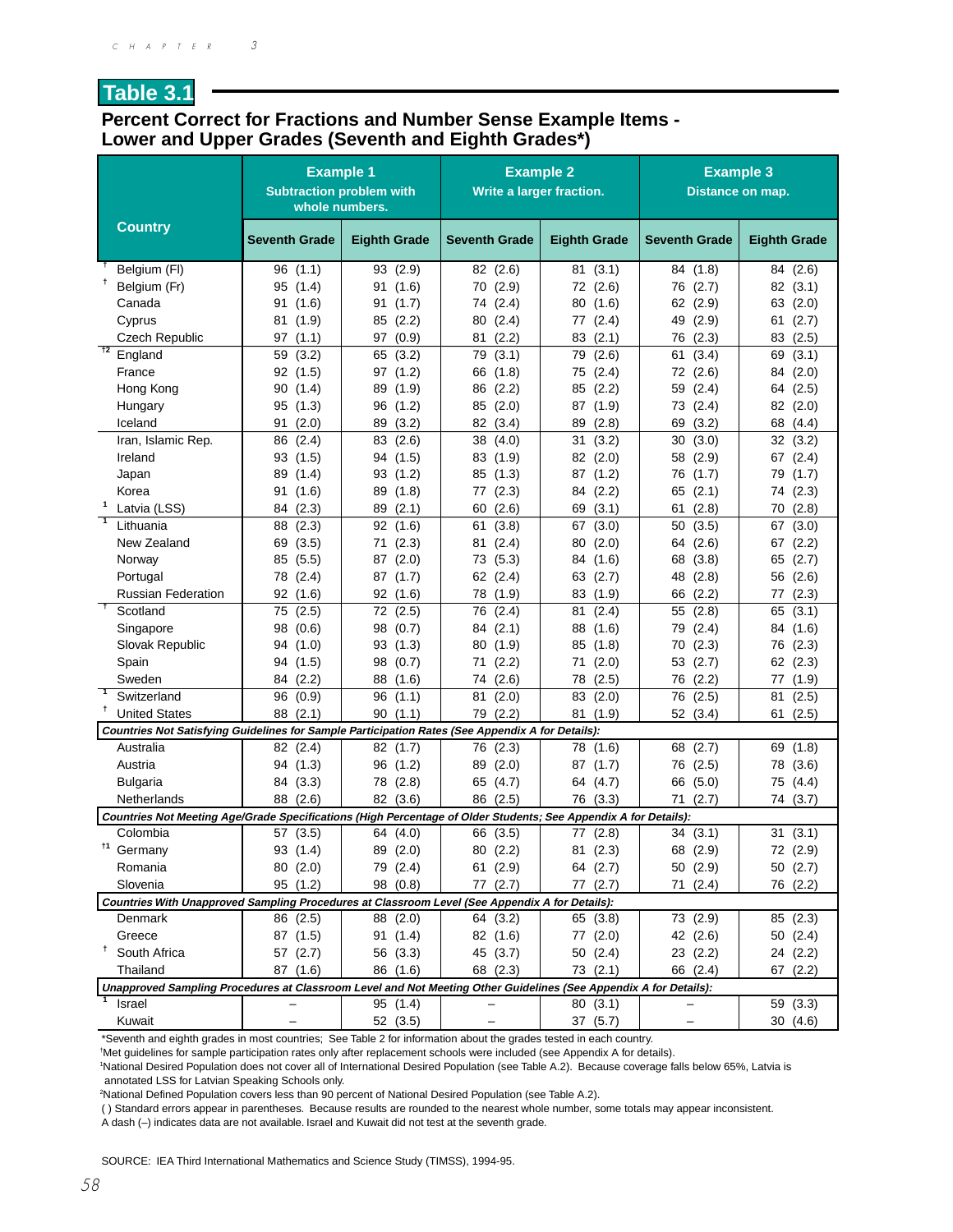# **Table 3.1 (Continued)**

#### **Percent Correct for Fractions and Number Sense Example Items - Lower and Upper Grades (Seventh and Eighth Grades\*)**

|                                                                                                                  | <b>Example 4</b><br>rounded value. | <b>Actual weight from</b> | <b>Example 5</b><br>Rate of fuel consumption. |                     | <b>Example 6</b><br>Percent increase in price. |                            |
|------------------------------------------------------------------------------------------------------------------|------------------------------------|---------------------------|-----------------------------------------------|---------------------|------------------------------------------------|----------------------------|
| <b>Country</b>                                                                                                   | <b>Seventh Grade</b>               | <b>Eighth Grade</b>       | <b>Seventh Grade</b>                          | <b>Eighth Grade</b> | <b>Seventh Grade</b>                           | <b>Eighth Grade</b>        |
| Belgium (FI)                                                                                                     | 65 (2.7)                           | 65 (2.4)                  | 37 (2.9)                                      | 49 (3.0)            | 37 (2.9)                                       | 33(2.4)                    |
| Belgium (Fr)                                                                                                     | 23(2.1)                            | 30(2.6)                   | 36(2.8)                                       | 36 (2.6)            | 29 (3.1)                                       | 36 (4.4)                   |
| Canada                                                                                                           | 60(1.8)                            | 67 (1.7)                  | 32 (2.0)                                      | 36(2.0)             | 16<br>(1.3)                                    | 20<br>(1.7)                |
| Cyprus                                                                                                           | 12 (1.2)                           | 17 (1.9)                  | 29 (2.8)                                      | 30(2.5)             | 19(2.4)                                        | (2.8)<br>19                |
| <b>Czech Republic</b>                                                                                            | 69 (2.3)                           | 80(1.7)                   | 43 (3.3)                                      | 43 (4.1)            | 29<br>(2.9)                                    | 38<br>(3.4)                |
| $+2$<br>England                                                                                                  | 62 (2.5)                           | 72 (2.5)                  | 30<br>(2.7)                                   | 40<br>(2.9)         | 18<br>(2.4)                                    | 21<br>(2.5)                |
| France                                                                                                           |                                    |                           | 27 (2.4)                                      | 34 (2.5)            | 17(2.3)                                        | (2.7)<br>29                |
| Hong Kong                                                                                                        | 47 (3.4)                           | 56 (2.8)                  | 44 (2.8)                                      | 48 (3.1)            | 47 (2.9)                                       | 54 (2.7)                   |
| Hungary                                                                                                          | 60(2.0)                            | 67 (2.0)                  | 40 (2.3)                                      | 46 (3.0)            | 36(2.3)                                        | (2.8)<br>46                |
| Iceland                                                                                                          | 51(2.6)                            | 59 (4.1)                  | (4.0)<br>39                                   | 25(4.1)             | 9<br>(1.9)                                     | (3.2)<br>24                |
| Iran, Islamic Rep.                                                                                               | 5(1.6)                             | 6(1.1)                    | 33(2.5)                                       | 30<br>(2.3)         | 15<br>(2.9)                                    | (2.2)<br>11                |
| Ireland                                                                                                          | 65 $(2.1)$                         | 68 (2.0)                  | 44 (2.9)                                      | 42 (2.5)            | 35<br>(2.5)                                    | 39<br>(3.2)                |
| Japan                                                                                                            | 67 (1.3)                           | 76 (1.3)                  |                                               |                     | 34 (2.0)                                       | (2.0)<br>41                |
| Korea<br>$\mathbf 1$                                                                                             | 80(1.6)                            | 85 (1.3)                  | 41 (2.9)                                      | 50(2.7)             | 36(3.1)                                        | (2.8)<br>37                |
| Latvia (LSS)<br>$\overline{1}$                                                                                   | 38(2.0)                            | 49 (2.5)                  | 36 (3.0)                                      | 38 (3.3)            | 14(2.4)                                        | (2.4)<br>17                |
| Lithuania                                                                                                        | 37 (2.5)                           | 47 (2.5)                  | 36 (2.9)                                      | 38 (3.3)            | 12(2.0)                                        | (2.5)<br>14                |
| New Zealand                                                                                                      | 65 (2.0)                           | 74 (1.8)                  | 36(2.7)                                       | 40 (2.7)            | (2.3)<br>21                                    | (2.4)<br>30                |
| Norway                                                                                                           | 64 (2.4)                           | 77 (1.6)                  | 37 (3.6)                                      | 37 (2.7)            | 16(2.6)                                        | 29<br>(2.5)                |
| Portugal<br><b>Russian Federation</b>                                                                            | 29 (1.9)<br>54 (2.0)               | 33(1.9)<br>59 (2.8)       | 32 (2.3)<br>42 (2.5)                          | 37 (2.6)<br>(2.9)   | 10(1.4)<br>16(1.8)                             | 11<br>(1.6)<br>26<br>(2.4) |
| $\ddot{\phantom{1}}$<br>Scotland                                                                                 | 62(2.6)                            | 74 (2.0)                  | 32(2.5)                                       | 41<br>(2.9)<br>38   | (2.2)<br>19                                    | (3.2)<br>25                |
| Singapore                                                                                                        | 82(2.2)                            | 89 (1.3)                  | 62(3.1)                                       | (2.6)<br>70         | (3.0)<br>69                                    | (2.4)<br>78                |
| Slovak Republic                                                                                                  | (2.0)<br>41                        | 52(2.1)                   | 33(2.3)                                       | (2.4)<br>38         | (2.3)<br>20                                    | (2.6)<br>34                |
| Spain                                                                                                            | 17(1.4)                            | 28(2.1)                   | 30 (2.5)                                      | 25 (2.2)            | (1.6)<br>11                                    | (1.6)<br>11                |
| Sweden                                                                                                           | 80(1.7)                            | 88 (1.3)                  | 34(2.8)                                       | 43 (2.8)            | 19(2.3)                                        | 32(2.1)                    |
| $\overline{\phantom{a}}$<br>Switzerland                                                                          | 49 (2.0)                           | 59(1.8)                   | 34(2.1)                                       | 44 (2.1)            | (2.1)<br>16                                    | 25<br>(1.8)                |
| Ť<br><b>United States</b>                                                                                        | 57(2.1)                            | 66 (2.1)                  | 32(2.1)                                       | 34 (1.8)            | 14(2.1)                                        | 20<br>(1.8)                |
| Countries Not Satisfying Guidelines for Sample Participation Rates (See Appendix A for Details):                 |                                    |                           |                                               |                     |                                                |                            |
| Australia                                                                                                        | 73 (1.7)                           | 81(1.4)                   | 34(2.5)                                       | 42 (2.2)            | (2.0)<br>21                                    | (1.9)<br>28                |
| Austria                                                                                                          | 57 (2.4)                           | 63(2.1)                   | 31(2.3)                                       | 33 (2.7)            | 32 (2.9)                                       | 40 (2.7)                   |
| <b>Bulgaria</b>                                                                                                  | 32(3.3)                            | 44 (3.8)                  | 41 (5.2)                                      | 63 (5.2)            | 24 (3.3)                                       | 29 (4.6)                   |
| Netherlands                                                                                                      | 51(2.1)                            | (2.9)<br>61               | 32(3.1)                                       | 50 (3.5)            | 33(3.7)                                        | 44 (3.1)                   |
| Countries Not Meeting Age/Grade Specifications (High Percentage of Older Students; See Appendix A for Details):  |                                    |                           |                                               |                     |                                                |                            |
| Colombia                                                                                                         | 6(0.9)                             | 6(1.1)                    | 33(4.5)                                       | 29 (3.4)            | 11(2.1)                                        | 11(2.0)                    |
| <sup>†1</sup> Germany                                                                                            | 48 (2.5)                           | 55 (2.4)                  | 37(3.1)                                       | 37 (2.7)            | 27 (2.8)                                       | 32 (3.5)                   |
| Romania                                                                                                          | 25 (1.9)                           | 26 (2.0)                  | 33(2.4)                                       | 39 (2.9)            | 13 (1.9)                                       | 20 (2.2)                   |
| Slovenia                                                                                                         | 27 (1.8)                           | 38 (2.4)                  | 32(2.4)                                       | 31(2.9)             | 21(2.4)                                        | 31(2.6)                    |
| Countries With Unapproved Sampling Procedures at Classroom Level (See Appendix A for Details):                   |                                    |                           |                                               |                     |                                                |                            |
| Denmark                                                                                                          | 59 (2.7)                           | 71(2.0)                   | 30(2.7)                                       | 31(3.5)             | 17(3.2)                                        | 22(2.3)                    |
| Greece                                                                                                           | 49 (2.0)                           | 56 (2.0)                  | 29(2.1)                                       | 29 (2.6)            | 20(2.0)                                        | 19 (2.0)                   |
| Ť.<br>South Africa                                                                                               | 20(2.0)                            | 16 (2.2)                  | 24(2.1)                                       | 23(2.1)             | 24 (1.7)                                       | 18(1.7)                    |
| Thailand                                                                                                         | 40 (2.4)                           | 40 (2.4)                  | 38(2.8)                                       | 44 (2.7)            | 26 (2.3)                                       | 33 (3.2)                   |
| Unapproved Sampling Procedures at Classroom Level and Not Meeting Other Guidelines (See Appendix A for Details): |                                    |                           |                                               |                     |                                                |                            |
| Israel                                                                                                           |                                    | 63 (3.6)                  |                                               | 41 (5.1)            |                                                | 31(4.5)                    |
| Kuwait                                                                                                           |                                    | 10(1.6)                   |                                               | 22 (2.3)            |                                                | 13(2.6)                    |

\*Seventh and eighth grades in most countries; See Table 2 for information about the grades tested in each country.

† Met guidelines for sample participation rates only after replacement schools were included (see Appendix A for details).

1 National Desired Population does not cover all of International Desired Population (see Table A.2). Because coverage falls below 65%, Latvia is annotated LSS for Latvian Speaking Schools only.

2 National Defined Population covers less than 90 percent of National Desired Population (see Table A.2).

( ) Standard errors appear in parentheses. Because results are rounded to the nearest whole number, some totals may appear inconsistent.

A dash (–) indicates data are not available. Israel and Kuwait did not test at the seventh grade. Internationally comparable data are unavailable for France on Example 4 and Japan on Example 5.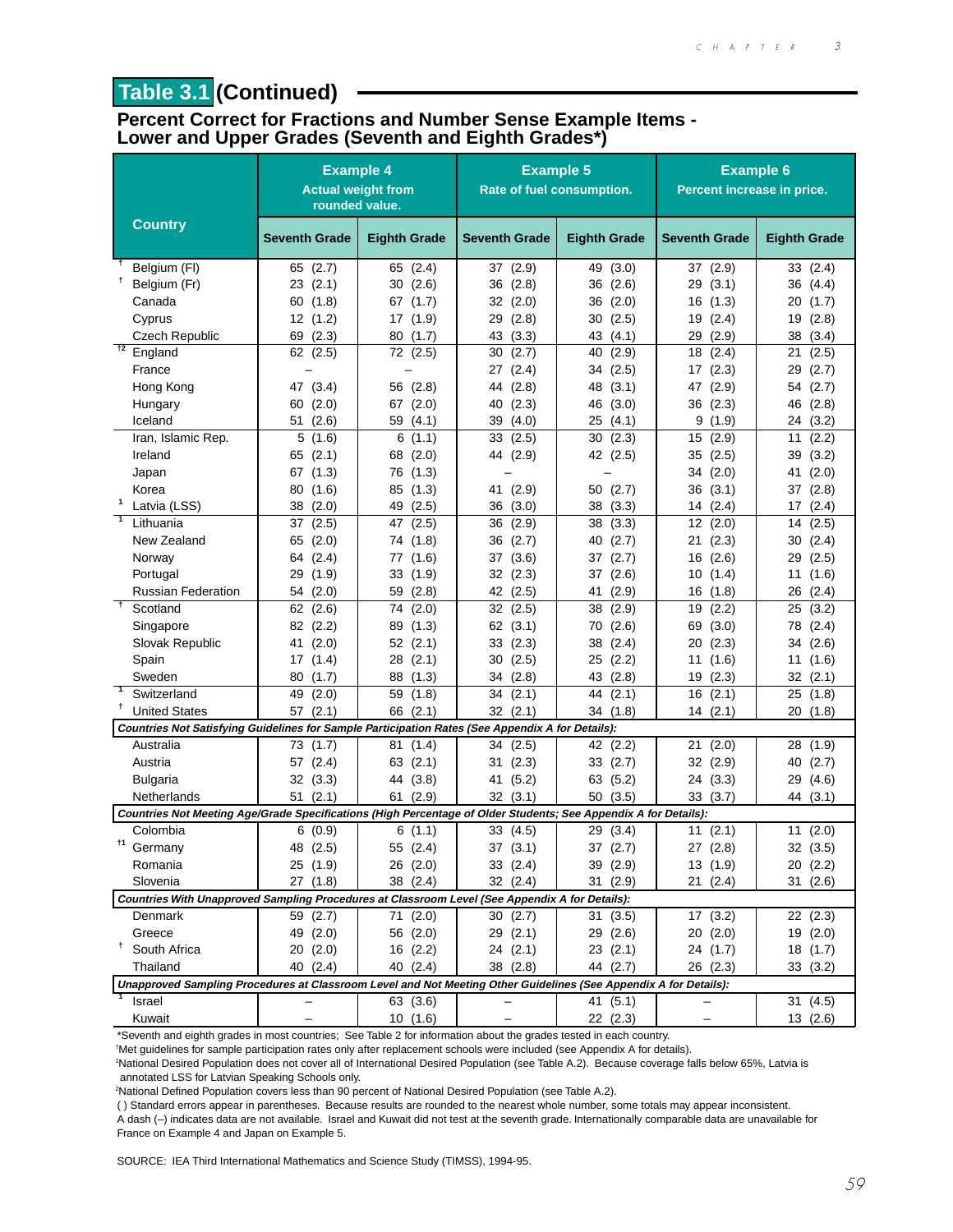

#### **International Difficulty Map for Fractions and Number Sense Example Items Lower and Upper Grades (Seventh and Eighth Grades\*)**



\*Seventh and eighth grades in most countries; see Table 2 for information about the grades tested in each country. NOTE: Each item was placed onto the TIMSS international mathematics scale based on students' performance in both grades. Items are shown at the point on the scale where students with that level of proficiency had a 65 percent probability of providing a correct response.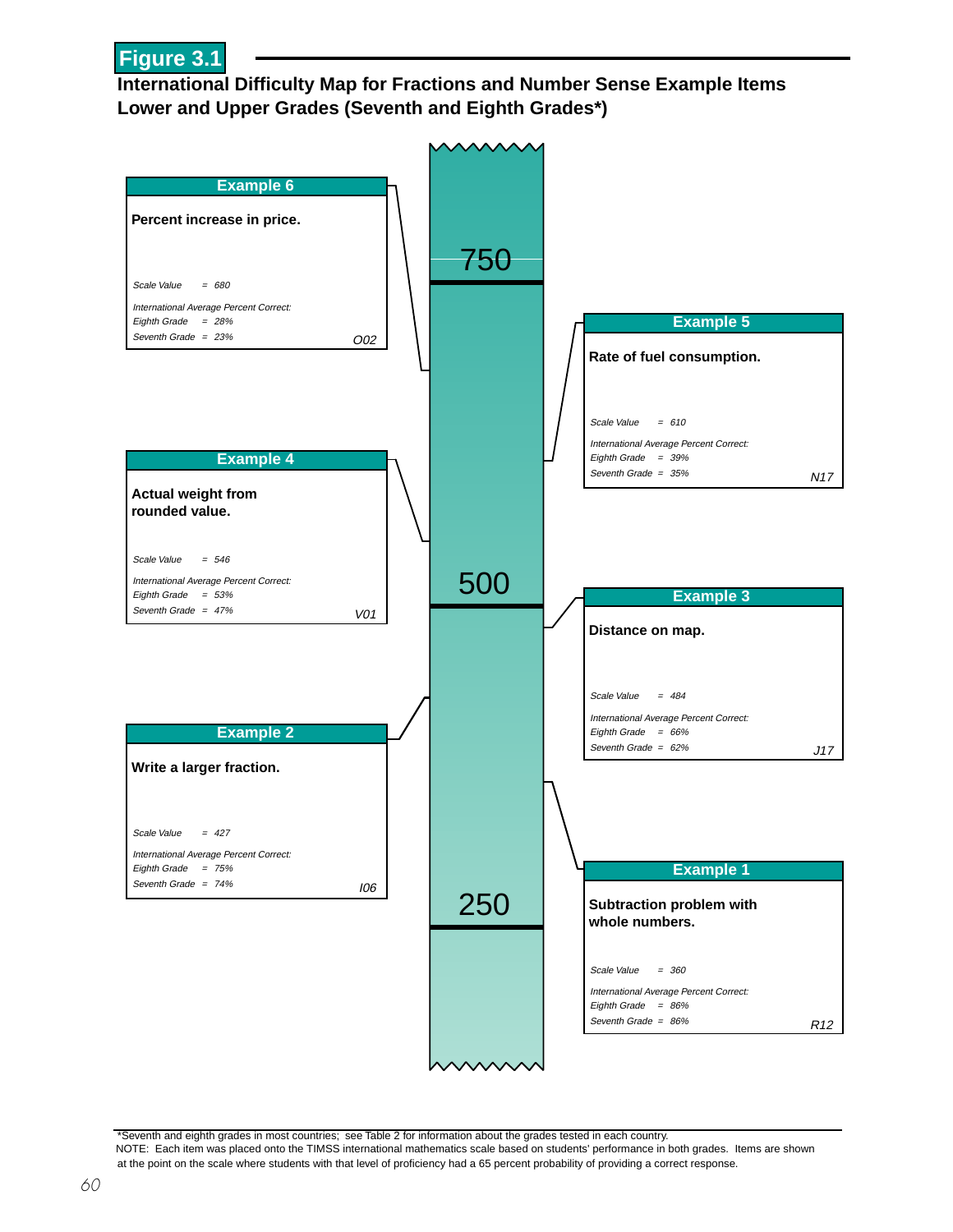item difficulty level, for each item. Since the scale was developed based on the performance of students at both grades in all countries, the international scale values apply to both grades and to all countries.

For the figure, the item results have been placed on the scale at the point where students at that level were more likely than not (65% probability) to answer the question correctly. For example, students scoring at or above 546 on the scale were likely to provide a correct response to the rounding item about the dolphin's actual weight (Example Item 4), and those scoring at or above 610 were likely to have responded correctly to the problem about rate of fuel consumption (Example Item 5). Considering that the international average on the scale was 513 at the eighth grade, however, students achieving at about the level of the international average were unlikely to have answered Example Item 5 (or Example Item 6 about percent increases) correctly. These results, however, varied dramatically by country. Eighth-grade students in Singapore, whose mean achievement was 643, had relatively high probabilities of answering all but the most difficult fractions and number sense items correctly. Indeed, this is borne out by Singapore's average percent correct of 79% in this content area at the eighth grade.

The six example items are presented in their entirety beginning on the next page. Example Item 1 is a subtraction problem with whole numbers that requires regrouping (borrowing). The international averages for the percent correct (86% for both grades) indicate that most seventh and eighth graders were successful on this item. In general, the lack of variation in performance between grades and across countries suggest that students in most countries have developed a grasp of how to solve this type of problem prior to the seventh and eighth grades.

Example Item 2 about understanding the relative size of fractions required students to provide their response, rather than select an answer in the multiple-choice format. On average, approximately three-fourths of both the seventh and eighth graders (74% and 75%, respectively) provided a correct response (any fraction larger than two-sevenths). Again, there were few differences in performance across countries or grade levels. With the exception of Iran, Kuwait, and South Africa, at least 60% of the seventh and eighth graders in each of the participating countries responded correctly.

Internationally, on average, about two-thirds of the students at seventh and eighth grades (62% and 66%) correctly interpreted the information about scale provided on the map shown in Example Item 3. As might be expected, the eighth graders performed better than seventh graders in many countries. Notwithstanding the between-grade increases, in all but a few cases, the majority of seventh graders answered the question correctly.

Averaged across countries, Example Item 4, which required students to demonstrate their understanding of rounded values, was answered correctly by approximately half the students at seventh and eighth grades (47% and 53%). Any value within the range of 165 through 174 was coded as a correct response. On this item, however, there was considerable variation in performance across countries. For example, 80% or more of the students at one or both grades in the Czech Republic, Korea, Singapore,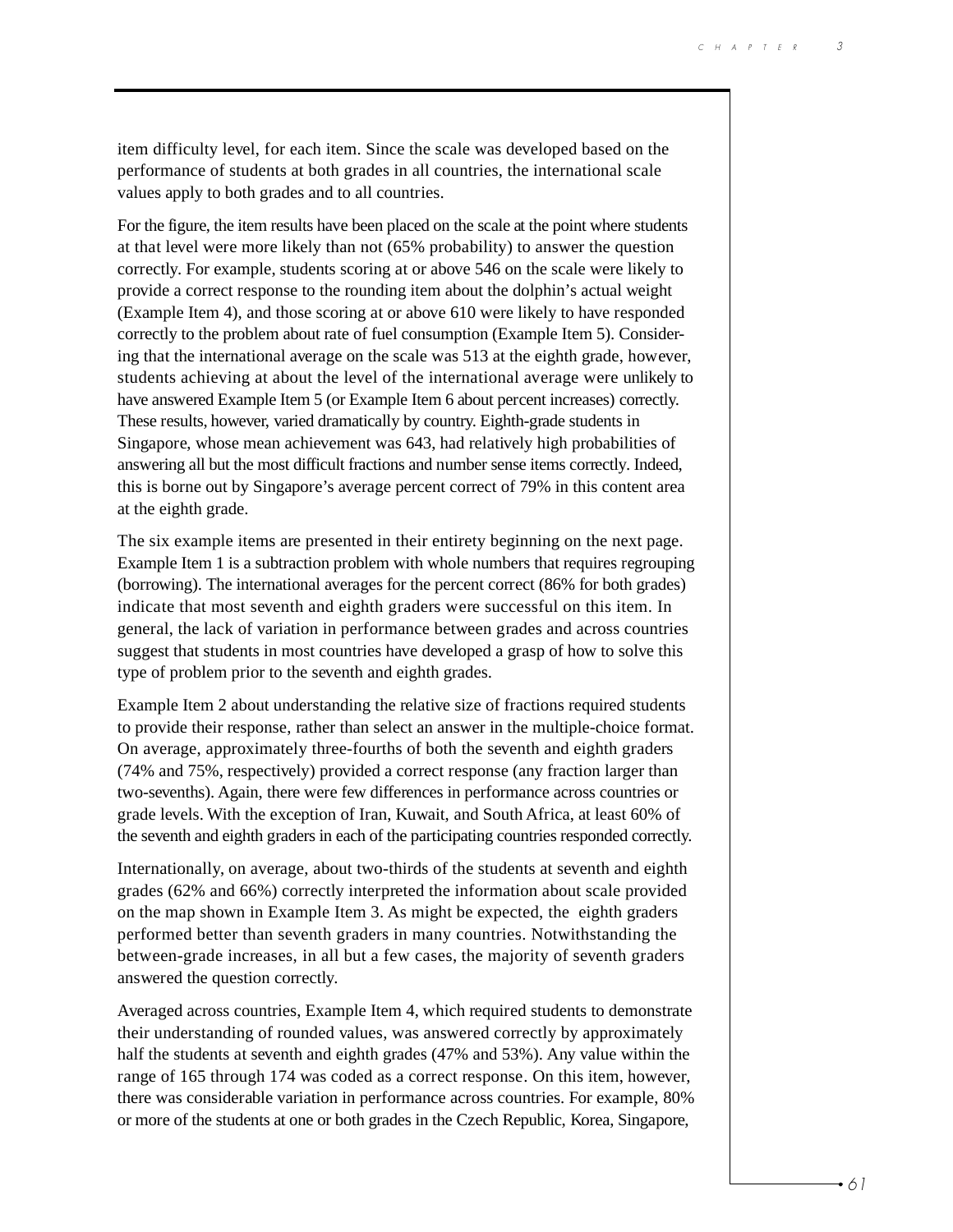Sweden, and Australia provided a correct answer to this question. In contrast, fewer than 20% of the students did so at one or both grades in Cyprus, Iran, Spain, Colombia, Kuwait, and South Africa.

Multi-step problems such as the one shown in Example Item 5 were difficult for students around the world. On average, 35% of the seventh-grade students and 39% of those in eighth grade responded correctly. The most prevalent mistake was to select the amount of fuel used on the trip (option C) rather than the amount of fuel remaining in the tank.

The international averages for Example Item 6 indicate that working with percentages is a challenge for students in most countries. Only about one-fourth of the students at seventh and eighth grades (23% and 28%) responded correctly to this multiplechoice item. Singapore posted by far the best performance on this item (69% and 78% correct at grades 7 and 8), with Hong Kong having the next highest achievement (47% and 54% correct).

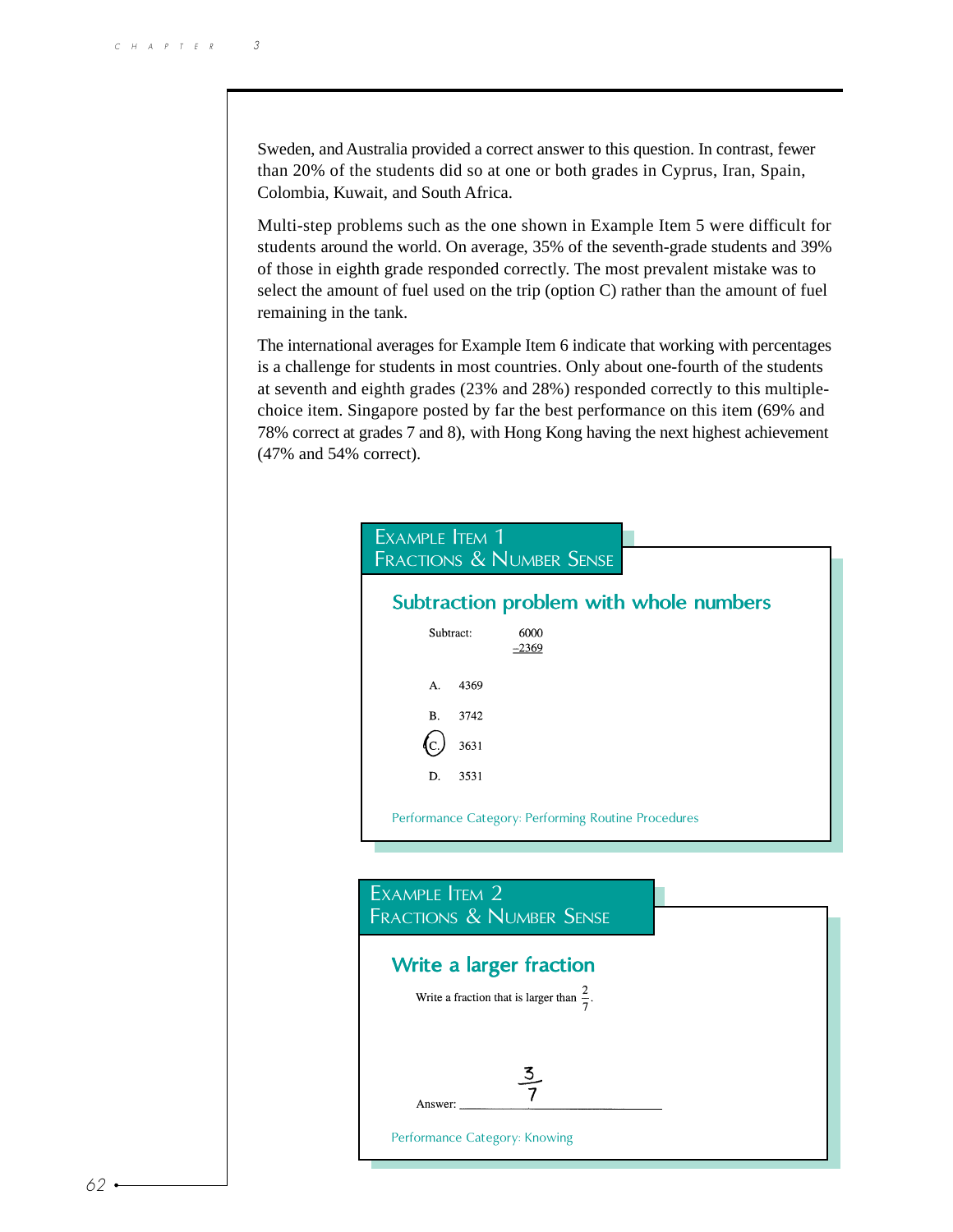| EXAMPLE <b>ITEM 3</b>                                                        |  |
|------------------------------------------------------------------------------|--|
| FRACTIONS & NUMBER SENSE                                                     |  |
| Distance on map                                                              |  |
| One centimeter on the map represents 8 kilometers on the land.               |  |
| Oxford<br><b>Indign River</b><br>Hatboro<br>Smithville<br>$1 cm = 8 km$      |  |
| About how far apart are Oxford and Smithville on the land?                   |  |
| 4 km<br>А.                                                                   |  |
| <b>B.</b><br>16 km                                                           |  |
| $\mathbf{C}$<br>35 km                                                        |  |
| D.<br>50 km                                                                  |  |
| Performance Category: Using Complex Procedures                               |  |
|                                                                              |  |
| EXAMPLE ITEM 4<br><b>FRACTIONS &amp; NUMBER SENSE</b>                        |  |
| Actual weight from rounded value                                             |  |
| Rounded to the nearest 10 kg the weight of a dolphin was reported as 170 kg. |  |

Rounded to the nearest 10 kg the weight of a dolphin was reported as 170 kg.<br>Write down a weight that might have been the actual weight of the dolphin.

| Answer: |  |  |
|---------|--|--|

Performance Category: Using Complex Procedures

 $\delta$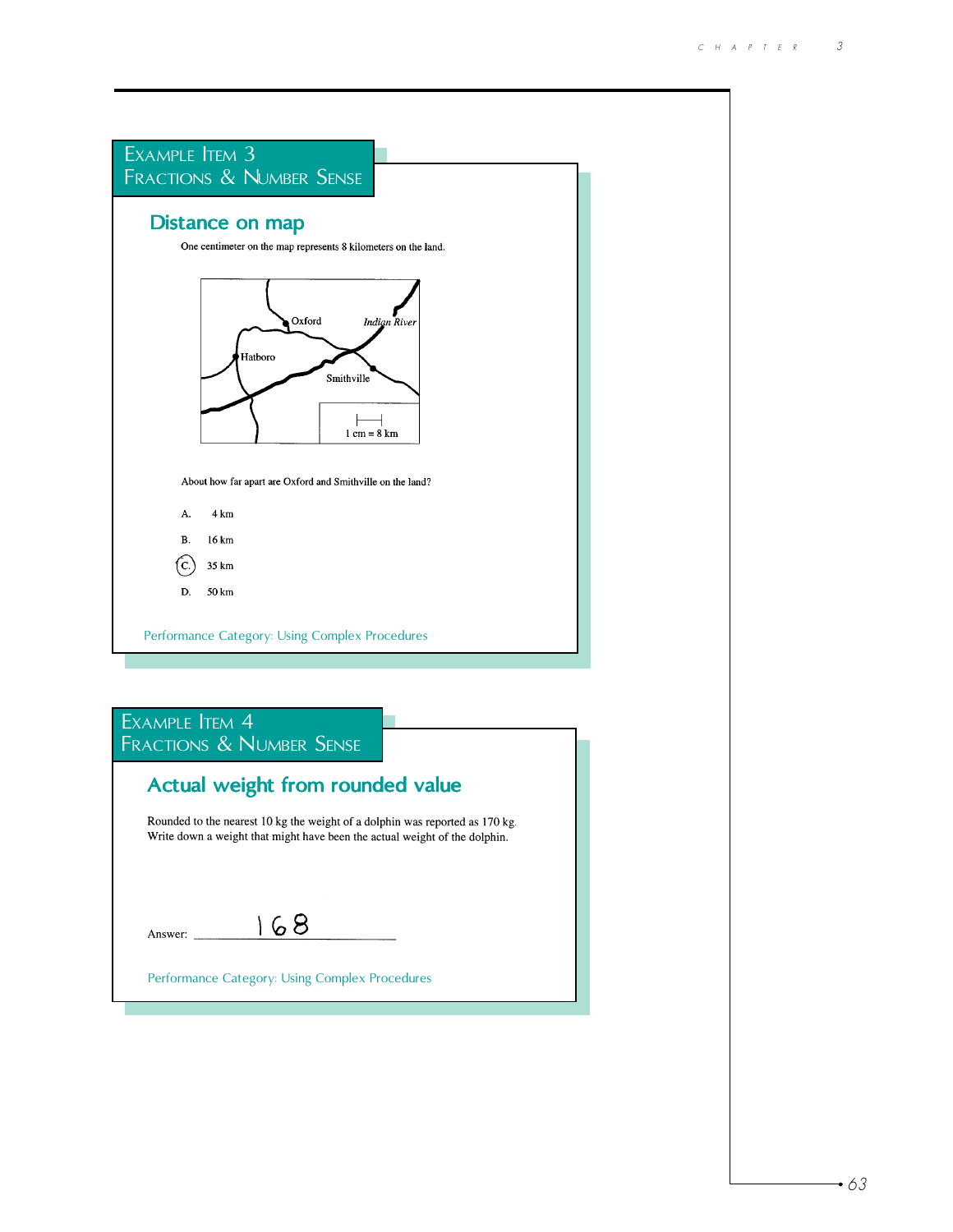|           | <b>Rate of fuel consumption</b>                                                                                                                                                                                               |
|-----------|-------------------------------------------------------------------------------------------------------------------------------------------------------------------------------------------------------------------------------|
|           | A car has a fuel tank that holds 35 L of fuel. The car consumes 7.5 L of fuel for<br>each 100 km driven. A trip of 250 km was started with a full tank of fuel. How<br>much fuel remained in the tank at the end of the trip? |
| A)        | 16.25L                                                                                                                                                                                                                        |
| <b>B.</b> | 17.65 L                                                                                                                                                                                                                       |
| C.        | 18.75L                                                                                                                                                                                                                        |
|           |                                                                                                                                                                                                                               |
| D.        | 23.75L<br>Performance Category: Solving Problems                                                                                                                                                                              |
|           | EXAMPLE ITEM 6<br><b>FRACTIONS &amp; NUMBER SENSE</b><br>Percent increase in price                                                                                                                                            |
|           | percent increase in the price?                                                                                                                                                                                                |
|           | 15%<br>А.                                                                                                                                                                                                                     |
|           | If the price of a can of beans is raised from 60 cents to 75 cents, what is the<br><b>B.</b><br>20%                                                                                                                           |
|           | 25%                                                                                                                                                                                                                           |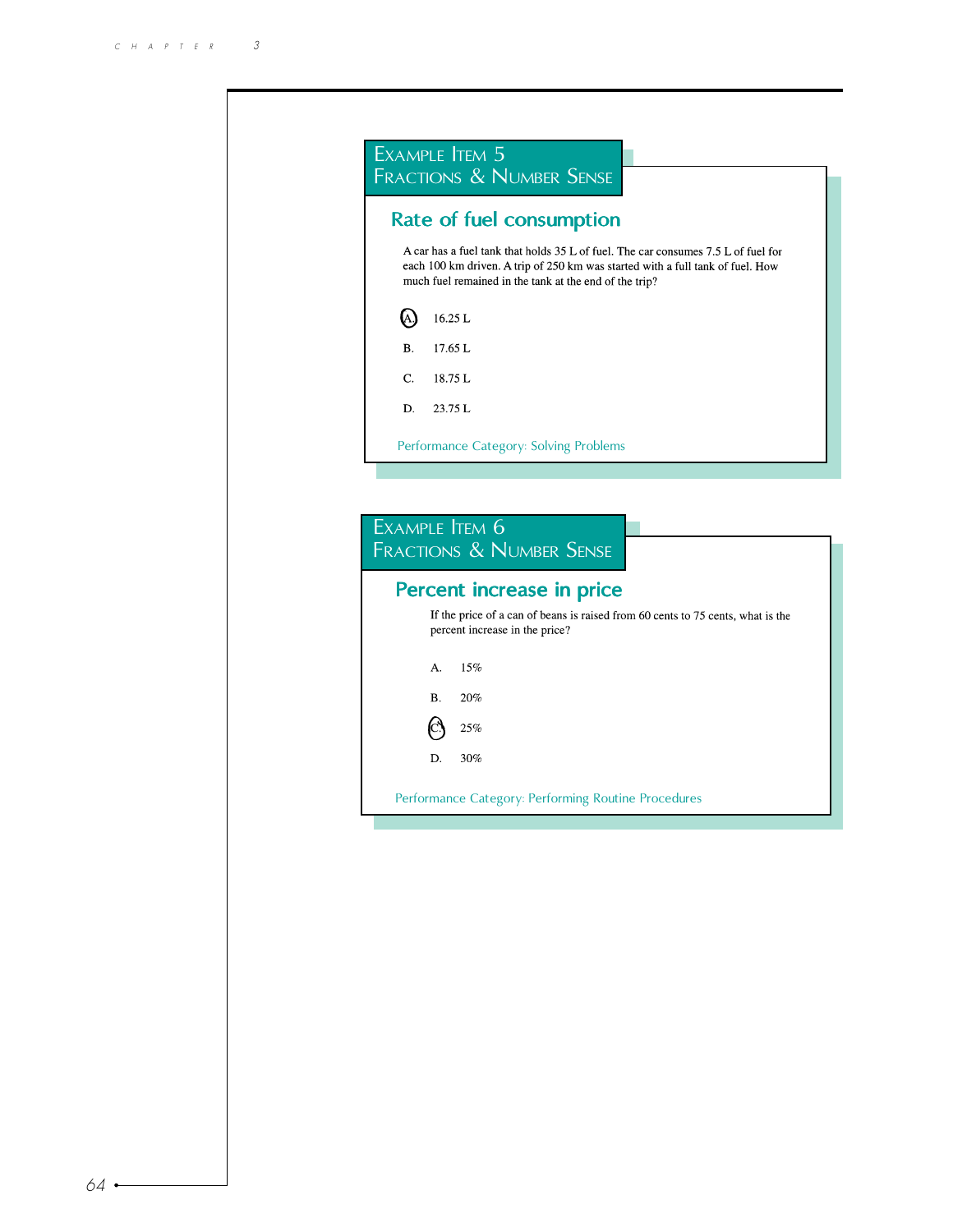#### WHAT HAVE STUDENTS LEARNED ABOUT GEOMETRY?

There was perhaps more variation in the geometry curriculum across countries than in any of the other mathematics content areas. The TIMSS geometry items required students to visualize geometric figures and to demonstrate their understanding of the properties of geometric figures. The concepts measured included symmetry, congruence, and similarity. Table 3.2 presents the results for the example items in geometry. Figure 3.2 presents the international difficulty map for the example items in geometry. Considering the international mean on the mathematics scale of 513 (for eighth grade), it can be seen that students performing above the mean were much more likely to understand the properties of geometric figures.

The range of student understanding in geometry is demonstrated by their performance on Example Items 7 through 12. Example Item 7 assessed spatial visualization skills, and Example Item 8 lines of symmetry. Although the content differed, internationally about two-thirds of the seventh- and eighth-grade students answered these questions correctly (Example Item 7 - 63% and 67%, Example Item 8 - 63% and 66%). Some countries did much better on these items than others. At the eighth grade, 80% or more students answered Example Item 7 correctly in Belgium (Flemish), the Czech Republic, Iceland, Japan, Latvia (LSS), the Slovak Republic, Switzerland, and Austria. This compares to fewer than half answering correctly in Cyprus, Iran, Colombia, South Africa, and Kuwait. Similarly, a number of countries were at about the 80% level on Example Item 8, while a few were at or below the level of 50% correct responses.

On average, Example Item 9, requiring understanding of ratio and perimeter, was answered correctly by 50% of the students at seventh grade and 56% at the eighth grade. In general, these international results reflect increases in achievement between the two grades shown in many countries and seem consistent with a curricular emphasis in geometry during the eighth grade.

The majority of students in many countries had difficulties with Example Item 10 on the properties of parallelograms. The international averages for the percents correct were 44% and 49% at the seventh and eighth grades, respectively. Only in Flemish-speaking Belgium (79%), Korea, (79%), and Bulgaria (78%) did more than three-fourths of the eighth-grade students answer this question correctly.

When given its coordinates and asked about another point on a line (Example Item 11), students showed great variation in performance from country to country. On average, the results were low at both seventh and eighth grades (38% and 41%). In the Netherlands, the top-performing country on this item, the corresponding figures were 62% and 66%. Students in England (58% and 55%) and Scotland (54% and 52%) also performed relatively well compared to their counterparts in other countries.

One of the most difficult geometry items assessed understanding of the properties of congruent triangles (Example Item 12). Internationally, the average percent of correct responses was 27% for the seventh grade and 35% for the eighth grade. Still, about two-thirds of the eighth-grade students responded correctly in Japan, Korea, and Singapore.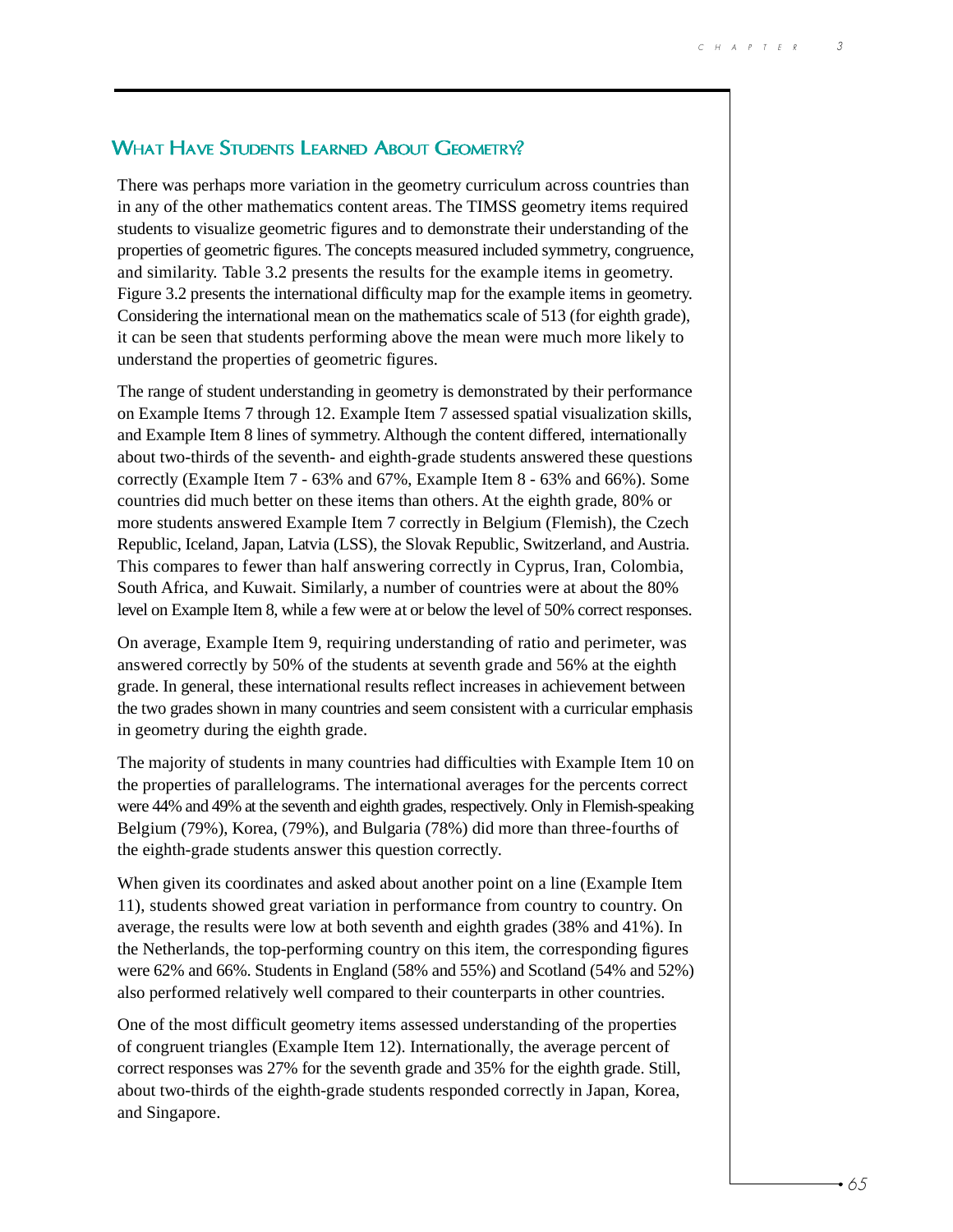### **Table 3.2**

#### **Percent Correct for Geometry Example Items Lower and Upper Grades (Seventh and Eighth Grades\*)**

|                                                                                                                  | <b>Example 7</b>                                                                                 | <b>Rotated 3-dimensional figure.</b> | <b>Example 8</b><br>Lines of symmetry. |                         | <b>Example 9</b><br><b>Ratio of side length</b><br>to perimeter. |                            |
|------------------------------------------------------------------------------------------------------------------|--------------------------------------------------------------------------------------------------|--------------------------------------|----------------------------------------|-------------------------|------------------------------------------------------------------|----------------------------|
| <b>Country</b>                                                                                                   | <b>Seventh Grade</b>                                                                             | <b>Eighth Grade</b>                  | <b>Seventh Grade</b>                   | <b>Eighth Grade</b>     | <b>Seventh Grade</b>                                             | <b>Eighth Grade</b>        |
| Belgium (FI)                                                                                                     | 83 (1.8)                                                                                         | 83 (2.1)                             | 78 (2.2)                               | 78 (3.3)                | 71(2.7)                                                          | 72 (3.5)                   |
| t<br>Belgium (Fr)                                                                                                | 76 (2.5)                                                                                         | 74 (2.4)                             | (3.0)<br>71                            | 80 (2.4)                | (3.1)<br>66                                                      | 62 (3.1)                   |
| Canada                                                                                                           | (2.2)<br>68                                                                                      | 75 (2.1)                             | 78 (1.9)                               | 76 (2.1)                | 51<br>(2.5)                                                      | 69<br>(1.8)                |
| Cyprus                                                                                                           | (3.1)<br>49                                                                                      | 43 (3.0)                             | 56 (2.7)                               | 58 (2.2)                | 35<br>(2.7)                                                      | (2.7)<br>55                |
| <b>Czech Republic</b>                                                                                            | 78<br>(1.9)                                                                                      | 87 (1.9)                             | 69<br>(2.8)                            | (2.6)<br>74             | 53<br>(2.6)                                                      | (2.9)<br>60                |
| $+2$<br>England                                                                                                  | 72<br>(3.0)                                                                                      | 77<br>(2.9)                          | 79<br>(2.7)                            | 82<br>(2.6)             | (3.4)<br>49                                                      | 52<br>(3.3)                |
| France                                                                                                           | 71 (2.4)                                                                                         | 77 (2.1)                             | 79 (2.1)                               | 80 (2.3)                | (3.3)<br>58                                                      | 69<br>(2.5)                |
| Hong Kong                                                                                                        | 72 (3.0)                                                                                         | 75 (2.7)                             | 78 (2.6)                               | 73 (2.4)                | (3.6)<br>63                                                      | (2.6)<br>71                |
| Hungary                                                                                                          | (2.6)<br>61                                                                                      | (2.6)<br>71                          | (2.2)<br>80                            | 82(2.1)                 | 43<br>(3.1)                                                      | 55<br>(2.7)                |
| Iceland                                                                                                          | (3.1)<br>71                                                                                      | (2.2)<br>81                          | (2.4)<br>76                            | (3.5)<br>55             | (2.7)<br>28                                                      | 32<br>(3.1)                |
| Iran, Islamic Rep.                                                                                               | 52<br>(3.9)                                                                                      | (2.6)<br>42                          | (3.3)<br>68                            | 68<br>(3.3)             | (3.9)<br>57                                                      | (3.6)<br>50                |
| Ireland                                                                                                          | 69<br>(2.2)                                                                                      | 75 (2.5)                             | 59 (2.6)                               | 64 (2.6)                | 47<br>(2.6)                                                      | 54<br>(3.2)                |
| Japan<br>Korea                                                                                                   | (1.9)<br>74                                                                                      | 80<br>(1.3)                          | 82 (1.6)<br>49<br>(3.0)                | (1.6)<br>77<br>58 (2.7) | (1.8)<br>76<br>(2.0)<br>77                                       | (1.6)<br>80<br>(2.1)<br>78 |
| $\mathbf{1}$<br>Latvia (LSS)                                                                                     | 62 (2.5)<br>85 (1.9)                                                                             | 74 (2.6)<br>(2.6)<br>81              | 45 (3.4)                               | (3.1)<br>50             | (3.5)<br>40                                                      | (3.2)<br>54                |
| $\overline{\mathbf{1}}$<br>Lithuania                                                                             | 60<br>(3.0)                                                                                      | 69<br>(3.1)                          | 49 (3.2)                               | 58 (3.6)                | 33(2.8)                                                          | (3.0)<br>46                |
| New Zealand                                                                                                      | (2.9)<br>65                                                                                      | (2.3)<br>67                          | 70(2.7)                                | (2.0)<br>80             | (2.6)<br>40                                                      | (2.5)<br>48                |
| Norway                                                                                                           | 73<br>(2.9)                                                                                      | (2.1)<br>78                          | 47<br>(3.1)                            | 42 (2.7)                | 33<br>(3.0)                                                      | (2.5)<br>41                |
| Portugal                                                                                                         | 51<br>(2.8)                                                                                      | 58<br>(2.5)                          | 46 (2.3)                               | 44 (2.7)                | (2.8)<br>45                                                      | (2.3)<br>48                |
| <b>Russian Federation</b>                                                                                        | (2.4)<br>69                                                                                      | (2.8)<br>75                          | (2.4)<br>61                            | 67(3.3)                 | (3.1)<br>49                                                      | 55<br>(4.3)                |
| $\ddot{\phantom{1}}$<br>Scotland                                                                                 | 65<br>(2.6)                                                                                      | 72<br>(2.3)                          | 83 (2.3)                               | 86<br>(1.7)             | (2.8)<br>47                                                      | 48<br>(3.0)                |
| Singapore                                                                                                        | 77<br>(1.9)                                                                                      | (1.9)<br>79                          | (3.0)<br>77                            | (2.1)<br>81             | (2.5)<br>75                                                      | 80<br>(1.8)                |
| Slovak Republic                                                                                                  | (2.3)<br>71                                                                                      | (2.1)<br>81                          | (2.7)<br>70                            | (2.2)<br>75             | (2.3)<br>59                                                      | (2.3)<br>67                |
| Spain                                                                                                            | (2.4)<br>68                                                                                      | (2.2)<br>71                          | 47<br>(2.6)                            | (2.5)<br>51             | 48<br>(2.7)                                                      | 55<br>(2.6)                |
| Sweden                                                                                                           | (3.0)<br>49                                                                                      | 53<br>(2.6)                          | (2.7)<br>51                            | 44<br>(2.4)             | 40<br>(2.8)                                                      | 47<br>(2.5)                |
| $\overline{\phantom{1}}$<br>Switzerland                                                                          | 79<br>(2.3)                                                                                      | 82<br>(2.0)                          | 58<br>(2.8)                            | 76 (2.6)                | (2.6)<br>44                                                      | (2.4)<br>55                |
| Ť<br><b>United States</b>                                                                                        | 63<br>(2.3)                                                                                      | 62 (2.5)                             | 66 (3.0)                               | 70 (2.2)                | 45<br>(3.0)                                                      | 55<br>(1.9)                |
|                                                                                                                  | Countries Not Satisfying Guidelines for Sample Participation Rates (See Appendix A for Details): |                                      |                                        |                         |                                                                  |                            |
| Australia                                                                                                        | (2.5)<br>69                                                                                      | 73 (1.7)                             | 70(1.8)                                | 69 (2.0)                | (3.0)<br>54                                                      | (2.1)<br>60                |
| Austria                                                                                                          | 70 (2.6)                                                                                         | 80 (2.8)                             | 53 (2.6)                               | 57 (3.9)                | 54 (3.5)                                                         | 69<br>(3.0)                |
| <b>Bulgaria</b>                                                                                                  | 48<br>(3.5)                                                                                      | 58 (5.3)                             | 66 (4.3)                               | 78 (4.7)                | (5.2)<br>61                                                      | 56<br>(3.4)                |
| Netherlands                                                                                                      | 64 (3.3)                                                                                         | (2.7)<br>77                          | 85 (2.4)                               | 72 (3.9)                | 54 (2.7)                                                         | 60<br>(4.5)                |
| Countries Not Meeting Age/Grade Specifications (High Percentage of Older Students; See Appendix A for Details):  |                                                                                                  |                                      |                                        |                         |                                                                  |                            |
| Colombia                                                                                                         | 46 (3.8)                                                                                         | 41 (3.6)                             | 40 (3.6)                               | 44 (3.9)                | 30(4.3)                                                          | 37 (4.2)                   |
| <sup>†1</sup> Germany                                                                                            | 72 (2.2)                                                                                         | 72 (2.7)                             | 58 (3.1)                               | 64 (3.1)                | 36 (3.2)                                                         | 45 (3.3)                   |
| Romania                                                                                                          | 50 (2.8)                                                                                         | 53 (2.4)                             | 49 (2.5)                               | 46 (2.7)                | 52 (2.9)                                                         | 59 (2.8)                   |
| Slovenia                                                                                                         | 72 (2.3)                                                                                         | 73 (2.5)                             | 51(2.8)                                | 69 (2.5)                | 53(2.4)                                                          | 69 (2.7)                   |
| Countries With Unapproved Sampling Procedures at Classroom Level (See Appendix A for Details):<br>Denmark        | 68 (3.4)                                                                                         | 73(3.1)                              | 51(3.2)                                | 52 (3.2)                | 31(3.5)                                                          | 35(3.1)                    |
| Greece                                                                                                           | 55(2.1)                                                                                          | 64 (2.7)                             | 50(2.4)                                | 62 (3.0)                | 49 (2.3)                                                         | 61(2.2)                    |
| t<br>South Africa                                                                                                | 30(2.2)                                                                                          | 36(2.3)                              | 31(2.6)                                | 29 (2.3)                | 36(2.3)                                                          | 31(2.5)                    |
| Thailand                                                                                                         | 42 (2.2)                                                                                         | 50(2.5)                              | 79 (1.8)                               | 80 (1.8)                | 56 (2.9)                                                         | 64 (2.2)                   |
| Unapproved Sampling Procedures at Classroom Level and Not Meeting Other Guidelines (See Appendix A for Details): |                                                                                                  |                                      |                                        |                         |                                                                  |                            |
| Israel                                                                                                           |                                                                                                  | 57 (3.5)                             |                                        | 76 (3.5)                |                                                                  | 69 (3.5)                   |
| Kuwait                                                                                                           |                                                                                                  | 29 (3.1)                             |                                        | 61 (4.2)                |                                                                  | 38 (4.8)                   |

\*Seventh and eighth grades in most countries; See Table 2 for information about the grades tested in each country.

† Met guidelines for sample participation rates only after replacement schools were included (see Appendix A for details).

1 National Desired Population does not cover all of International Desired Population (see Table A.2). Because coverage falls below 65%, Latvia is annotated LSS for Latvian Speaking Schools only.

2 National Defined Population covers less than 90 percent of National Desired Population (see Table A.2).

( ) Standard errors appear in parentheses. Because results are rounded to the nearest whole number, some totals may appear inconsistent.

A dash (–) indicates data are not available. Israel and Kuwait did not test at the seventh grade.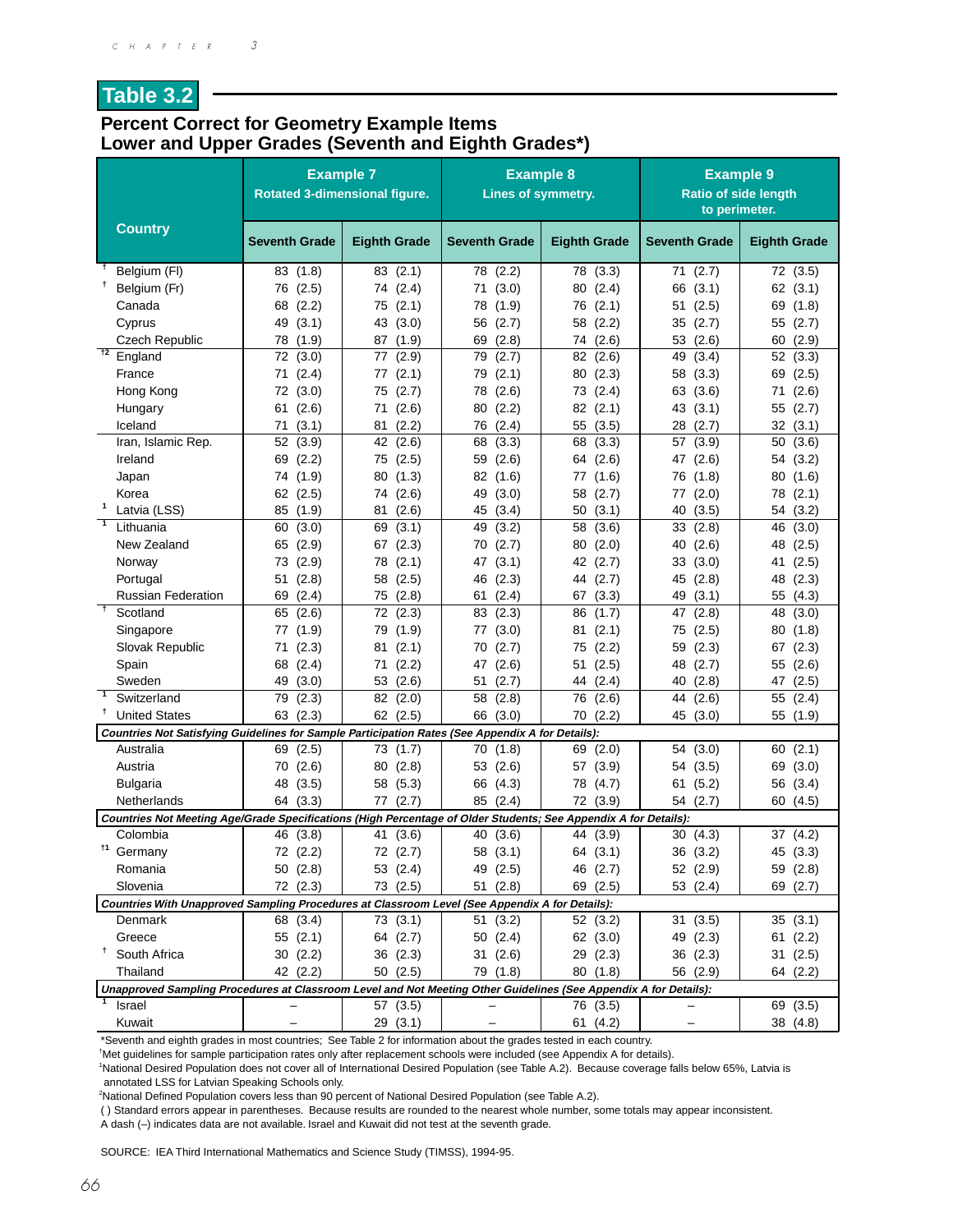# **Table 3.2 (Continued)**

#### **Percent Correct for Geometry Example Items Lower and Upper Grades (Seventh and Eighth Grades\*)**

|                                                                                                                  | <b>Example 10</b><br>Properties of parallelograms. |                         | <b>Example 11</b><br>Point on a line. |                            | <b>Example 12</b><br><b>Congruent triangles.</b> |                            |
|------------------------------------------------------------------------------------------------------------------|----------------------------------------------------|-------------------------|---------------------------------------|----------------------------|--------------------------------------------------|----------------------------|
| <b>Country</b>                                                                                                   | <b>Seventh Grade</b>                               | <b>Eighth Grade</b>     | <b>Seventh Grade</b>                  | <b>Eighth Grade</b>        | <b>Seventh Grade</b>                             | <b>Eighth Grade</b>        |
| Belgium (FI)                                                                                                     | 78 (2.5)                                           | 79 (2.0)                | 39<br>(2.4)                           | 44 (3.5)                   | 29<br>(2.8)                                      | 43 (2.8)                   |
| t<br>Belgium (Fr)                                                                                                | 50(3.2)                                            | 57 (2.5)                | 24 (3.0)                              | 23 (2.6)                   | 29<br>(3.0)                                      | 32<br>(2.8)                |
| Canada                                                                                                           | 48 (2.8)                                           | 48 (2.5)                | 43<br>(2.1)                           | (2.0)<br>49                | 20<br>(2.3)                                      | 29<br>(2.5)                |
| Cyprus                                                                                                           | 37(2.7)                                            | 41<br>(3.0)             | (2.6)<br>29                           | (2.5)<br>30                | 33<br>(2.6)                                      | 41<br>(2.4)                |
| <b>Czech Republic</b>                                                                                            | 47 (3.0)                                           | 57 (3.0)                | 30<br>(2.9)                           | 34(3.1)                    | 43 (3.7)                                         | (3.0)<br>51                |
| $\overline{12}$<br>England                                                                                       | 39<br>(3.3)                                        | 48<br>(3.4)             | 58<br>(3.6)                           | (3.7)<br>55                | 24<br>(2.8)                                      | 31<br>(3.7)                |
| France                                                                                                           | 48 (2.8)                                           | 62 (3.0)                | 24<br>(2.2)                           | 34 (2.5)                   | 38<br>(3.2)                                      | 50<br>(2.8)                |
| Hong Kong                                                                                                        | 58 (3.4)                                           | 56 (2.5)                | 51<br>(2.5)                           | (2.8)<br>50                | 55<br>(3.0)                                      | 61<br>(2.7)                |
| Hungary                                                                                                          | 42 (2.7)                                           | 57 (2.6)                | (3.2)<br>47                           | (2.6)<br>51                | (2.4)<br>28                                      | (2.8)<br>39                |
| Iceland                                                                                                          | 41 (4.7)                                           | 43 (3.3)                | (4.2)<br>39                           | 43 (3.4)                   | (3.2)<br>24                                      | (3.6)<br>43                |
| Iran, Islamic Rep.                                                                                               | 30(3.3)                                            | 31(2.4)                 | 22 (3.0)                              | (2.4)<br>17                | 28 (3.8)                                         | (2.8)<br>35                |
| Ireland                                                                                                          | 44 (2.5)                                           | 47 (2.9)                | 45<br>(2.7)                           | (2.6)<br>46                | (2.2)<br>26                                      | (2.6)<br>34                |
| Japan                                                                                                            |                                                    |                         | 39<br>(2.1)                           | (2.2)<br>47                | (2.1)<br>40                                      | 69<br>(1.7)                |
| Korea<br>$\mathbf 1$                                                                                             | (2.3)<br>59                                        | 79 (2.1)                | 42<br>(3.0)                           | 42<br>(3.2)                | 55<br>(2.8)                                      | (2.1)<br>66                |
| Latvia (LSS)                                                                                                     | 27(2.8)                                            | (3.1)<br>51             | (3.1)<br>34                           | (3.0)<br>38                | (2.3)<br>20                                      | 25<br>(2.9)                |
| Lithuania                                                                                                        | 30(3.5)                                            | (3.2)<br>47             | (3.0)<br>21                           | (2.8)<br>24                | 10(2.0)                                          | 27(2.8)                    |
| New Zealand                                                                                                      | 42 (2.7)                                           | 44 (2.8)                | 45<br>(3.1)                           | 52 (2.8)                   | 19<br>(2.0)                                      | 26<br>(2.5)                |
| Norway                                                                                                           | 37 (3.6)                                           | 45<br>(2.6)             | 29<br>(3.2)                           | 44<br>(3.1)                | 25<br>(2.5)                                      | 30<br>(2.3)                |
| Portugal<br><b>Russian Federation</b>                                                                            | 33(2.7)                                            | 33(2.2)                 | 35<br>(2.7)                           | 46<br>(2.5)                | (2.0)<br>21                                      | (2.3)<br>21                |
| $\ddot{\phantom{1}}$<br>Scotland                                                                                 | 42 (2.4)<br>40 (3.1)                               | 69<br>(3.3)<br>42 (2.5) | 35<br>(3.3)<br>(2.7)<br>54            | (3.3)<br>46<br>52<br>(3.1) | (3.2)<br>33<br>25<br>(2.2)                       | 39<br>(2.9)<br>29<br>(2.7) |
| Singapore                                                                                                        | 58 (2.9)                                           | 57 (2.3)                | (2.6)<br>47                           | (2.3)<br>59                | (2.8)<br>55                                      | (2.3)<br>69                |
| Slovak Republic                                                                                                  | 43 (2.6)                                           | (3.3)<br>46             | (2.5)<br>33                           | (2.8)<br>40                | (2.0)<br>35                                      | 45<br>(2.5)                |
| Spain                                                                                                            | (2.6)<br>39                                        | (2.5)<br>40             | 37<br>(2.9)                           | (2.6)<br>39                | (2.0)<br>17                                      | 14<br>(1.9)                |
| Sweden                                                                                                           | 40 (2.7)                                           | (2.6)<br>44             | 38<br>(2.5)                           | (2.3)<br>51                | 18<br>(2.3)                                      | 34 (2.4)                   |
| $\overline{\phantom{1}}$<br>Switzerland                                                                          | (3.1)<br>39                                        | 52 (2.9)                | 46<br>(2.8)                           | 51<br>(2.7)                | 25<br>(2.1)                                      | 33<br>(2.8)                |
| Ť<br><b>United States</b>                                                                                        | (2.8)<br>39                                        | (2.2)<br>40             | (2.8)<br>37                           | 41<br>(1.8)                | 15<br>(1.8)                                      | 17<br>(1.6)                |
| Countries Not Satisfying Guidelines for Sample Participation Rates (See Appendix A for Details):                 |                                                    |                         |                                       |                            |                                                  |                            |
| Australia                                                                                                        | 44 (2.5)                                           | 46 (2.1)                | (2.4)<br>47                           | (1.8)<br>51                | (2.2)<br>29                                      | 34 (1.8)                   |
| Austria                                                                                                          | 49 (3.2)                                           | 48<br>(3.5)             | (2.8)<br>46                           | 54 (3.3)                   | 32 (3.0)                                         | 29<br>(2.9)                |
| <b>Bulgaria</b>                                                                                                  | 72 (4.0)                                           | 78 (4.5)                | 38<br>(4.5)                           | 38<br>(5.1)                | 45 (5.4)                                         | 44 (5.1)                   |
| Netherlands                                                                                                      | 27 (2.9)                                           | 37(3.8)                 | 62 (3.4)                              | 66 (4.5)                   | 14 (2.4)                                         | 21(3.0)                    |
| Countries Not Meeting Age/Grade Specifications (High Percentage of Older Students; See Appendix A for Details):  |                                                    |                         |                                       |                            |                                                  |                            |
| Colombia                                                                                                         | 32(2.9)                                            | 34 (3.9)                | 24 (4.6)                              | 28 (4.3)                   | 8(1.5)                                           | 12(2.6)                    |
| $†1$ Germany                                                                                                     | 42 (3.1)                                           | 55 (3.2)                | 32 (2.9)                              | 38 (2.9)                   | 28 (2.7)                                         | 29 (3.0)                   |
| Romania                                                                                                          | 60 (2.9)                                           | 67 (2.9)                | 18(2.0)                               | 22(2.3)                    | 34 (2.5)                                         | 41 (2.9)                   |
| Slovenia                                                                                                         | 34(2.9)                                            | 40 (2.9)                | 37(2.8)                               | 32 (2.9)                   | 26 (2.7)                                         | 37 (3.3)                   |
| Countries With Unapproved Sampling Procedures at Classroom Level (See Appendix A for Details):                   |                                                    |                         |                                       |                            |                                                  |                            |
| Denmark                                                                                                          | 41 (3.4)                                           | 43 (3.0)                | 45 (3.0)                              | 51(3.7)                    | 19 (2.7)                                         | 33(3.2)                    |
| Greece                                                                                                           | 48 (2.7)                                           | 47 (2.7)                | 32 (2.2)                              | 25 (2.4)                   | 19 (2.2)                                         | 37 (2.3)                   |
| Ť.<br>South Africa                                                                                               | 27(2.2)                                            | 27(2.0)                 | 28 (2.2)                              | 25 (2.2)                   | 11(1.3)                                          | 14 (1.8)                   |
| Thailand                                                                                                         | 62 (1.8)                                           | 62 (2.4)                | 47 (2.3)                              | 44 (2.7)                   | 22(1.8)                                          | 33(2.2)                    |
| Unapproved Sampling Procedures at Classroom Level and Not Meeting Other Guidelines (See Appendix A for Details): |                                                    |                         |                                       |                            |                                                  |                            |
| Israel                                                                                                           |                                                    | 57(3.1)                 |                                       | 42 (3.6)                   |                                                  | 43 (3.4)                   |
| Kuwait                                                                                                           |                                                    | 13(2.4)                 |                                       | 24 (3.0)                   |                                                  | 20(3.2)                    |

\*Seventh and eighth grades in most countries; See Table 2 for information about the grades tested in each country.

† Met guidelines for sample participation rates only after replacement schools were included (see Appendix A for details).

1 National Desired Population does not cover all of International Desired Population (see Table A.2). Because coverage falls below 65%, Latvia is annotated LSS for Latvian Speaking Schools only.

2 National Defined Population covers less than 90 percent of National Desired Population (see Table A.2).

( ) Standard errors appear in parentheses. Because results are rounded to the nearest whole number, some totals may appear inconsistent.

A dash (–) indicates data are not available. Israel and Kuwait did not test at the seventh grade. Internationally comparable data are unavailable for Japan on Example 10.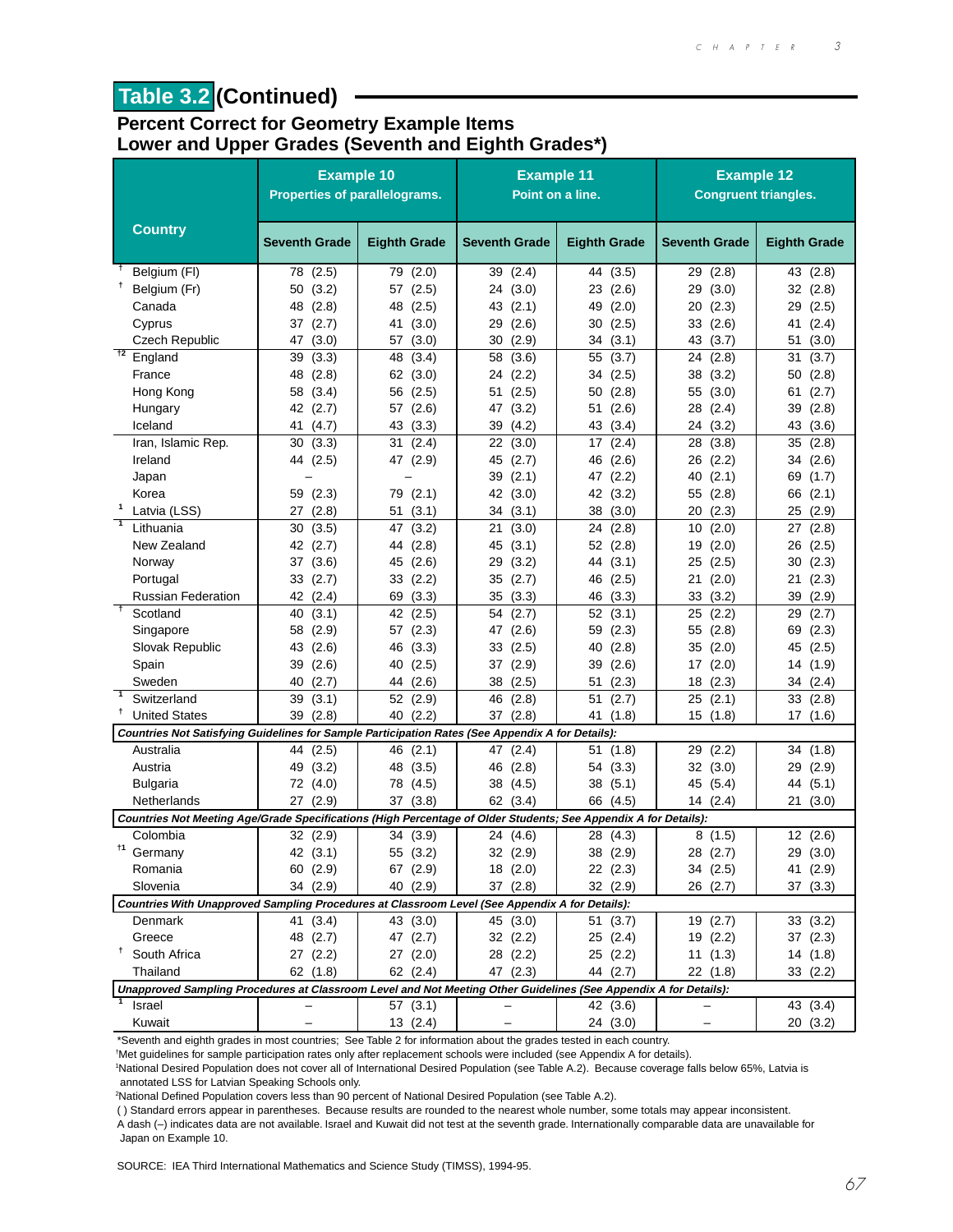

#### **International Difficulty Map for Geometry Example Items Lower and Upper Grades (Seventh and Eighth Grades\*)**



\*Seventh and eighth grades in most countries; see Table 2 for information about the grades tested in each country. NOTE: Each item was placed onto the TIMSS international mathematics scale based on students' performance in both grades. Items are shown at the point on the scale where students with that level of proficiency had a 65 percent probability of providing a correct response.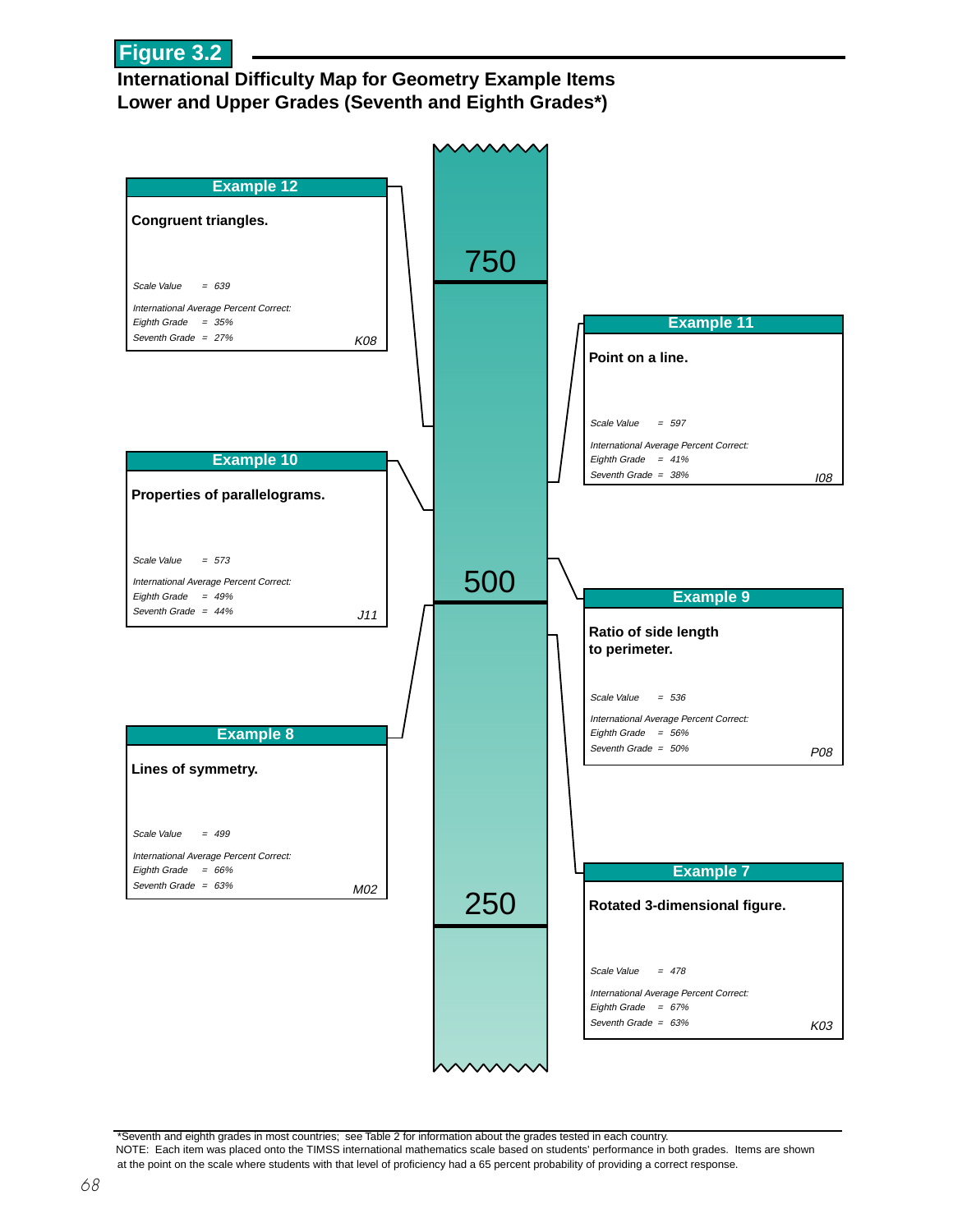

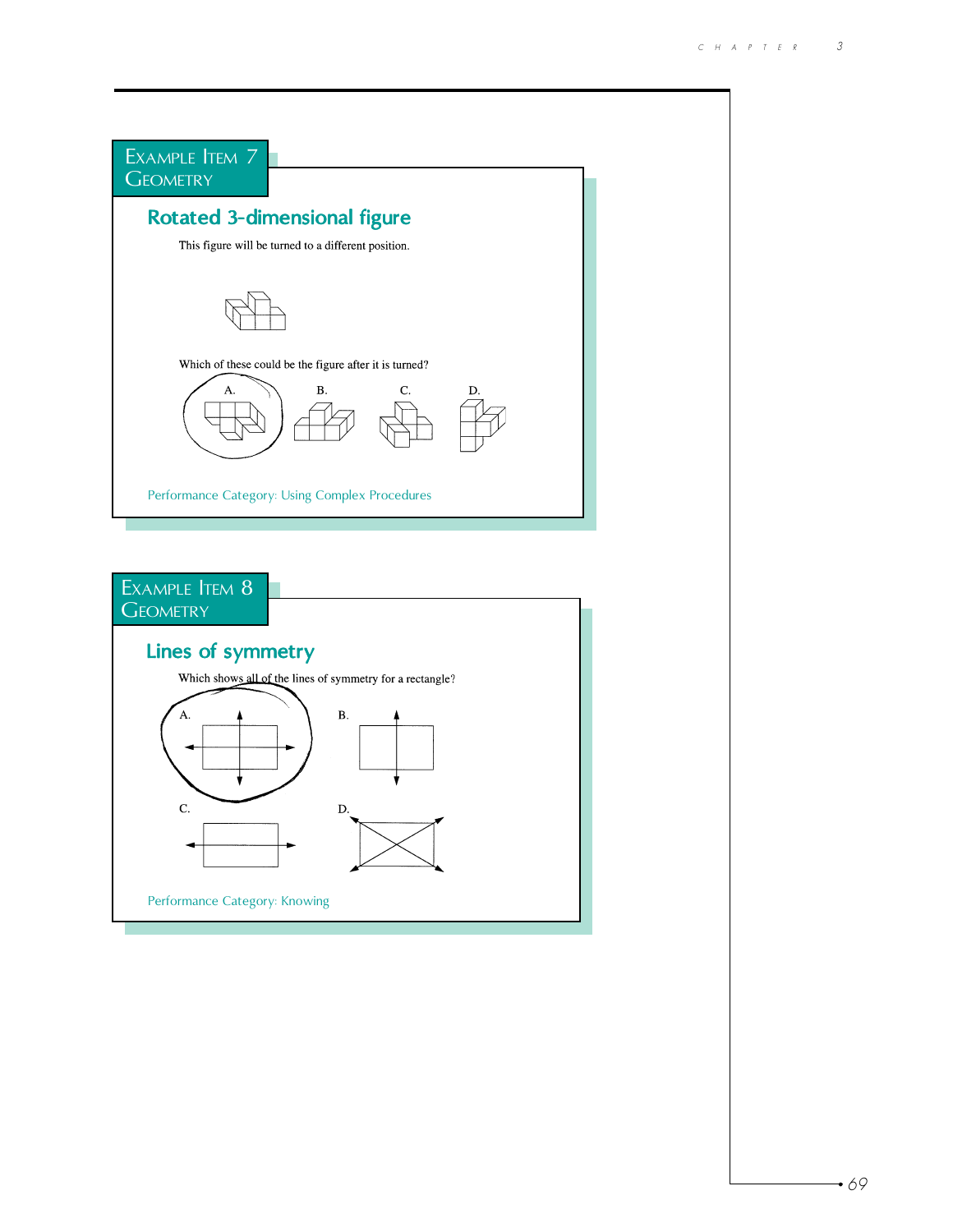| <b>GEOMETRY</b> |                                                                         |
|-----------------|-------------------------------------------------------------------------|
|                 | Ratio of side length to perimeter                                       |
|                 | What is the ratio of the length of a side of a square to its perimeter? |
|                 | $\frac{1}{1}$<br>$A -$                                                  |
| В.              | $\frac{1}{2}$                                                           |
| C.              | $\frac{1}{3}$                                                           |
| D.              | $\overline{1}$                                                          |
|                 | Performance Category: Solving Problems                                  |
| <b>GEOMETRY</b> | EXAMPLE ITEM 10<br><b>Properties of parallelograms</b>                  |
|                 | A quadrilateral MUST be a parallelogram if it has                       |
| А.              | one pair of adjacent sides equal                                        |
| В.              | one pair of parallel sides                                              |
| C.              | a diagonal as axis of symmetry                                          |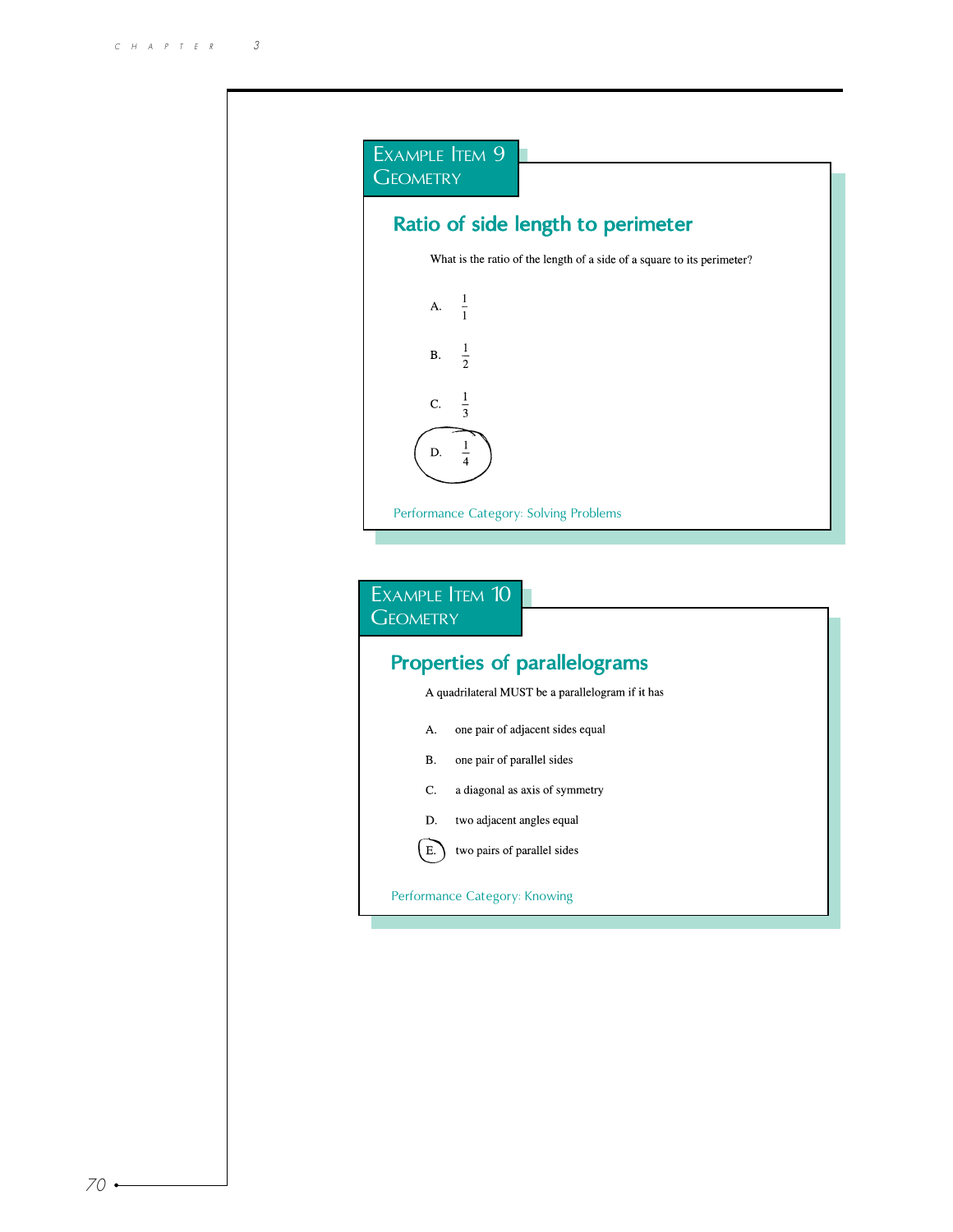| EXAMPLE ITEM 11<br><b>GEOMETRY</b>                                                                                         |  |
|----------------------------------------------------------------------------------------------------------------------------|--|
| Point on a line                                                                                                            |  |
| A straight line on a graph passes through the points $(3,2)$ and $(4,4)$ . Which of<br>these points also lies on the line? |  |
| (1,1)<br>А.                                                                                                                |  |
| (2,4)<br>В.                                                                                                                |  |
| (5,6)                                                                                                                      |  |
| (6,3)<br>D.                                                                                                                |  |
| (6,5)<br>Е.                                                                                                                |  |
| Performance Category: Solving Problems                                                                                     |  |

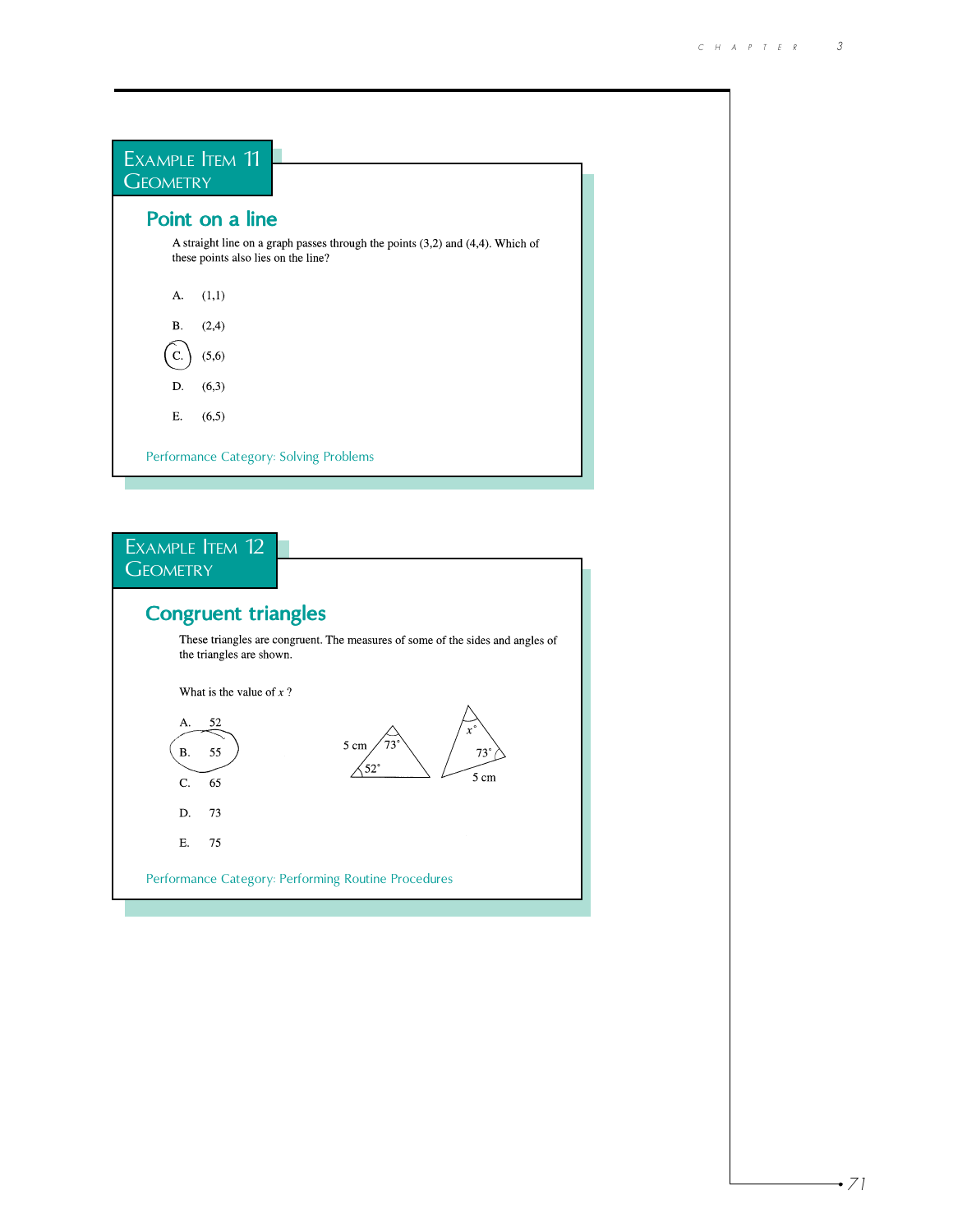#### WHAT HAVE STUDENTS LEARNED ABOUT ALGEBRA?

To demonstrate their understanding of algebraic concepts, students were asked to solve a variety of problems involving patterns, relations, expressions, and equations. The country-by-country results for the example algebra items are presented in Table 3.3. Figure 3.3, showing the relationship between performance on these items and performance on the mathematics scale, suggests that even some of the eighth graders in most countries had considerable difficulty with all but the most straightforward algebra questions. Questions involving expressions and equations were most likely to be answered correctly by only the higher-performing students (students achieving approximately at or above the eighth-grade mean of 513).

Example Items 13 through 17 illustrate the range of student performance. As shown by Example Item 13, the easiest items measured concepts underlying algebra such as the ability to detect patterns. In most countries, students performed very well on this item at both grades (87% and 90% correct responses averaged across countries).

Example Item 14 is a two-part item requiring students to supply their answers. In the first part of the item, students generally were able to establish the number of small triangles in the figures (72% and 75% average correct at the seventh and eighth grades, respectively). Of course, finding the answers of 4 and 9 could have been accomplished by actually counting the small triangles. In contrast, very few students demonstrated their ability to extend the pattern and determine that 64 small triangles would be needed for the 8th figure (international averages of 18% and 26%). In only Japan (52%) and Singapore (50%) did at least half the eighth-grade students provide a correct response to this question.

Example Items 15, 16, and 17 required students to work with algebraic equations and expressions. The international results for Example Item 15 indicate that students in most countries were relatively successful in solving a simple linear equation for *x* (on average, 62% and 72% correct at the seventh and eighth grades). As shown by the data for Example Item 16, they had more difficulty recognizing that  $m + m + m + m$ was equivalent to 4*m* (international averages of 47% and 58%). It should be noted, however, that three-fourths or more of the eighth-grade students answered this question correctly in the Czech Republic, Hong Kong, Japan, the Russian Federation, Singapore, the Slovak Republic, and Slovenia. Considering the performance on Example Item 16, it is not surprising that students had even more difficulty identifying the correct expression to represent the number of Clarissa's hats as required by Example Item 17. International performance on this item averaged 37% at the seventh grade and 47% at the eighth grade.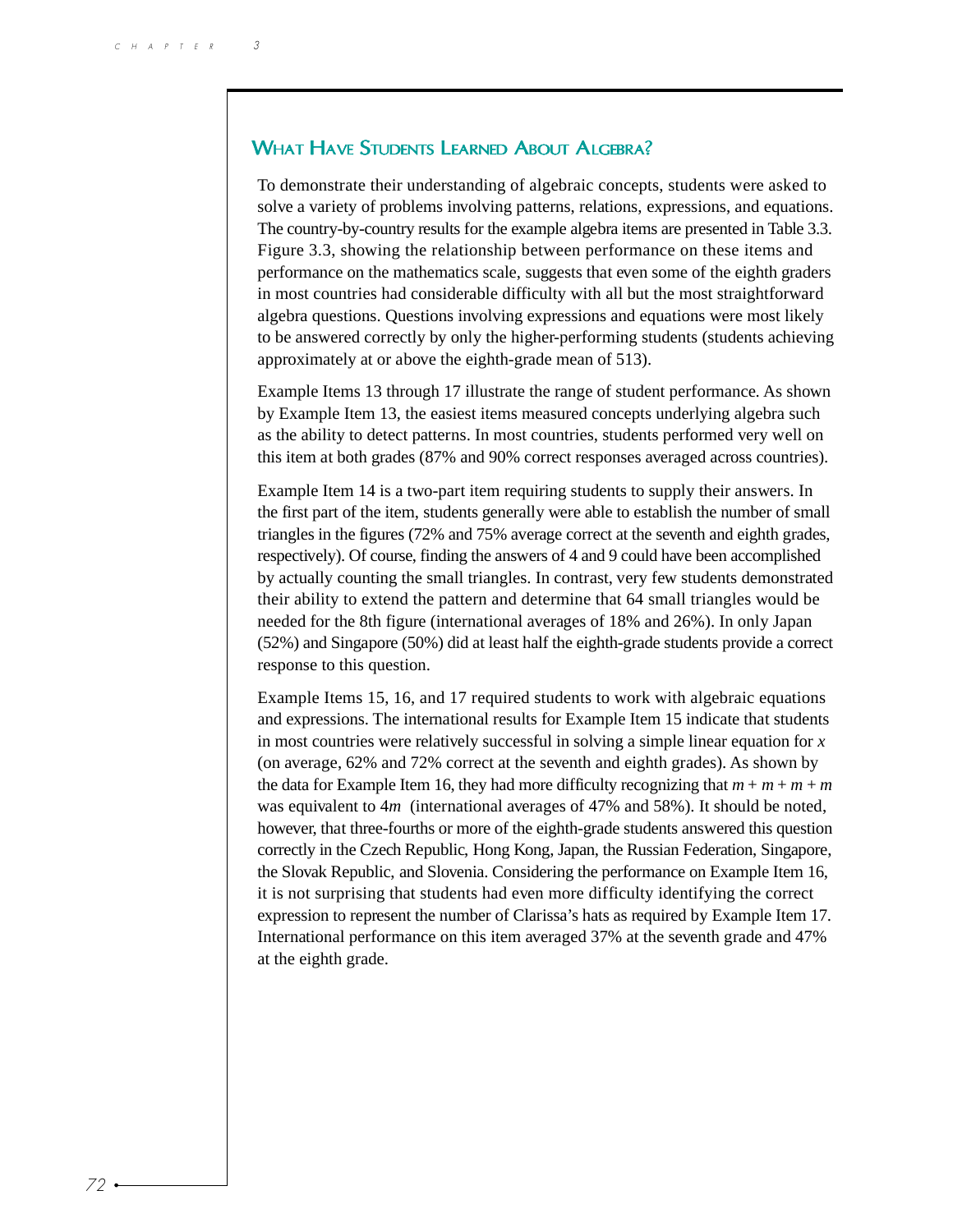# **Table 3.3**

#### **Percent Correct for Algebra Example Items Lower and Upper Grades (Seventh and Eighth Grades\*)**

|                                                                                                                  | <b>Example 13</b><br>Shapes in a pattern. |                            | <b>Example 14A</b><br><b>Sequence of triangles:</b><br>chart finding pattern. |                            | <b>Example 14B</b><br><b>Sequence of triangles:</b><br>extending pattern. |                            |
|------------------------------------------------------------------------------------------------------------------|-------------------------------------------|----------------------------|-------------------------------------------------------------------------------|----------------------------|---------------------------------------------------------------------------|----------------------------|
| <b>Country</b>                                                                                                   | <b>Seventh Grade</b>                      | <b>Eighth Grade</b>        | <b>Seventh Grade</b>                                                          | <b>Eighth Grade</b>        | <b>Seventh Grade</b>                                                      | <b>Eighth Grade</b>        |
| Belgium (FI)                                                                                                     | 96 (0.9)                                  | 94 (2.2)                   | 84 (2.1)                                                                      | 83 (2.4)                   | 26 (2.5)                                                                  | 31(2.9)                    |
| Ť<br>Belgium (Fr)                                                                                                | 93(1.8)                                   | 96<br>(1.4)                | 87(2.1)                                                                       | 84 (2.5)                   | 13 (2.2)                                                                  | 22<br>(2.5)                |
| Canada                                                                                                           | 91<br>(1.7)                               | 97 (0.8)                   | 78<br>(2.0)                                                                   | 82<br>(1.7)                | 21<br>(1.8)                                                               | 33<br>(2.4)                |
| Cyprus                                                                                                           | 73 (2.3)                                  | 83 (2.6)                   | (2.5)<br>66                                                                   | (2.7)<br>69                | (1.9)<br>11                                                               | (2.4)<br>20                |
| Czech Republic<br>$+2$                                                                                           | (0.9)<br>96                               | (0.6)<br>98                | (2.8)<br>75                                                                   | (2.4)<br>75                | (2.3)<br>19                                                               | 32<br>(3.4)                |
| England                                                                                                          | (1.9)<br>94                               | 95<br>(1.6)                | (2.6)<br>84                                                                   | (2.4)<br>86                | (2.6)<br>20                                                               | 42<br>(3.4)                |
| France                                                                                                           | 93 (1.6)                                  | 92 (1.4)                   | 80<br>(2.1)                                                                   | 80<br>(2.1)                | 12 (1.8)                                                                  | (2.5)<br>18                |
| Hong Kong                                                                                                        | 91(1.8)                                   | 90(2.1)                    | 83 (2.7)                                                                      | 82 (1.9)                   | 43 (2.8)                                                                  | 48<br>(2.7)                |
| Hungary                                                                                                          | 93 (1.6)                                  | 93 (1.3)                   | (1.9)<br>84                                                                   | 91<br>(1.4)                | (2.9)<br>20                                                               | 34 (2.8)                   |
| Iceland                                                                                                          | 83 (2.5)                                  | 83 (3.7)                   | 74 (3.5)                                                                      | (3.6)<br>77                | 6(1.7)                                                                    | 16(2.7)                    |
| Iran, Islamic Rep.<br>Ireland                                                                                    | (2.2)<br>88<br>92 (1.6)                   | (1.3)<br>95<br>(1.3)<br>94 | (3.0)<br>64<br>(2.2)                                                          | (2.8)<br>65<br>73<br>(2.3) | $\overline{2}$<br>(0.8)<br>19<br>(2.0)                                    | 12<br>(2.7)<br>25<br>(2.6) |
|                                                                                                                  | 97 (0.6)                                  | (0.8)<br>96                | 72<br>89<br>(1.4)                                                             | (0.8)<br>94                | (2.2)<br>43                                                               | 52<br>(2.2)                |
| Japan<br>Korea                                                                                                   | 96 (1.2)                                  | 97 (0.9)                   | (2.6)<br>80                                                                   | (2.1)<br>84                | 32 (2.8)                                                                  | 38<br>(2.6)                |
| $\mathbf{1}$<br>Latvia (LSS)                                                                                     | 93 (1.6)                                  | 96<br>(1.2)                | (2.8)<br>67                                                                   | (2.7)<br>76                | 13 (2.2)                                                                  | (2.4)<br>17                |
| $\overline{1}$<br>Lithuania                                                                                      | 87 (2.0)                                  | 91 (1.9)                   | 56 (3.4)                                                                      | 66 (3.2)                   | 6<br>(1.6)                                                                | 13<br>(2.2)                |
| New Zealand                                                                                                      | 90(1.9)                                   | 94 (1.2)                   | 72 (2.5)                                                                      | (2.0)<br>81                | 23<br>(2.5)                                                               | (2.5)<br>31                |
| Norway                                                                                                           | 88<br>(2.1)                               | 92 (1.5)                   | 73<br>(3.0)                                                                   | 77<br>(2.3)                | 14 (2.4)                                                                  | 22<br>(2.4)                |
| Portugal                                                                                                         | 89<br>(1.9)                               | 94 (1.3)                   | 62 (2.6)                                                                      | (2.6)<br>71                | (1.5)<br>6                                                                | (1.8)<br>13                |
| <b>Russian Federation</b>                                                                                        | 92(1.5)                                   | (1.2)<br>95                | 70 (1.8)                                                                      | (2.3)<br>76                | (1.5)<br>11                                                               | 22<br>(2.0)                |
| Ŧ<br>Scotland                                                                                                    | (1.7)<br>89                               | 94(1.1)                    | (1.9)<br>85                                                                   | (1.8)<br>89                | (2.0)<br>18                                                               | (2.8)<br>35                |
| Singapore                                                                                                        | 93 (1.3)                                  | (0.8)<br>95                | (2.4)<br>79                                                                   | (1.5)<br>83                | (2.9)<br>37                                                               | (2.8)<br>50                |
| Slovak Republic                                                                                                  | 90<br>(1.7)                               | 92<br>(1.5)                | (2.5)<br>67                                                                   | (2.4)<br>73                | 15<br>(1.9)                                                               | (2.4)<br>27                |
| Spain                                                                                                            | (1.7)<br>89                               | 93<br>(1.3)                | (2.4)<br>71                                                                   | 80<br>(2.0)                | 17 (2.2)                                                                  | 22 (2.0)                   |
| Sweden                                                                                                           | 90<br>(1.7)                               | 89<br>(1.4)                | (2.5)<br>75                                                                   | (2.1)<br>75                | 8<br>(1.6)                                                                | (2.0)<br>17                |
| $\overline{1}$<br>Switzerland                                                                                    | 95<br>(1.1)                               | 95<br>(1.4)                | (2.1)<br>80                                                                   | (1.7)<br>86                | (2.6)<br>27                                                               | (2.5)<br>38                |
| Ť<br><b>United States</b>                                                                                        | 90<br>(1.8)                               | 93 (0.8)                   | 73 (2.2)                                                                      | 75<br>(2.2)                | 18(2.4)                                                                   | 25<br>(1.6)                |
| Countries Not Satisfying Guidelines for Sample Participation Rates (See Appendix A for Details):                 |                                           |                            |                                                                               |                            |                                                                           |                            |
| Australia                                                                                                        | 91 (1.3)                                  | 93(1.3)                    | 76 (2.5)                                                                      | (1.3)<br>80                | (2.5)<br>26                                                               | 32(1.8)                    |
| Austria                                                                                                          | 95<br>(1.4)                               | 95<br>(1.4)                | (1.9)<br>91                                                                   | (2.1)<br>91                | 27 (2.2)                                                                  | (3.4)<br>35                |
| <b>Bulgaria</b>                                                                                                  | 83 (3.5)                                  | 88<br>(3.4)                | (4.5)<br>69                                                                   | (3.5)<br>76                | 18 (4.3)                                                                  | (3.5)<br>18                |
| Netherlands                                                                                                      | 87 (2.4)                                  | (1.9)<br>91                | 82 (2.8)                                                                      | 84 (2.5)                   | 29<br>(2.9)                                                               | 38<br>(3.8)                |
| Countries Not Meeting Age/Grade Specifications (High Percentage of Older Students; See Appendix A for Details):  |                                           |                            |                                                                               |                            |                                                                           |                            |
| Colombia<br><sup>†1</sup> Germany                                                                                | 44 (3.6)                                  | 55 (4.2)                   | 45 (3.9)                                                                      | 46 (4.2)                   | 7(4.8)                                                                    | 11 $(4.1)$                 |
|                                                                                                                  | 86 (2.1)                                  | 92 (1.6)                   | 79 (2.9)                                                                      | 81 (2.4)                   | 16 (2.4)                                                                  | 18 (2.6)                   |
| Romania<br>Slovenia                                                                                              | 83 (2.0)<br>87 (2.0)                      | 85 (2.0)<br>89 (1.6)       | 53 (2.9)<br>76 (2.2)                                                          | 63 (2.6)<br>82 (2.4)       | 15 (2.0)<br>20(2.4)                                                       | 20 (2.4)<br>31(3.2)        |
| Countries With Unapproved Sampling Procedures at Classroom Level (See Appendix A for Details):                   |                                           |                            |                                                                               |                            |                                                                           |                            |
| Denmark                                                                                                          | 91(1.6)                                   | 93(1.8)                    | 68 (2.7)                                                                      | 77 (2.9)                   | 13(2.0)                                                                   | 24 (3.4)                   |
| Greece                                                                                                           | 77 (2.2)                                  | 86 (1.6)                   | 69 (2.1)                                                                      | 79 (2.2)                   | 4(1.0)                                                                    | 13(2.1)                    |
| T<br>South Africa                                                                                                | 44 (2.7)                                  | 53(3.3)                    | 19 (2.5)                                                                      | 20(2.5)                    | 3(0.9)                                                                    | 3(1.3)                     |
| Thailand                                                                                                         | 94 (0.9)                                  | 96 (0.8)                   | 78 (1.9)                                                                      | 86 (1.3)                   | 19 (1.6)                                                                  | 26 (2.7)                   |
| Unapproved Sampling Procedures at Classroom Level and Not Meeting Other Guidelines (See Appendix A for Details): |                                           |                            |                                                                               |                            |                                                                           |                            |
| Israel                                                                                                           |                                           | 91 (1.4)                   |                                                                               | 78 (2.7)                   |                                                                           | 25(3.4)                    |
| Kuwait                                                                                                           |                                           | 78 (4.1)                   |                                                                               | 34 (3.9)                   |                                                                           | 20(4.0)                    |

\*Seventh and eighth grades in most countries; See Table 2 for information about the grades tested in each country.

† Met guidelines for sample participation rates only after replacement schools were included (see Appendix A for details).

1 National Desired Population does not cover all of International Desired Population (see Table A.2). Because coverage falls below 65%, Latvia is annotated LSS for Latvian Speaking Schools only.

2 National Defined Population covers less than 90 percent of National Desired Population (see Table A.2).

( ) Standard errors appear in parentheses. Because results are rounded to the nearest whole number, some totals may appear inconsistent.

A dash (–) indicates data are not available. Israel and Kuwait did not test at the seventh grade.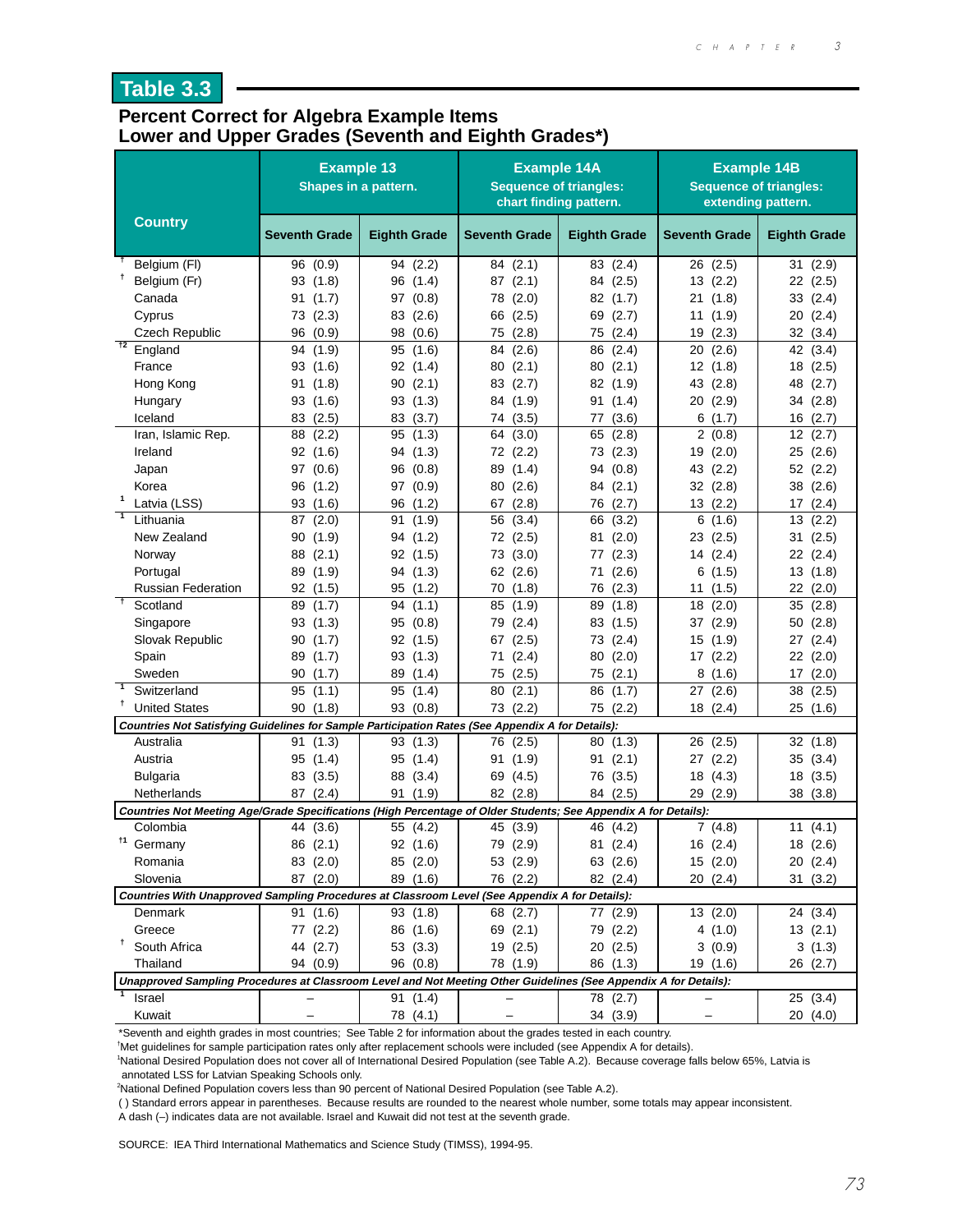# **Table 3.3 (Continued)**

#### **Percent Correct for Algebra Example Items Lower and Upper Grades (Seventh and Eighth Grades\*)**

|                                                                                                                  | <b>Example 15</b><br>Solve linear equation for x. |                      | <b>Example 16</b><br><b>Equivalent algebraic</b><br>expressions. |                     | <b>Example 17</b><br><b>Expression representing</b> | number of hats.     |
|------------------------------------------------------------------------------------------------------------------|---------------------------------------------------|----------------------|------------------------------------------------------------------|---------------------|-----------------------------------------------------|---------------------|
| <b>Country</b>                                                                                                   | <b>Seventh Grade</b>                              | <b>Eighth Grade</b>  | <b>Seventh Grade</b>                                             | <b>Eighth Grade</b> | <b>Seventh Grade</b>                                | <b>Eighth Grade</b> |
| Belgium (FI)                                                                                                     | 84 (2.3)                                          | 80(2.8)              | 69 (2.8)                                                         | 69 (4.2)            | 41 (3.0)                                            | 53 (3.8)            |
| Belgium (Fr)                                                                                                     | 69 (3.4)                                          | 76 (2.5)             | 56 (3.7)                                                         | 64 (2.7)            | 35(3.5)                                             | 46 (3.1)            |
| Canada                                                                                                           | (2.6)<br>55                                       | 73 (2.6)             | 40 (2.3)                                                         | (2.1)<br>61         | 33(2.5)                                             | 45 (2.7)            |
| Cyprus                                                                                                           | 65 (3.4)                                          | (3.2)<br>71          | 43 (2.6)                                                         | 59 (2.9)            | 34 (2.9)                                            | 47 (3.0)            |
| Czech Republic                                                                                                   | (2.6)<br>81                                       | 86 (2.2)             | (3.2)<br>69                                                      | 75 (2.7)            | 56 (3.1)                                            | (3.7)<br>70         |
| $^{+2}$<br>England                                                                                               | 51<br>(3.2)                                       | (3.4)<br>61          | (3.6)<br>46                                                      | 42 (3.6)            | 25<br>(3.2)                                         | 37<br>(3.0)         |
| France                                                                                                           | 62 (2.6)                                          | 82 (2.3)             | 53(2.8)                                                          | 65 (2.5)            | 39 (2.7)                                            | 55 (2.8)            |
| Hong Kong                                                                                                        | 87 (2.4)                                          | 92(1.9)              | 72 (3.3)                                                         | 79 (3.3)            | 64 (3.4)                                            | 65 (3.2)            |
| Hungary                                                                                                          | 79 (2.1)                                          | 89 (1.7)             | 61<br>(2.7)                                                      | 72 (2.4)            | 40 (3.2)                                            | 57<br>(3.0)         |
| Iceland                                                                                                          | 45<br>(3.7)                                       | 56 (3.4)             | 35<br>(3.0)                                                      | 59 (4.0)            | 11<br>(2.2)                                         | (3.2)<br>14         |
| Iran, Islamic Rep.                                                                                               | (4.5)<br>36                                       | 47<br>(3.7)          | (3.3)<br>31                                                      | 34<br>(3.2)         | (3.2)<br>29                                         | 38<br>(3.8)         |
| Ireland                                                                                                          | 65 (2.6)                                          | 72 (3.0)             | 39 (2.9)                                                         | 53 (2.8)            | 44 (2.1)                                            | 51<br>(2.6)         |
| Japan                                                                                                            | 85(1.7)                                           | 90(1.3)              | 60(2.0)                                                          | 75 (1.9)            | 48 (2.3)                                            | 57 (2.2)            |
| Korea<br>1                                                                                                       | 87 (1.9)                                          | 92(1.6)              | 56 (3.1)                                                         | 65 (2.6)            | 60 (3.2)                                            | 64<br>(2.7)         |
| Latvia (LSS)                                                                                                     | 70(3.1)                                           | 75 (2.5)             | 49 (3.3)                                                         | 58 (3.0)            | 45 (3.2)                                            | 42 (3.3)            |
| Lithuania                                                                                                        | 66 (3.3)                                          | 72 (3.4)<br>69 (2.4) | 48 (3.4)                                                         | 56 (3.8)            | 39 (3.2)                                            | 46 (3.5)            |
| New Zealand<br>Norway                                                                                            | 56 (2.9)<br>32(2.8)                               |                      | 40(2.8)                                                          | 55 (2.6)            | 27 (2.8)                                            | 38 (2.6)            |
|                                                                                                                  |                                                   | 52(2.5)              | 42 (4.2)                                                         | 52 (2.7)            | 13(2.8)                                             | 23(2.3)             |
| Portugal<br><b>Russian Federation</b>                                                                            | 47 (2.6)                                          | 60 (2.2)<br>88 (1.7) | 26 (2.9)                                                         | 42 (2.9)            | 30 (2.6)                                            | 42 (2.3)            |
| $^{+}$<br>Scotland                                                                                               | 84 (2.0)<br>(2.7)<br>40                           | 62(2.8)              | (2.9)<br>61<br>53(3.0)                                           | 75 (2.9)<br>53(3.0) | 54 (2.5)<br>18(2.1)                                 | 58 (3.8)<br>36(3.1) |
| Singapore                                                                                                        | (1.7)<br>91                                       | 96 (0.9)             | (2.2)<br>77                                                      | 82 (2.0)            | 78 (2.4)                                            | 86 (1.7)            |
| Slovak Republic                                                                                                  | 83 (1.8)                                          | 84 (2.1)             | 63(3.1)                                                          | (2.6)<br>77         | (2.8)<br>54                                         | (2.6)<br>66         |
| Spain                                                                                                            | 58<br>(2.8)                                       | 76 (2.3)             | 43 (2.5)                                                         | 59 (2.7)            | 46 (2.4)                                            | (2.3)<br>61         |
| Sweden                                                                                                           | 42 (2.7)                                          | 51<br>(2.7)          | (2.5)<br>37                                                      | (2.6)<br>51         | 16(2.3)                                             | 20(2.0)             |
| $\overline{1}$<br>Switzerland                                                                                    | 54<br>(2.3)                                       | (2.2)<br>77          | 38<br>(2.5)                                                      | (2.7)<br>54         | 28 (2.4)                                            | (3.1)<br>41         |
| Ť<br><b>United States</b>                                                                                        | 63(3.8)                                           | 73 (2.3)             | 40 (2.8)                                                         | 46 (2.5)            | 39 (2.9)                                            | (2.3)<br>49         |
| Countries Not Satisfying Guidelines for Sample Participation Rates (See Appendix A for Details):                 |                                                   |                      |                                                                  |                     |                                                     |                     |
| Australia                                                                                                        | 65 (2.5)                                          | 73 (1.6)             | (2.7)<br>51                                                      | 65 (1.8)            | 31<br>(2.3)                                         | 45<br>(2.0)         |
| Austria                                                                                                          | 70 (2.8)                                          | 80(2.1)              | (2.7)<br>51                                                      | 73 (2.8)            | 38 (2.9)                                            | (3.1)<br>51         |
| <b>Bulgaria</b>                                                                                                  | 82 (3.1)                                          | 84 (2.6)             | 69 (3.5)                                                         | 72(3.1)             | 64 (5.1)                                            | 64 (3.9)            |
| Netherlands                                                                                                      | 49 (4.0)                                          | 65 (4.3)             | 33(4.1)                                                          | 51 (4.5)            | 27(2.9)                                             | 45 (4.0)            |
| Countries Not Meeting Age/Grade Specifications (High Percentage of Older Students; See Appendix A for Details):  |                                                   |                      |                                                                  |                     |                                                     |                     |
| Colombia                                                                                                         | 30(3.3)                                           | 43 (3.7)             | 19 (3.6)                                                         | 34 (4.5)            | 23(3.5)                                             | 33(3.7)             |
| <sup>†1</sup> Germany                                                                                            | 62 (3.6)                                          | 79 (2.0)             | 43 (3.4)                                                         | 57 (3.3)            | 27 (2.5)                                            | 41 (3.0)            |
| Romania                                                                                                          | 70(2.6)                                           | 77 (2.7)             | 57 (2.6)                                                         | 64 (2.7)            | 45 (3.0)                                            | 52 (3.0)            |
| Slovenia                                                                                                         | 74 (2.5)                                          | 86 (1.8)             | 55 (2.8)                                                         | 75 (2.7)            | 43 (2.8)                                            | 55 (3.0)            |
| Countries With Unapproved Sampling Procedures at Classroom Level (See Appendix A for Details):                   |                                                   |                      |                                                                  |                     |                                                     |                     |
| Denmark                                                                                                          | 53(3.9)                                           | 70(3.3)              | 31(2.7)                                                          | 36(3.1)             | 16(2.3)                                             | 29 (2.8)            |
| Greece                                                                                                           | 62 (2.2)                                          | 75 (2.2)             | 40 (2.7)                                                         | 57 (2.5)            | 29(2.1)                                             | 36 (2.7)            |
| <sup>†</sup> South Africa                                                                                        | 38 (2.1)                                          | 39 (2.5)             | 25(2.0)                                                          | 33 (2.7)            | 21(2.1)                                             | 19 (2.4)            |
| Thailand                                                                                                         | 71 (2.4)                                          | 79 (2.2)             | 40(2.5)                                                          | 49 (3.1)            | 40 (2.6)                                            | 46 (2.6)            |
| Unapproved Sampling Procedures at Classroom Level and Not Meeting Other Guidelines (See Appendix A for Details): |                                                   |                      |                                                                  |                     |                                                     |                     |
| Israel                                                                                                           |                                                   | 86 (2.9)             |                                                                  | 70 (3.7)            |                                                     | 73 (3.3)            |
| Kuwait                                                                                                           |                                                   | 50 (3.9)             |                                                                  | 29 (2.8)            |                                                     | 27 (3.3)            |

\*Seventh and eighth grades in most countries; See Table 2 for information about the grades tested in each country.

† Met guidelines for sample participation rates only after replacement schools were included (see Appendix A for details).

1 National Desired Population does not cover all of International Desired Population (see Table A.2). Because coverage falls below 65%, Latvia is annotated LSS for Latvian Speaking Schools only.

2 National Defined Population covers less than 90 percent of National Desired Population (see Table A.2).

( ) Standard errors appear in parentheses. Because results are rounded to the nearest whole number, some totals may appear inconsistent.

A dash (–) indicates data are not available. Israel and Kuwait did not test at the seventh grade.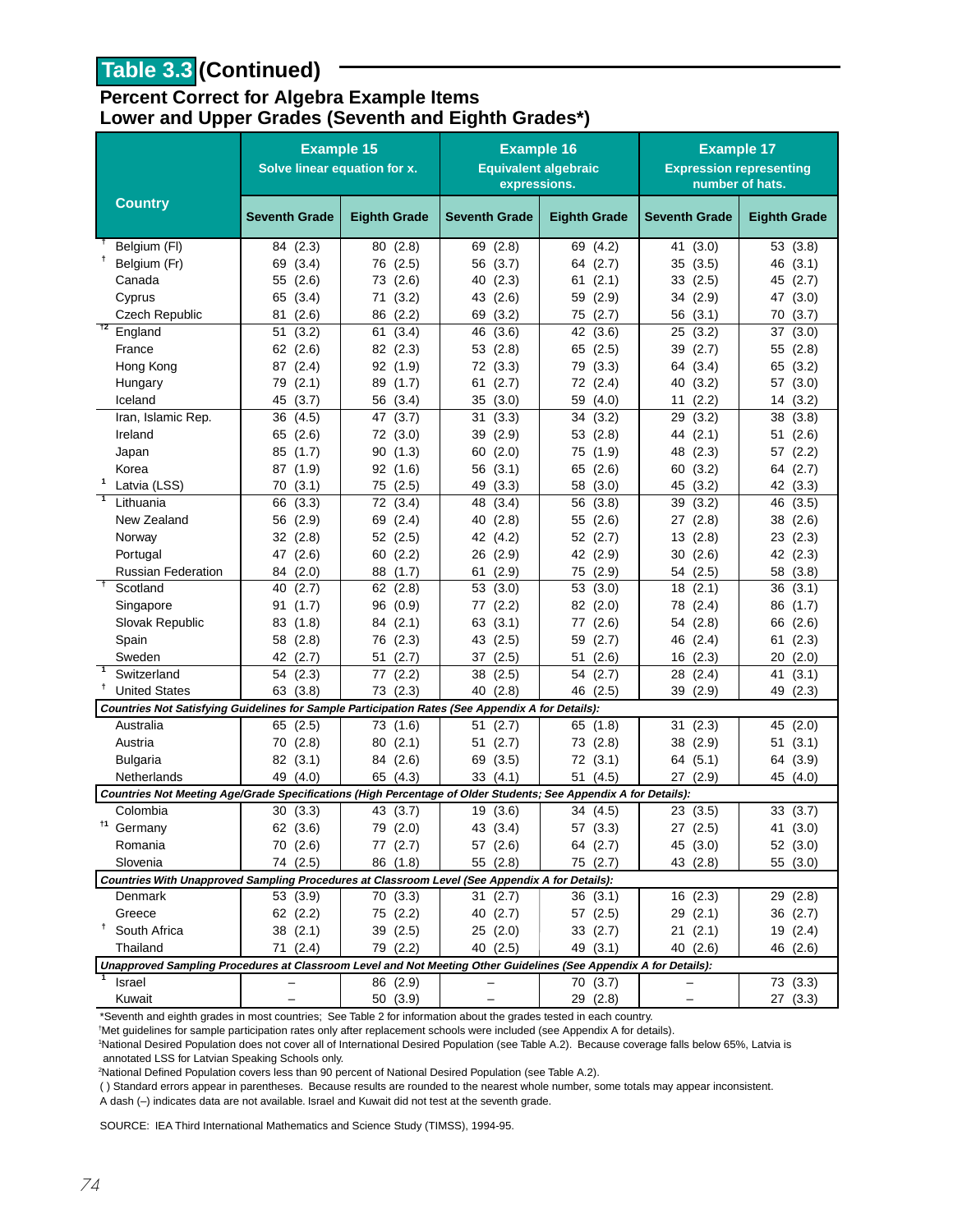#### **International Difficulty Map for Algebra Example Items - Lower and Upper Grades (Seventh and Eighth Grades\*)**

**Figure 3.3**



\*Seventh and eighth grades in most countries; see Table 2 for information about the grades tested in each country.

NOTE: Each item was placed onto the TIMSS international mathematics scale based on students' performance in both grades. Items are shown at the point on the scale where students with that level of proficiency had a 65 percent probability of providing a correct response.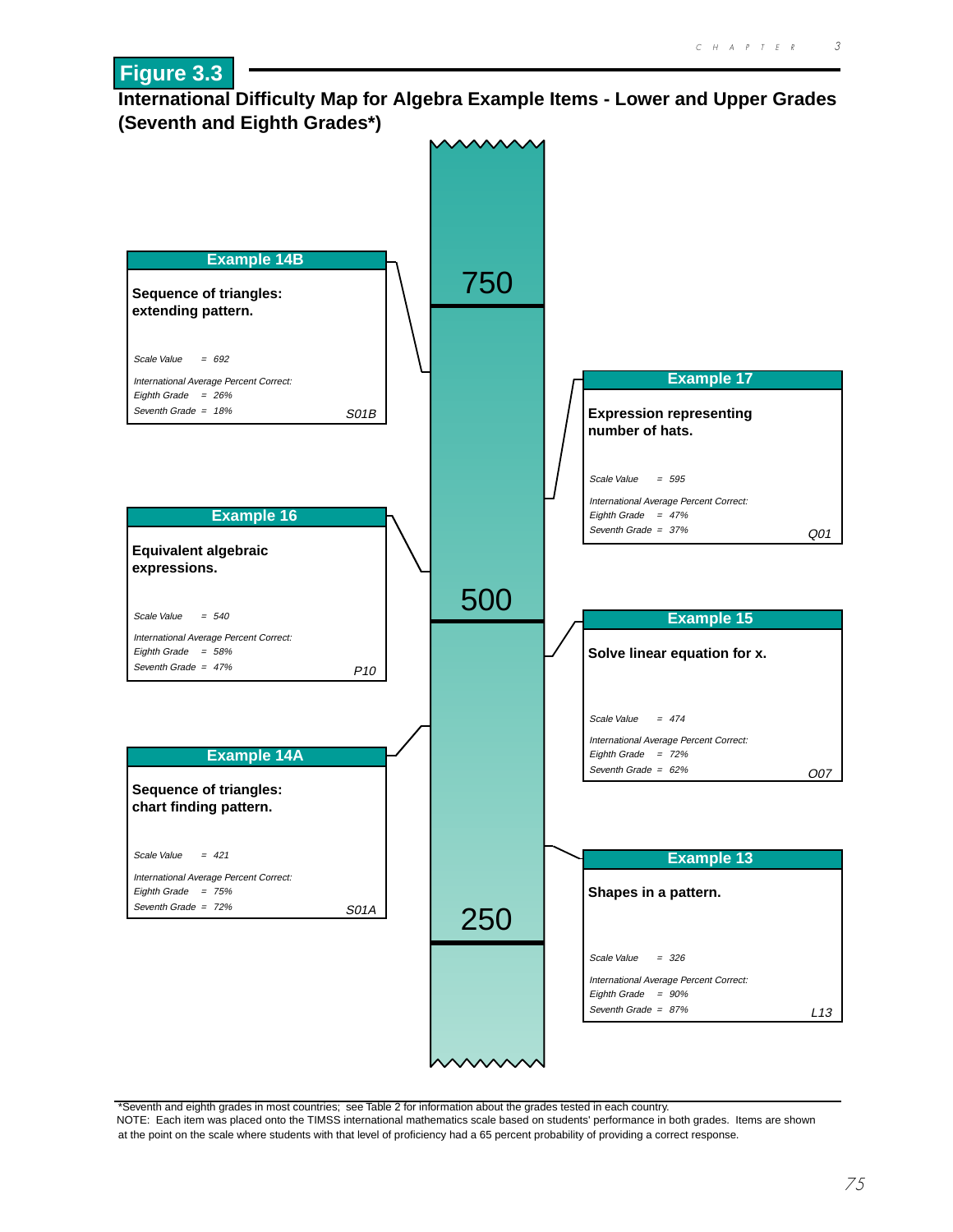| <b>ALGEBRA</b> | EXAMPLE TEM 13                                                                                                                                                                                    |
|----------------|---------------------------------------------------------------------------------------------------------------------------------------------------------------------------------------------------|
|                | Shapes in a pattern<br>These shapes are arranged in a pattern.                                                                                                                                    |
|                | ΟΔΟΟΔΔΟΟΟΔΔΔ                                                                                                                                                                                      |
|                | Which set of shapes is arranged in the same pattern?                                                                                                                                              |
|                | ★□★□★★□□★★□□<br>А.<br>$\Box\star\Box\Box\star\Box\Box\Box\star\Box\Box\Box\Box$<br>В.<br>$\overline{C}$ .<br>★□★★□□★★★□□□<br>D.<br>□□★★□★□□★★□★<br>Performance Category: Knowing                  |
|                |                                                                                                                                                                                                   |
| <b>ALGEBRA</b> | EXAMPLE ITEM 14                                                                                                                                                                                   |
|                | <b>Sequence of triangles</b><br>Here is a sequence of three similar triangles. All of the small triangles are<br>congruent.<br>3                                                                  |
| a.             | Figure 3<br>Figure 1<br>Figure 2<br>Complete the chart by finding how many small triangles make up each<br>figure.<br>Number of<br>Figure<br>small triangles<br>$\mathbf{1}$<br>$\mathbf{1}$<br>Ц |
| b.             | 2<br>q<br>3<br>The sequence of similar triangles is extended to the 8th Figure.<br>How many small triangles would be needed for Figure 8?<br>18                                                   |
|                | $\frac{1}{18}$ $\frac{18}{28}$ $64$ small triangls<br>$\frac{18}{64}$<br>9 + 7 + 9 + 1 + 1 3 + 1 5<br>Performance Category: Solving Problems                                                      |

 $76 -$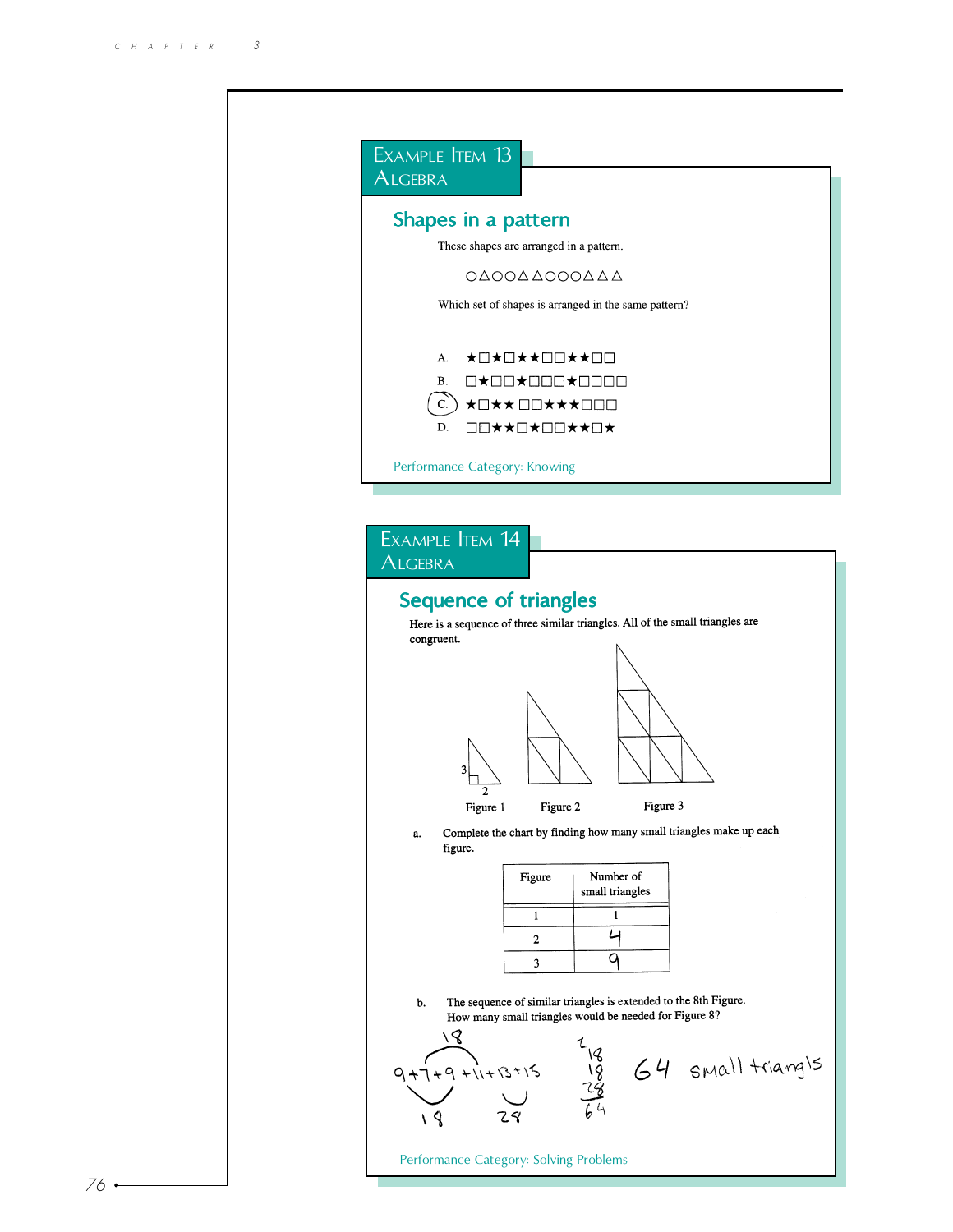

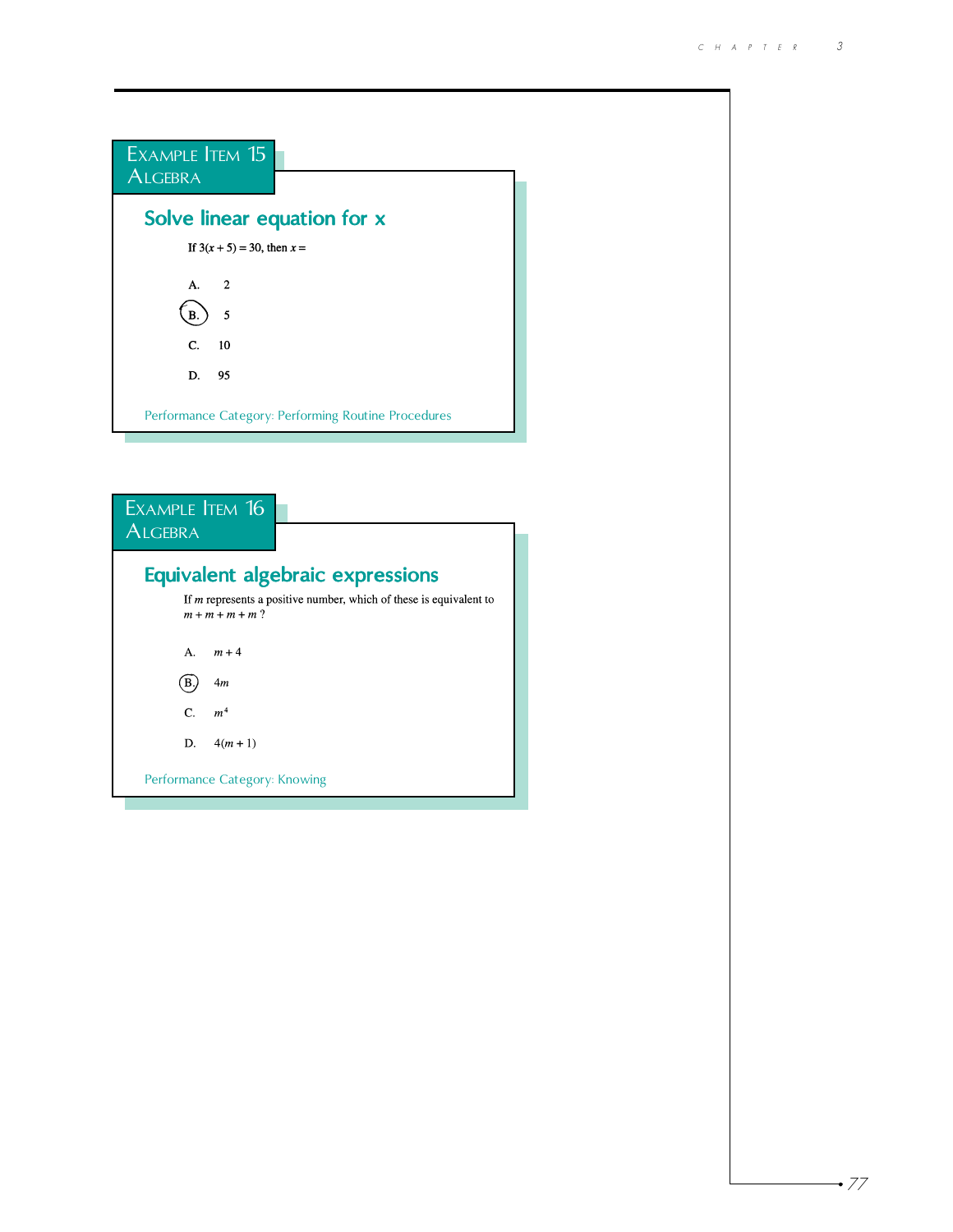| ALGEBRA        |                                                                                                                                                                               |
|----------------|-------------------------------------------------------------------------------------------------------------------------------------------------------------------------------|
|                | Expression representing number of hats                                                                                                                                        |
|                | Juan has 5 fewer hats than Maria, and Clarissa has 3 times as many hats as<br>Juan. If Maria has $n$ hats, which of these represents the number of hats that<br>Clarissa has? |
|                | A. $5-3n$                                                                                                                                                                     |
| B <sub>1</sub> | 3n                                                                                                                                                                            |
|                | $C.$ $n-5$                                                                                                                                                                    |
| D.             | $3n - 5$                                                                                                                                                                      |
|                | $3(n-5)$                                                                                                                                                                      |

# WHAT HAVE STUDENTS LEARNED ABOUT DATA REPRESENTATION, ANALYSIS, AND PROBABILITY?

As illustrated by Example Items 18 through 23, the types of items in this content area required students to represent and analyze data using charts, tables, and graphs and to demonstrate their understanding of basic concepts underlying uncertainty and probability. The results for the example items are presented in Table 3.4. As shown in Figure 3.4, the international difficulty map for data representation, analysis, and probability indicates that the higher performing students were more likely to demonstrate the ability to apply concepts and integrate their understandings.

Example Item 18 asked students to read a chart of daily temperatures. Performance on reading the chart of temperatures was high in nearly all countries (international averages of 85% and 87%). Performance also was relatively high on Example Item 19 which required students to complete a pictograph (international averages of 79% and 81%).

Example Item 21, requiring students to read a line graph, posed a greater challenge for students in many countries. On average, 51% of the students at the seventh grade across countries and 58% at the eighth grade answered this question correctly. There were large differences in performance among countries. At the eighth grade, performance at 75% correct or better was achieved in Flemish-speaking Belgium (82%), France (81%), Japan (75%), Switzerland (77%), the Netherlands (76%), and Denmark (75%). Performance below 45% occurred in Cyprus (40%), Iran (25%), Colombia (20%), Romania (36%), South Africa (17%), and Kuwait (24%).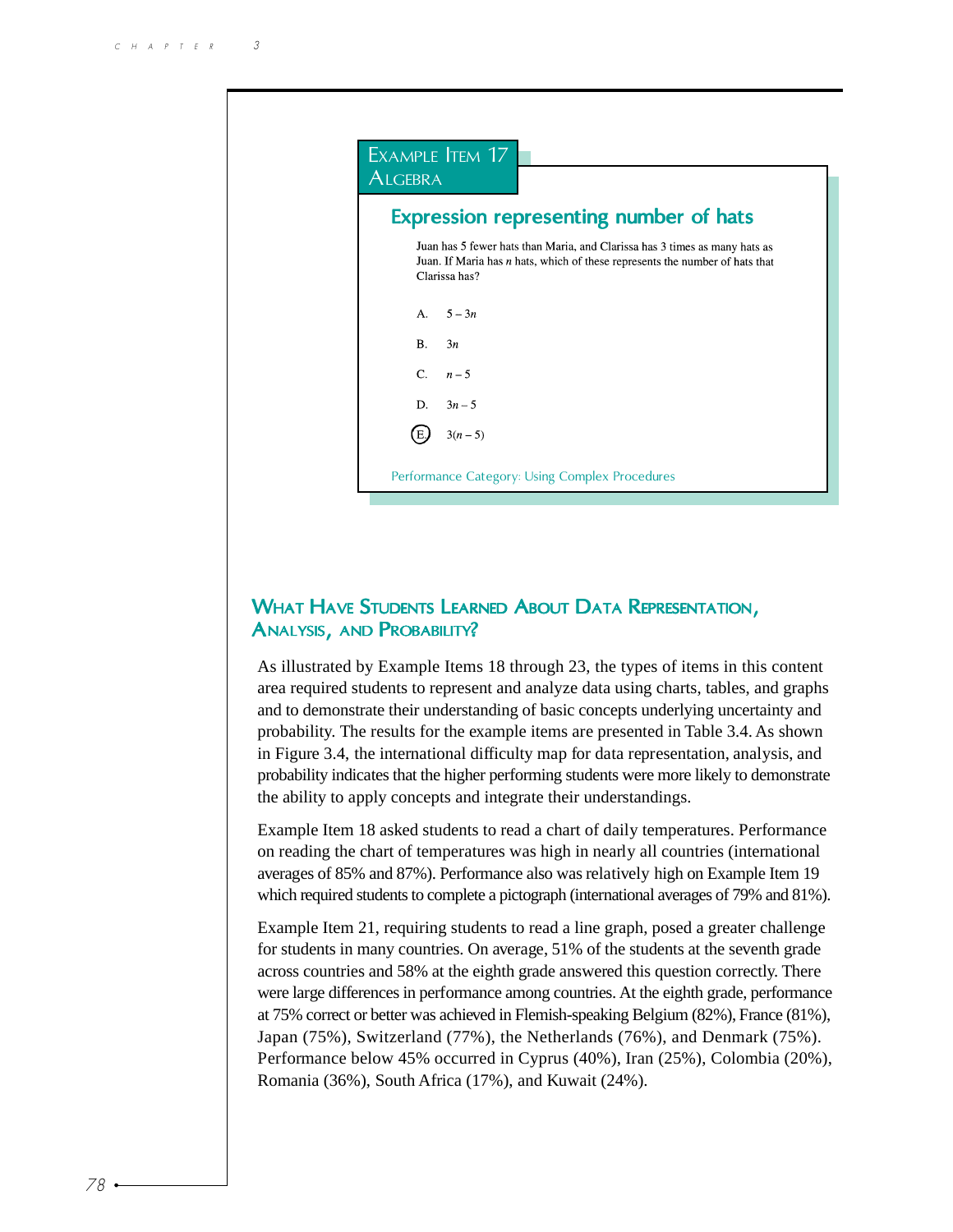Example Items 20 and 22 assessed the area of probability. In general, students appeared to understand that the probability of picking the one red marble was highest for the fewest number of marbles (Example Item 20). The international averages were 73% and 76% at the seventh and eighth grades, respectively. Eighty-five percent or more of the students at both grades answered this question correctly in Belgium (Flemish), Canada, Hong Kong, Korea, and the Netherlands. In contrast, asking students to integrate their understanding of both cubes and probability proved to be more difficult for them (Example Item 22). The international averages of correct responses were 41% at the seventh grade and 47% at the eighth grade. Although the eighth-grade students performed quite well in Singapore (88%) and two-thirds or more answered correctly in Flemish-speaking Belgium (68%), Hong Kong (72%), Japan (75%), and Korea (68%), performance fell below 40% correct in a number of countries.

Example Item 23 required students to apply their mathematics understanding to an everyday situation — that of extracting and using appropriate information from a newspaper advertisement to determine which office space had the lower rent. Students were asked to show their work. Although the scoring approach provided information about partial solutions to the problem, the results reported herein for each country are for those students receiving complete credit for the item. That is, students indicated that Building A had the lower price and showed accurate computations to support this conclusion. Performance was quite low in most of the countries. Only in Singapore (55%) did more than half the eighth-grade students provide a complete solution to this problem, although performance in Japan (47%) and Korea (50%) also was higher than in other countries.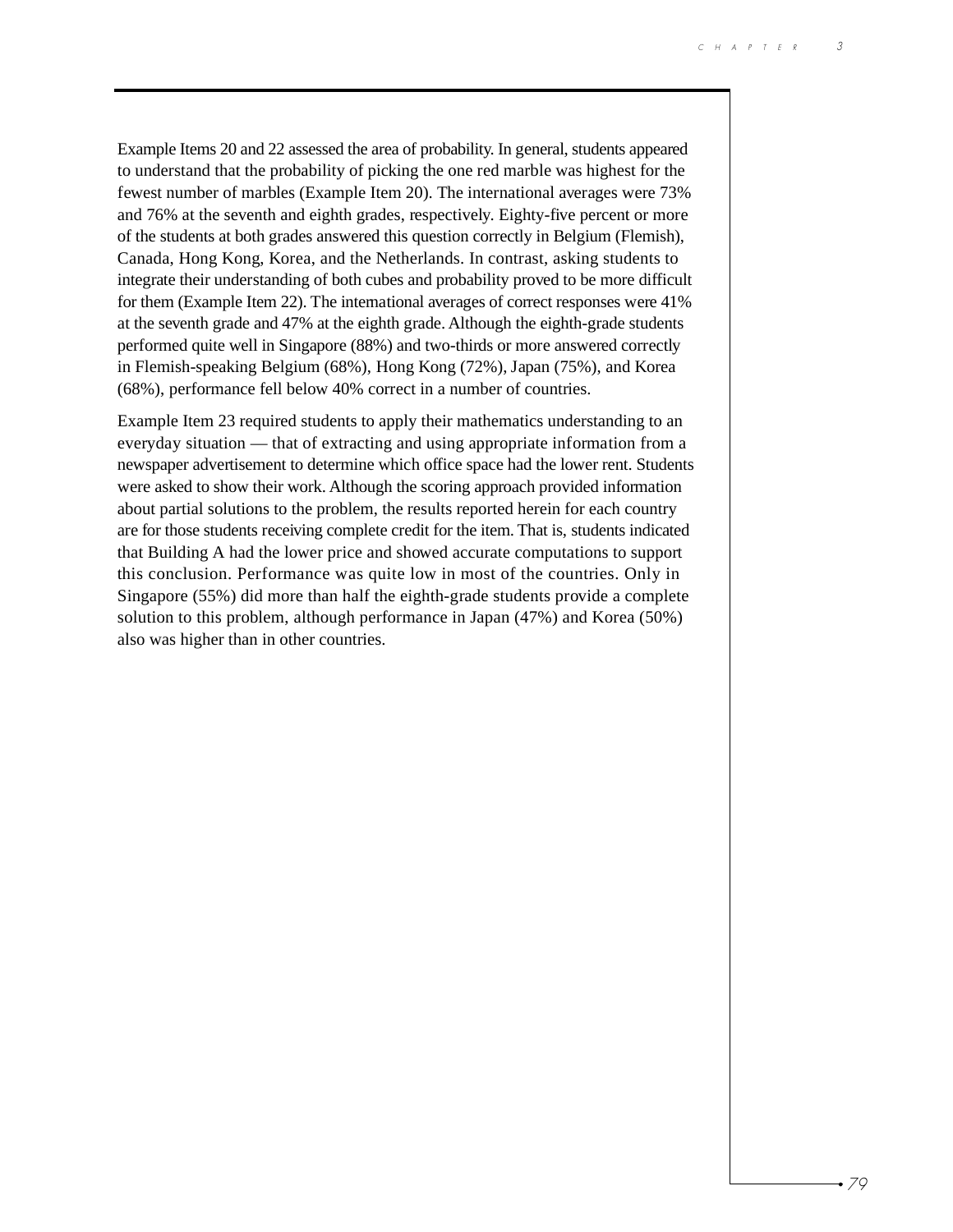**Table 3.4**

#### **Percent Correct for Data Representation, Analysis, and Probability Example Items Lower and Upper Grades (Seventh and Eighth Grades\*)**

|                                                                                                                  | <b>Example 18</b><br>Highest temperature on chart. |                     | <b>Example 19</b><br><b>Pictograph of number</b><br>of students. |                     | <b>Example 20</b><br>Chance of picking red marble. |                     |
|------------------------------------------------------------------------------------------------------------------|----------------------------------------------------|---------------------|------------------------------------------------------------------|---------------------|----------------------------------------------------|---------------------|
| <b>Country</b>                                                                                                   | <b>Seventh Grade</b>                               | <b>Eighth Grade</b> | <b>Seventh Grade</b>                                             | <b>Eighth Grade</b> | <b>Seventh Grade</b>                               | <b>Eighth Grade</b> |
| Ť<br>Belgium (FI)                                                                                                | 94 (1.4)                                           | 91(2.5)             | 93 (1.2)                                                         | 86 (3.8)            | 90 (1.9)                                           | 86 (1.9)            |
| t<br>Belgium (Fr)                                                                                                | 92 (1.7)                                           | (2.3)<br>90         | 84 (2.3)                                                         | 82 (2.8)            | (2.4)<br>83                                        | 85<br>(2.3)         |
| Canada                                                                                                           | (1.6)<br>90                                        | 92 (1.7)            | (1.3)<br>91                                                      | 89<br>(1.5)         | (1.9)<br>85                                        | (1.1)<br>90         |
| Cyprus                                                                                                           | 72 (2.7)                                           | (2.5)<br>78         | (2.5)<br>75                                                      | 82<br>(1.8)         | 63<br>(2.4)                                        | 68<br>(2.9)         |
| <b>Czech Republic</b>                                                                                            | 97 (1.0)                                           | 96<br>(0.8)         | 76<br>(2.4)                                                      | (2.3)<br>84         | (2.6)<br>66                                        | (2.8)<br>76         |
| $+2$<br>England                                                                                                  | (2.1)<br>89                                        | (2.2)<br>91         | (2.7)<br>87                                                      | (1.7)<br>92         | 81<br>(2.7)                                        | (2.3)<br>86         |
| France                                                                                                           | (1.7)<br>89                                        | (1.7)<br>90         | 85<br>(1.9)                                                      | 88<br>(1.6)         | (2.4)<br>82                                        | 82<br>(2.3)         |
| Hong Kong                                                                                                        | (1.9)<br>85                                        | 79<br>(2.8)         | 86<br>(2.0)                                                      | (2.0)<br>81         | (2.5)<br>85                                        | 89<br>(1.6)         |
| Hungary                                                                                                          | 92 (1.5)                                           | (1.4)<br>91         | 83<br>(2.0)                                                      | (1.7)<br>87         | (2.3)<br>77                                        | 82<br>(2.1)         |
| Iceland                                                                                                          | (2.0)<br>88                                        | (2.2)<br>90         | (2.8)<br>87                                                      | (2.9)<br>87         | (3.0)<br>76                                        | (2.8)<br>77         |
| Iran, Islamic Rep.                                                                                               | 72(3.1)                                            | (2.9)<br>75         | 52 (3.3)                                                         | (2.9)<br>67         | (5.4)<br>31                                        | (3.1)<br>37         |
| Ireland                                                                                                          | 90(1.5)                                            | 92(1.6)             | 84 (2.0)                                                         | 89<br>(1.8)         | 76<br>(2.3)                                        | 82<br>(2.1)         |
| Japan                                                                                                            | 94 (1.0)                                           | 93(1.1)             | (0.9)<br>93                                                      | (1.0)<br>94         | (1.7)<br>81                                        | 83<br>(1.4)         |
| Korea                                                                                                            | 82 (2.4)                                           | 85<br>(1.8)         | 92 (1.7)                                                         | (1.6)<br>90         | 86<br>(2.0)                                        | (1.6)<br>91         |
| 1<br>Latvia (LSS)                                                                                                | 80 (2.6)                                           | 86<br>(2.2)         | 72 (2.4)                                                         | 82 (1.9)            | (2.8)<br>51                                        | 60<br>(3.0)         |
| $\overline{1}$<br>Lithuania                                                                                      | 74<br>(3.2)                                        | (2.1)<br>87         | 59<br>(3.3)                                                      | 75<br>(2.8)         | 56<br>(3.1)                                        | 68<br>(2.9)         |
| New Zealand                                                                                                      | 91<br>(1.9)                                        | 93<br>(1.3)         | 87 (1.9)                                                         | 92<br>(1.4)         | (2.3)<br>74                                        | 82<br>(1.7)         |
| Norway                                                                                                           | 88 (2.0)                                           | 92(1.5)             | (2.3)<br>85                                                      | 86<br>(1.9)         | (2.8)<br>79                                        | (1.7)<br>85         |
| Portugal                                                                                                         | 84 (2.0)                                           | 90(1.6)             | 78 (2.1)                                                         | 86<br>(1.8)         | (2.4)<br>60                                        | (2.3)<br>67         |
| Russian Federation                                                                                               | 84 (2.2)                                           | (1.5)<br>91         | (2.2)<br>77                                                      | (2.2)<br>78         | 63<br>(2.8)                                        | (2.5)<br>70         |
| $\ddagger$<br>Scotland                                                                                           | 89 (1.7)                                           | 91(1.7)             | (1.8)<br>83                                                      | (1.7)<br>88         | (2.4)<br>77                                        | 82 (2.0)            |
| Singapore                                                                                                        | 80(2.1)                                            | 88<br>(1.4)         | 92 (1.3)                                                         | (1.1)<br>94         | 82 (2.0)                                           | (1.9)<br>81         |
| Slovak Republic                                                                                                  | (1.5)<br>90                                        | 93<br>(1.4)         | (2.0)<br>79                                                      | (2.0)<br>80         | (2.4)<br>70                                        | (2.6)<br>70         |
| Spain                                                                                                            | 86<br>(1.7)                                        | 88<br>(1.7)         | 77 (2.5)                                                         | 86<br>(1.7)         | 80<br>(2.2)                                        | (2.0)<br>83         |
| Sweden                                                                                                           | 93 (1.5)                                           | 94<br>(1.3)         | 86<br>(1.9)                                                      | 87<br>(1.5)         | 84<br>(1.7)                                        | 81<br>(1.9)         |
| $\overline{1}$<br>Switzerland                                                                                    | 94<br>(1.1)                                        | 92(1.8)             | 86<br>(2.3)                                                      | (2.1)<br>88         | (2.5)<br>81                                        | (1.4)<br>86         |
| Ť<br><b>United States</b>                                                                                        | 89 (1.7)                                           | 90(1.1)             | 87 (1.5)                                                         | (1.2)<br>89         | 82 (1.9)                                           | (1.2)<br>86         |
| Countries Not Satisfying Guidelines for Sample Participation Rates (See Appendix A for Details):                 |                                                    |                     |                                                                  |                     |                                                    |                     |
| Australia                                                                                                        | 94 (1.1)                                           | 92 (1.4)            | (1.4)<br>91                                                      | (1.4)<br>88         | (2.1)<br>79                                        | (1.6)<br>84         |
| Austria                                                                                                          | 90(1.5)                                            | 91<br>(1.9)         | (2.5)<br>84                                                      | 87<br>(2.1)         | (2.6)<br>77                                        | 82<br>(2.3)         |
| <b>Bulgaria</b>                                                                                                  | 82 (3.5)                                           | 81 (2.8)            | 74 (3.6)                                                         | 75<br>(4.1)         | (3.6)<br>77                                        | (3.8)<br>85         |
| Netherlands                                                                                                      | 92(2.0)                                            | 89 (2.4)            | (2.3)<br>89                                                      | 87 (3.6)            | (2.1)<br>89                                        | 91<br>(1.9)         |
| Countries Not Meeting Age/Grade Specifications (High Percentage of Older Students; See Appendix A for Details):  |                                                    |                     |                                                                  |                     |                                                    |                     |
| Colombia                                                                                                         | 66 (2.9)                                           | 71 (4.0)            | 53 (3.6)                                                         | 64 (4.2)            | 40 (3.4)                                           | 47 (4.0)            |
| <sup>†1</sup> Germany                                                                                            | 89 (2.1)                                           | 87 (2.2)            | 83 (2.0)                                                         | 82 (2.7)            | 78 (2.1)                                           | 83<br>(2.2)         |
| Romania                                                                                                          | 72 (3.1)                                           | 69 (2.8)            | 64 (3.0)                                                         | 64 (2.7)            | 52 (2.8)                                           | 52 (2.7)            |
| Slovenia                                                                                                         | 93(1.3)                                            | 95 (1.2)            | 82 (1.8)                                                         | 77 (2.0)            | 81(2.1)                                            | 85 (2.2)            |
| Countries With Unapproved Sampling Procedures at Classroom Level (See Appendix A for Details):                   |                                                    |                     |                                                                  |                     |                                                    |                     |
| Denmark                                                                                                          | 93 (1.8)                                           | 92(2.1)             | 84 (2.7)                                                         | 88 (2.2)            | 76 (2.5)                                           | 83 (2.2)            |
| Greece                                                                                                           | 78 (2.2)                                           | 85 (1.7)            | 63 (2.7)                                                         | 77 (2.5)            | 61(2.2)                                            | 71 (1.9)            |
| Ť.<br>South Africa                                                                                               | 48 (2.7)                                           | 55 (2.6)            | 17 (2.5)                                                         | 17(3.1)             | 30(2.5)                                            | 28 (2.8)            |
| Thailand                                                                                                         | 83 (1.8)                                           | 86 (1.5)            | 93 (1.3)                                                         | 94 (1.0)            | 74 (2.0)                                           | 76 (1.9)            |
| Unapproved Sampling Procedures at Classroom Level and Not Meeting Other Guidelines (See Appendix A for Details): |                                                    |                     |                                                                  |                     |                                                    |                     |
| Israel                                                                                                           |                                                    | 89 (2.2)            |                                                                  | 87 (3.3)            |                                                    | 77 (3.2)            |
| Kuwait                                                                                                           |                                                    | 82 (2.7)            |                                                                  | 29 (4.6)            |                                                    | 53 (4.4)            |

\*Seventh and eighth grades in most countries; see Table 2 for information about the grades tested in each country.

† Met guidelines for sample participation rates only after replacement schools were included (see Appendix A for details).

1 National Desired Population does not cover all of International Desired Population (see Table A.2). Because coverage falls below 65%, Latvia is annotated LSS for Latvian Speaking Schools only.

2 National Defined Population covers less than 90 percent of National Desired Population (see Table A.2).

( ) Standard errors appear in parentheses. Because results are rounded to the nearest whole number, some totals may appear inconsistent.

A dash (–) indicates data are not available. Israel and Kuwait did not test at the seventh grade.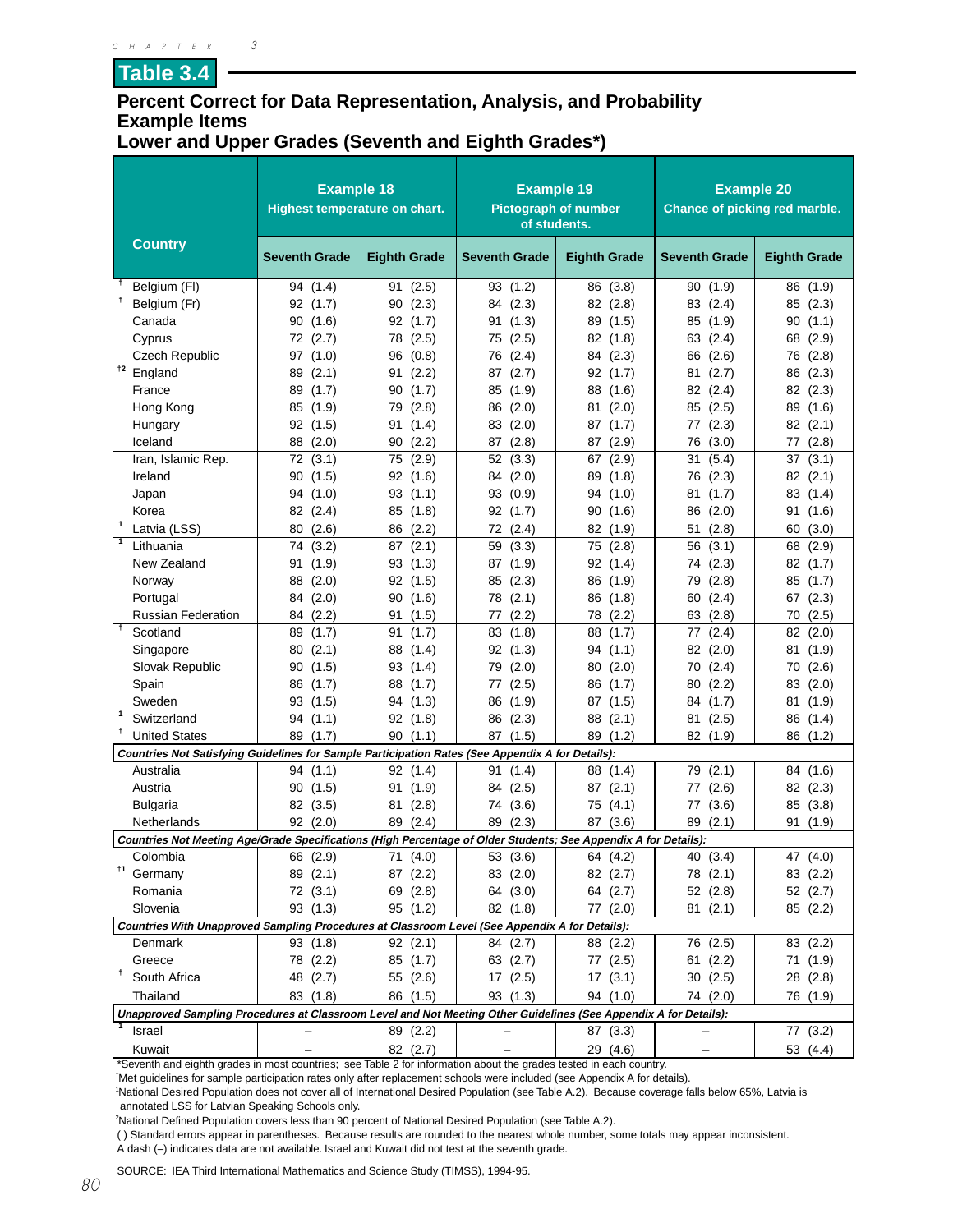## **Table 3.4 (Continued)**

#### **Percent Correct for Data Representation, Analysis, and Probability Example Items Lower and Upper Grades (Seventh and Eighth Grades\*)**

|                                                                                                                  | <b>Example 21</b><br>Speed of car from graph. |                     | <b>Example 22</b><br>Number of red cube faces. |                     | <b>Example 23</b><br>Price of renting office space. |                       |
|------------------------------------------------------------------------------------------------------------------|-----------------------------------------------|---------------------|------------------------------------------------|---------------------|-----------------------------------------------------|-----------------------|
| <b>Country</b>                                                                                                   | <b>Seventh Grade</b>                          | <b>Eighth Grade</b> | <b>Seventh Grade</b>                           | <b>Eighth Grade</b> | <b>Seventh Grade</b>                                | <b>Eighth Grade</b>   |
| Belgium (FI)                                                                                                     | 76 (2.6)                                      | 82 (3.8)            | 73 (3.1)                                       | 68 (2.7)            | 25(2.3)                                             | 23(1.9)               |
| Ť<br>Belgium (Fr)                                                                                                | (2.8)<br>60                                   | 64 (3.8)            | (3.2)<br>55                                    | (3.8)<br>61         | 14 (1.5)                                            | 20<br>(2.5)           |
| Canada                                                                                                           | 55 (2.2)                                      | 66 (1.9)            | (2.6)<br>49                                    | 57 (2.2)            | 16 (1.5)                                            | 24 (1.7)              |
| Cyprus                                                                                                           | 41 (2.6)                                      | (3.2)<br>40         | 37<br>(2.8)                                    | 46<br>(3.0)         | 5<br>(0.7)                                          | 8(1.6)                |
| <b>Czech Republic</b>                                                                                            | 57(3.1)                                       | (2.8)<br>71         | 39<br>(3.2)                                    | (3.2)<br>36         | 18 (1.8)                                            | 28(2.6)               |
| $+2$<br>England                                                                                                  | (2.8)<br>66                                   | (3.1)<br>69         | (3.2)<br>36                                    | 39<br>(3.1)         | 12<br>(1.5)                                         | (2.0)<br>20           |
| France                                                                                                           | 75 (2.1)                                      | (2.5)<br>81         | (3.0)<br>43                                    | 54 (3.0)            | (1.5)<br>16                                         | 26<br>(2.1)           |
| Hong Kong                                                                                                        | 65 (2.9)                                      | 65 (2.5)            | (3.2)<br>70                                    | 72 (2.7)            | 25 (2.3)                                            | 37(2.5)               |
| Hungary                                                                                                          | 57 (3.0)                                      | (2.7)<br>61         | (2.7)<br>43                                    | (2.8)<br>55         | 11<br>(1.2)                                         | 20<br>(1.6)           |
| Iceland                                                                                                          | 37 (3.6)                                      | 56 (4.3)            | 36<br>(2.9)                                    | (4.2)<br>57         | 6(1.3)                                              | 15(1.8)               |
| Iran, Islamic Rep.                                                                                               | 17(3.2)                                       | 25(2.8)             | (2.4)<br>26                                    | 24<br>(3.9)         | (0.4)<br>1                                          | $\mathbf{1}$<br>(0.4) |
| Ireland                                                                                                          | (2.6)<br>50                                   | (2.4)<br>63         | (2.4)<br>58                                    | (3.3)<br>64         | (1.6)<br>18                                         | 25 (2.3)              |
| Japan                                                                                                            | 71 (1.9)                                      | (1.8)<br>75         | (2.1)<br>69                                    | (1.6)<br>75         | 38<br>(1.5)                                         | (1.5)<br>47           |
| Korea                                                                                                            | (2.5)<br>61                                   | 67 (2.6)            | (2.7)<br>66                                    | 68<br>(3.2)         | 38 (2.1)                                            | 50 (1.8)              |
| $\mathbf{1}$<br>Latvia (LSS)                                                                                     | 43 (3.2)                                      | 57 (3.0)            | (2.1)<br>22                                    | (3.0)<br>28         | 5(1.2)                                              | 9(1.2)                |
| $\overline{1}$<br>Lithuania                                                                                      | 47 (3.0)                                      | (3.3)<br>53         | (2.7)<br>18                                    | 22<br>(2.9)         | 3(0.9)                                              | 7(1.2)                |
| New Zealand                                                                                                      | 51(2.6)                                       | 66 (2.6)            | (2.6)<br>37                                    | 52 (2.4)            | 15 (1.5)                                            | 22(2.0)               |
| Norway                                                                                                           | 58 (3.4)                                      | 73 (2.3)            | 42<br>(3.5)                                    | (2.6)<br>57         | 16<br>(1.8)                                         | 23 (1.6)              |
| Portugal                                                                                                         | (2.4)<br>38                                   | (2.6)<br>49         | 18<br>(1.9)                                    | 21<br>(1.9)         | 4 (0.7)                                             | 8<br>(0.9)            |
| <b>Russian Federation</b>                                                                                        | 49 (3.2)                                      | 49<br>(3.0)         | 29<br>(2.7)                                    | 33 (2.6)            | (1.3)<br>11                                         | 14 (1.7)              |
| $\overline{1}$<br>Scotland                                                                                       | (3.2)<br>60                                   | 70<br>(2.7)         | 36<br>(2.9)                                    | 48<br>(3.3)         | 12<br>(1.4)                                         | 20<br>(2.3)           |
| Singapore                                                                                                        | 57(2.5)                                       | 67 (2.0)            | (2.1)<br>80                                    | 88<br>(1.7)         | (2.6)<br>49                                         | 55<br>(2.0)           |
| Slovak Republic                                                                                                  | 42 (2.5)                                      | 56<br>(2.8)         | (2.4)<br>37                                    | 43 (2.9)            | 10 (1.3)                                            | 15(1.7)               |
| Spain                                                                                                            | 39 (2.7)                                      | 47 (2.6)            | (2.1)<br>24                                    | 34 (2.6)            | 6<br>(0.8)                                          | 15(1.3)               |
| Sweden                                                                                                           | 62 (3.0)                                      | 74 (2.3)            | (3.1)<br>45                                    | 55 (2.7)            | 18 (1.9)                                            | 23(1.7)               |
| Switzerland                                                                                                      | 67 (2.9)                                      | (2.3)<br>77         | 55<br>(2.7)                                    | 64<br>(3.0)         | 16<br>(1.5)                                         | 26<br>(1.5)           |
| Ť<br><b>United States</b>                                                                                        | 59 (2.9)                                      | 72 (1.9)            | 37 (3.3)                                       | 47 (3.0)            | 15 (2.2)                                            | 18 (1.6)              |
| Countries Not Satisfying Guidelines for Sample Participation Rates (See Appendix A for Details):                 |                                               |                     |                                                |                     |                                                     |                       |
| Australia                                                                                                        | 62 (2.3)                                      | 72 (1.7)            | 49<br>(2.8)                                    | 53 (2.2)            | 18 (1.6)                                            | 22(1.3)               |
| Austria                                                                                                          | 59 (2.9)                                      | 74 (2.2)            | (2.7)<br>47                                    | 54 (3.3)            | 17 (1.6)                                            | 25 (1.8)              |
| <b>Bulgaria</b>                                                                                                  | 35 (3.7)                                      | 49 (4.3)            | 38<br>(4.0)                                    | 46 (5.7)            | 9<br>(1.5)                                          | 6(1.4)                |
| Netherlands                                                                                                      | 70 (3.4)                                      | 76 (3.8)            | 60<br>(3.3)                                    | 62 (3.6)            | 14(2.2)                                             | 24 (2.6)              |
| Countries Not Meeting Age/Grade Specifications (High Percentage of Older Students; See Appendix A for Details):  |                                               |                     |                                                |                     |                                                     |                       |
| Colombia                                                                                                         | 16 (2.2)                                      | 20 (2.7)            | 16 (2.6)                                       | 15(2.0)             | 1(0.4)                                              | 1(0.5)                |
| †1<br>Germany                                                                                                    | 68 (2.8)                                      | 69 (3.2)            | 50 (3.8)                                       | 45 (3.5)            | 14 (1.9)                                            | 14 (1.7)              |
| Romania                                                                                                          | 31 (2.6)                                      | 36 (2.8)            | 20 (2.2)                                       | 33(2.8)             | 7(1.2)                                              | 12 (1.7)              |
| Slovenia                                                                                                         | 57 (2.8)                                      | 57 (2.9)            | 33 (2.7)                                       | 42 (2.7)            | 12 (1.5)                                            | 20(1.6)               |
| Countries With Unapproved Sampling Procedures at Classroom Level (See Appendix A for Details):                   |                                               |                     |                                                |                     |                                                     |                       |
| Denmark                                                                                                          | 60 (4.0)                                      | 75 (2.8)            | 36 (3.9)                                       | 46 (2.9)            | 12(2.0)                                             | 22 (2.2)              |
| Greece                                                                                                           | 29(2.1)                                       | 48 (2.8)            | 34 (2.1)                                       | 38 (2.6)            | 9(1.2)                                              | 13(1.2)               |
| Ť<br>South Africa                                                                                                | 17 (1.9)                                      | 17(2.3)             | 12(1.7)                                        | 15 (1.9)            | 2(0.8)                                              | 2(1.1)                |
| Thailand                                                                                                         | 48 (2.4)                                      | 56 (2.7)            | 40 (2.8)                                       | 55 (2.9)            | 13(1.7)                                             | 21 (2.5)              |
| Unapproved Sampling Procedures at Classroom Level and Not Meeting Other Guidelines (See Appendix A for Details): |                                               |                     |                                                |                     |                                                     |                       |
| Israel                                                                                                           |                                               | 56 (4.1)            |                                                | 53 (4.4)            |                                                     | 15(2.5)               |
| Kuwait                                                                                                           |                                               | 24 (3.9)            |                                                | 19 (3.7)            |                                                     | 4(1.2)                |

\*Seventh and eighth grades in most countries; see Table 2 for information about the grades tested in each country.

† Met guidelines for sample participation rates only after replacement schools were included (see Appendix A for details).

1 National Desired Population does not cover all of International Desired Population (see Table A.2). Because coverage falls below 65%, Latvia is annotated LSS for Latvian Speaking Schools only.

2 National Defined Population covers less than 90 percent of National Desired Population (see Table A.2).

( ) Standard errors appear in parentheses. Because results are rounded to the nearest whole number, some totals may appear inconsistent. A dash (–) indicates data are not available. Israel and Kuwait did not test at the seventh grade.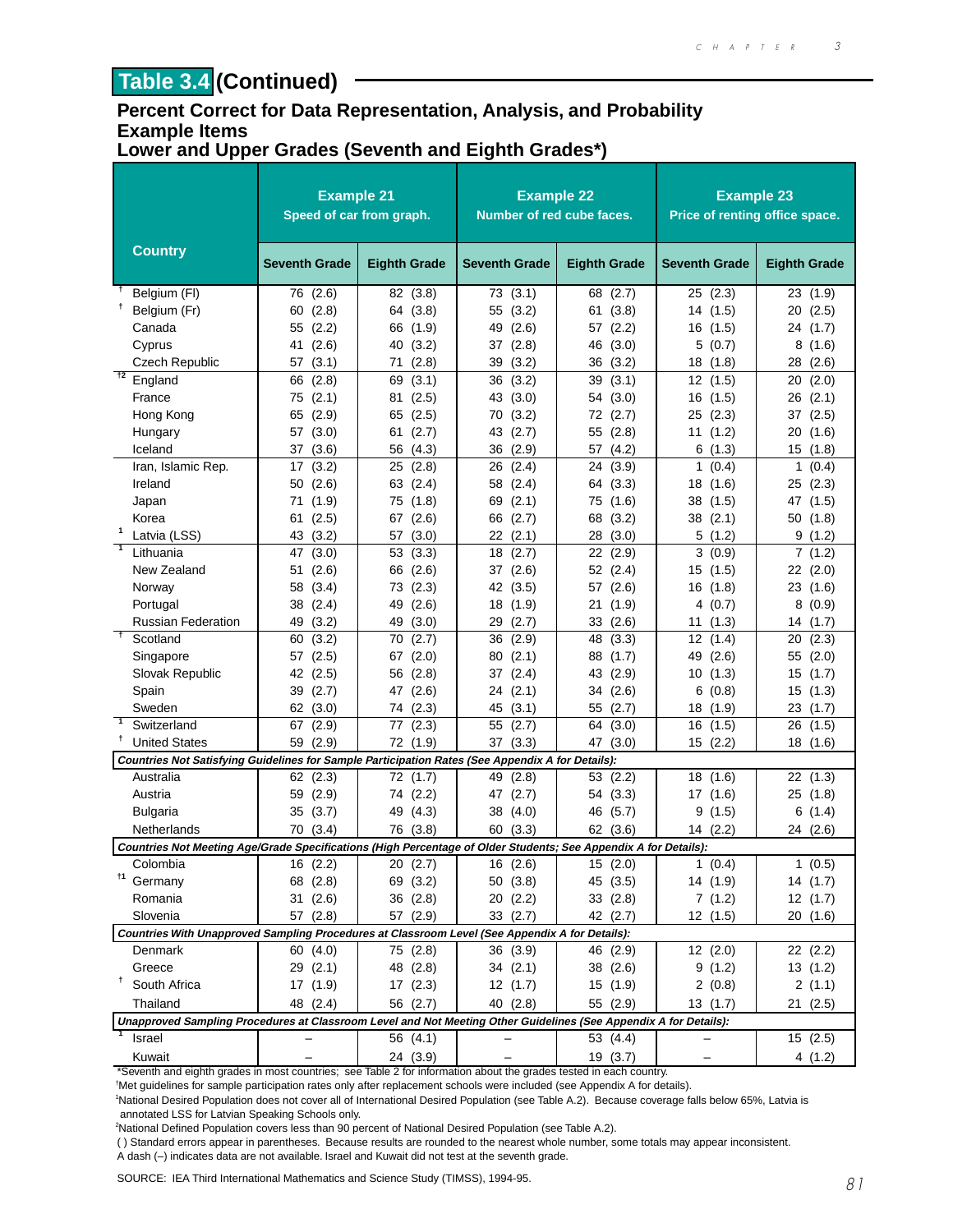

**International Difficulty Map for Data Representation, Analysis, and Probability Example Items**

**Lower and Upper Grades (Seventh and Eighth Grades\*)**



\*Seventh and eighth grades in most countries; see Table 2 for information about the grades tested in each country. NOTE: Each item was placed onto the TIMSS international mathematics scale based on students' performance in both grades. Items are shown at the point on the scale where students with that level of proficiency had a 65 percent probability of providing a correct response.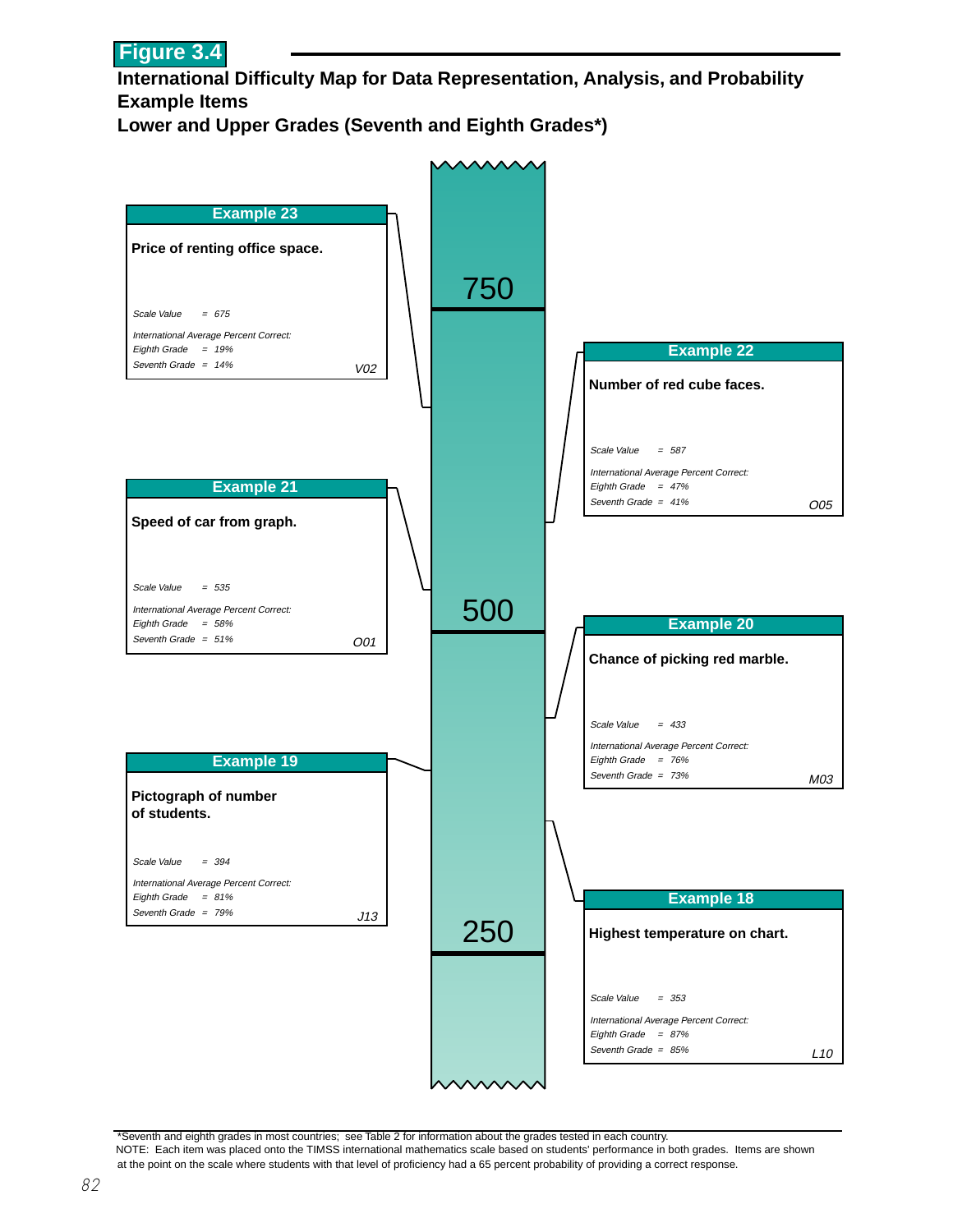## Performance Category: Using Complex Procedures Highest temperature on chart EXAMPLE **ITEM** 18 DATA REPRESENTATION, ANALYSIS & PROBABILITY This chart shows temperature readings made at different times on four days. When was the highest temperature recorded? A. Noon on Monday B. 3 p.m. on Monday C. Noon on Tuesday D. 3 p.m. on Wednesday **TEMPERATURES** Monday Tuesday Wednesday Thursday 6 a.m. 9 a.m. Noon 3 p.m. 8 p.m.  $15^\circ$  |  $17^\circ$  |  $20^\circ$  |  $21^\circ$  |  $19^\circ$  $15^\circ$  |  $15^\circ$  |  $10^\circ$  |  $9^\circ$ 8° | 10° | 14° | 13° | 15°  $8°$  | 11° | 14° | 17° | 20° EXAMPLE **ITEM** 19 DATA REPRESENTATION, ANALYSIS & PROBABILITY

#### Pictograph of number of students<br>The table shows the number of students in the 7th and 8th grades in a given school. Grade Number of Students  $\overline{7}$ 60  $\overline{8}$ 55 Complete the Grade 8 row in the pictograph below to represent the number of students in each grade. One  $\odot$  represents 10 students  $\begin{picture}(5,6) \put(0,0){\line(1,0){155}} \put(1,0){\line(1,0){155}} \put(1,0){\line(1,0){155}} \put(1,0){\line(1,0){155}} \put(1,0){\line(1,0){155}} \put(1,0){\line(1,0){155}} \put(1,0){\line(1,0){155}} \put(1,0){\line(1,0){155}} \put(1,0){\line(1,0){155}} \put(1,0){\line(1,0){155}} \put(1,0){\line(1,0){155}} \put(1,0){\line(1,0$ Grade 7  $|$ ©© $\Theta$ G Grade 8 Performance Category: Using Complex Procedures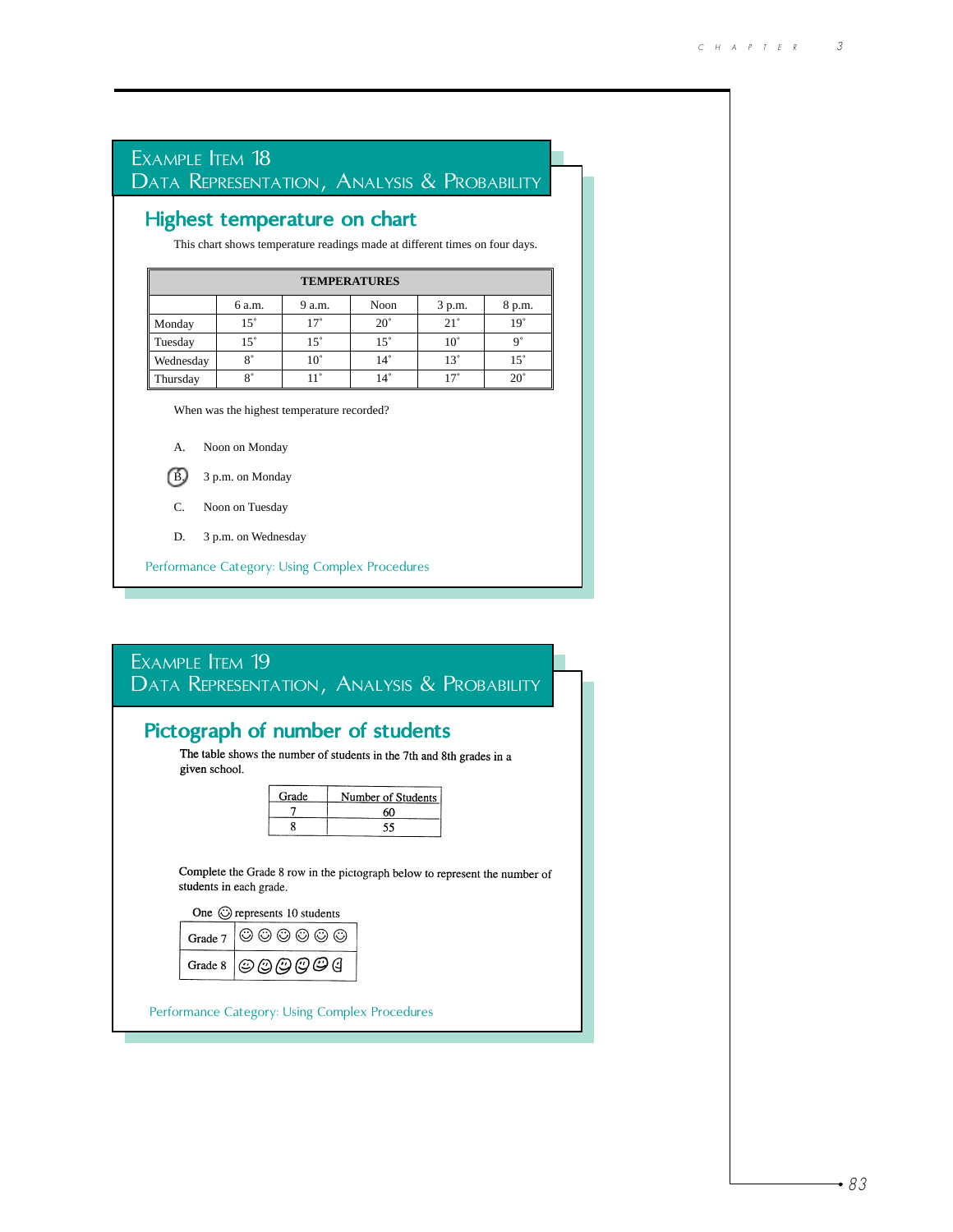|                                                     |            | Chance of picking red marble         |                                                                                                                                                          |  |
|-----------------------------------------------------|------------|--------------------------------------|----------------------------------------------------------------------------------------------------------------------------------------------------------|--|
| There is only one red marble in each of these bags. |            |                                      |                                                                                                                                                          |  |
|                                                     |            |                                      |                                                                                                                                                          |  |
|                                                     |            |                                      |                                                                                                                                                          |  |
|                                                     | 10 marbles | 100 marbles                          | 1000 marbles                                                                                                                                             |  |
|                                                     |            |                                      | Without looking in the bags, you are to pick a marble out of one of the bags.<br>Which bag would give you the greatest chance of picking the red marble? |  |
|                                                     |            | The bag with 10 marbles              |                                                                                                                                                          |  |
| B.                                                  |            | The bag with 100 marbles             |                                                                                                                                                          |  |
| C.                                                  |            | The bag with 1000 marbles            |                                                                                                                                                          |  |
|                                                     |            | All bags would give the same chance. |                                                                                                                                                          |  |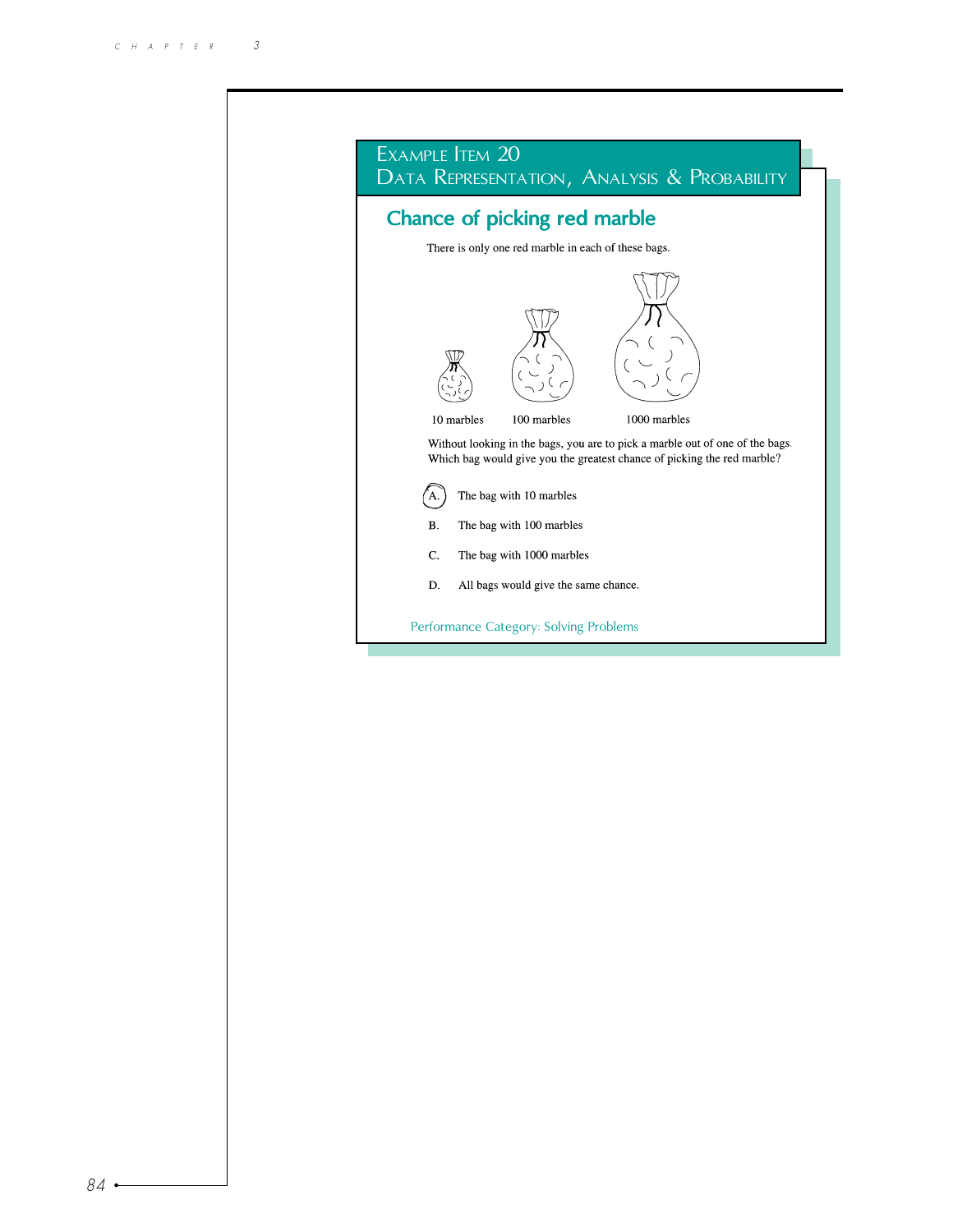



Performance Category: Solving Problems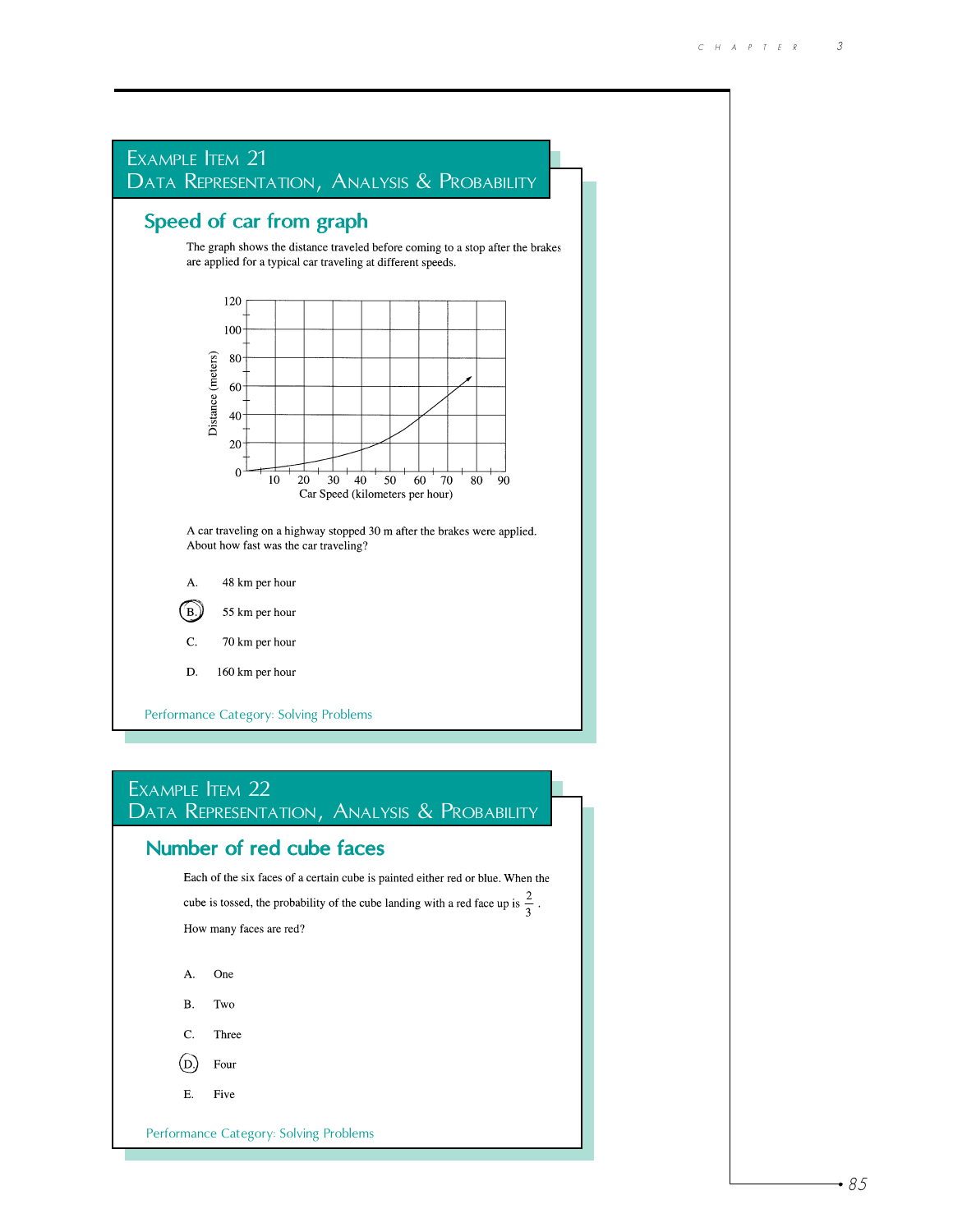

#### WHAT HAVE STUDENTS LEARNED ABOUT MEASUREMENT?

The measurement items focused on students' understanding of units of length, weight, time, area, and volume as well as on interpreting scales of measures. Table 3.5 contains the percent-correct results for the example items in measurement, numbered Example Items 24 through 29. The international difficulty map for the measurement items (Figure 3.5) indicates that only the students with higher-than-average mathematics scores internationally were likely to demonstrate an ability to use measurement skills in situations involving several steps.

A more detailed look at performance on the example items suggests that students in many countries had a solid grasp of a variety of measuring units and how to interpret them. Students in most countries were able to read the weight shown on the scale (Example Item 24). The international averages on this item were 83% at the seventh grade and 87% at the eighth grade. Students also did relatively well on Example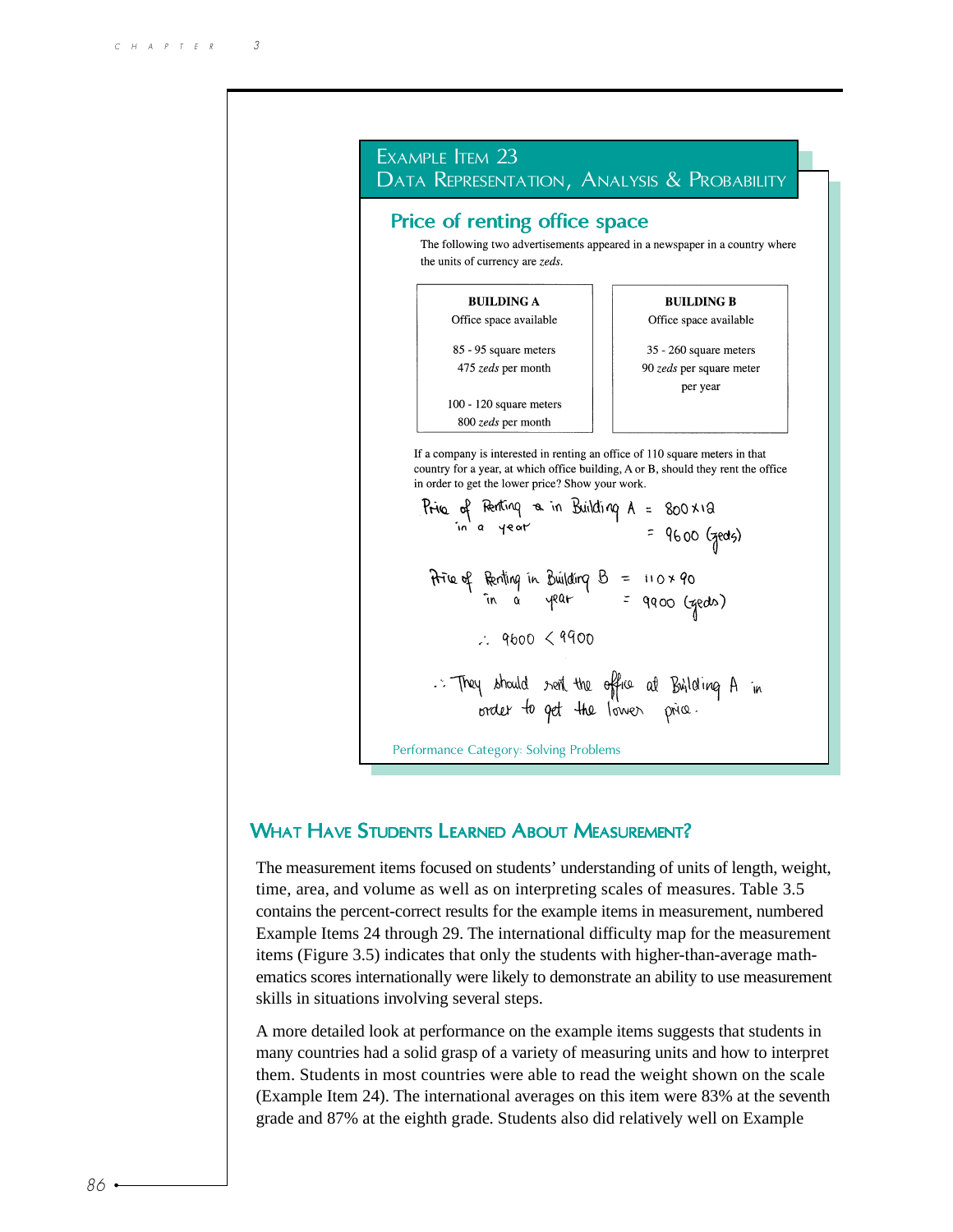Item 25 about pacing off the width of a room (on average, 69% and 74% at the seventh and eighth grades). This item required some thought to understand that the longer the paces, the fewer required to cross the room. The most prevalent misconception was to indicate that the greatest number of paces was related to the longest pace.

Example Item 26 required familiarity with the number of degrees in circles or parts of circles to identify the angle closest to 30 degrees. On average, it was answered correctly by 62% and 64% of the seventh- and eighth-grade students, respectively. For this item, the pattern of increased performance between the grades was fairly inconsistent, with a number of countries having the same or lower performance at the eighth as at the seventh grade.

Internationally, approximately half the students at the seventh and eighth grades (on average, 49% and 52%) were able to determine 10.5 cm as the length of the pencil (Example Item 27). Performance was generally consistent across most countries, although at the eighth grade, students did particularly well in Switzerland (73%), Austria (73%), and Germany (72%). They had the most difficulty in South Africa (17%).

Example Item 28 was a two-part task that first required students to actually draw a new rectangle whose length was one and one-half times the length of a given rectangle and whose width was half the width of that rectangle. All correctly drawn and labeled 9 cm by 2 cm rectangles were given full credit. In the second part of the item, students were asked to determine the ratio of the area of the new rectangle to the area of the one shown. In most countries, students had considerable difficulty with the first part of this multifaceted task, and even more trouble with the second part (even though the scoring for full credit permitted correct ratios based on incorrect drawings). On average, just 24% of the seventh-grade students and 31% of those at eighth grade provided a correct drawing of the new rectangle. In only two countries did at least half the eighth-grade students correctly draw the new rectangle, Korea (54%) and Austria (51%). Fewer than 20% were successful in Iceland (18%), the United States (16%), Colombia (5%), South Africa (4%), and Kuwait (10%). Internationally, the second part of the item was very difficult. On average, just 6% and 10% of the students at the two grades provided a correct ratio between the newly drawn and given rectangles.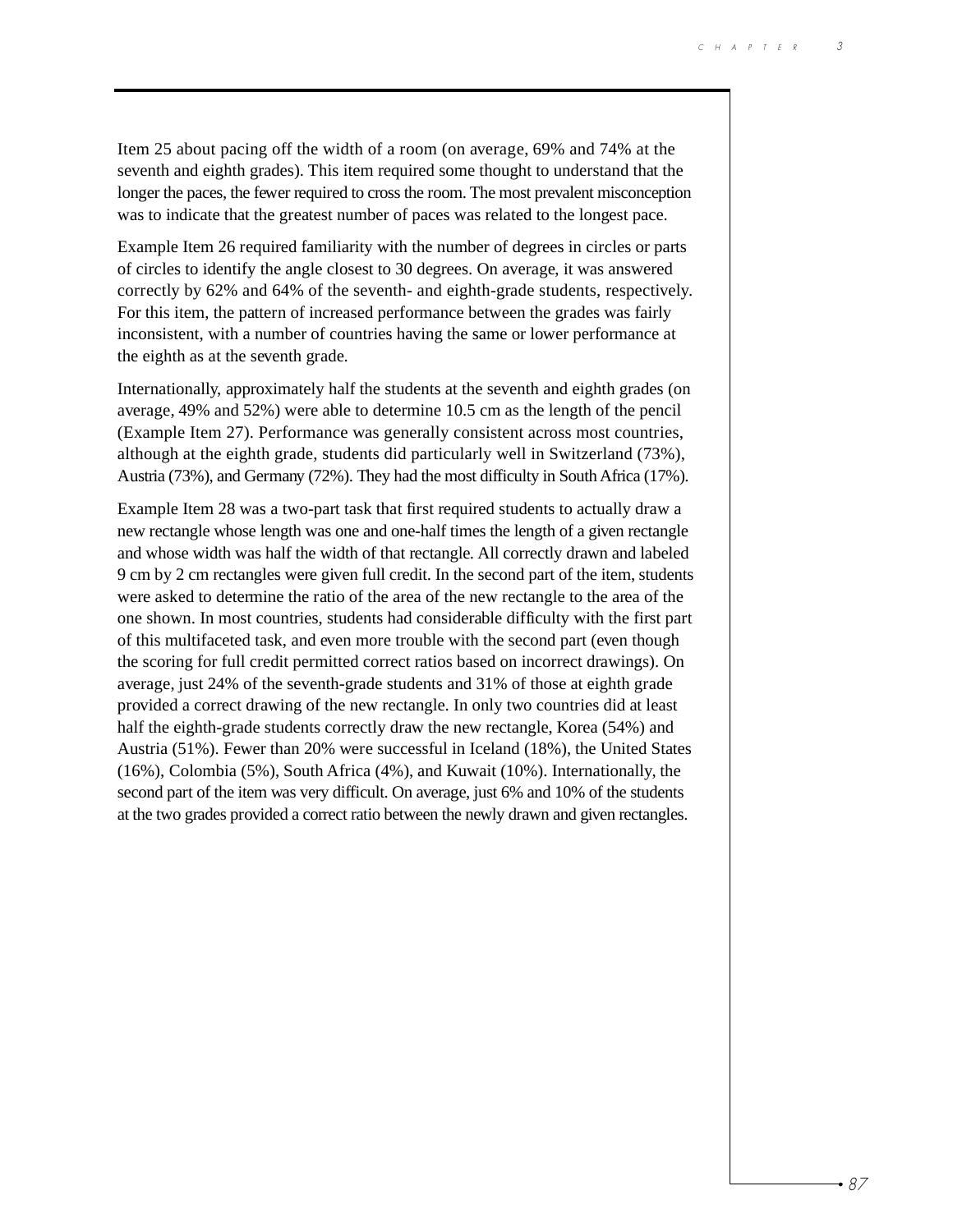#### **Table 3.5**

#### **Percent Correct for Measurement Example Items Lower and Upper Grades (Seventh and Eighth Grades\*)**

|                                                                                                                  | <b>Example 24</b><br>Weight shown on scale. |                     | <b>Example 25</b><br>Measuring the width of a room. |                     | <b>Example 26</b><br>Angle closest to 30 degrees. |              |
|------------------------------------------------------------------------------------------------------------------|---------------------------------------------|---------------------|-----------------------------------------------------|---------------------|---------------------------------------------------|--------------|
| <b>Country</b>                                                                                                   | <b>Seventh Grade</b>                        | <b>Eighth Grade</b> | <b>Seventh Grade</b>                                | <b>Eighth Grade</b> | <b>Seventh Grade</b>                              | Eighth Grade |
| Belgium (FI)                                                                                                     | 95 (1.3)                                    | 98 (0.7)            | (2.1)<br>86                                         | (2.7)<br>86         | 64 (2.6)                                          | 64 (3.2)     |
| Belgium (Fr)                                                                                                     | 92(1.8)                                     | (2.7)<br>89         | (2.7)<br>81                                         | 84 (2.0)            | 73 (3.0)                                          | 67 $(2.7)$   |
| Canada                                                                                                           | 88<br>(1.9)                                 | 90<br>(1.6)         | (2.7)<br>60                                         | 70 (2.3)            | 62 (2.7)                                          | 65 $(2.1)$   |
| Cyprus                                                                                                           | 67 (2.4)                                    | 72 (2.4)            | 54 (3.1)                                            | 63 (2.9)            | 60 (2.7)                                          | 64 (2.8)     |
| Czech Republic                                                                                                   | 89<br>(1.8)                                 | 92 (1.7)            | (2.1)<br>81                                         | 94 (1.4)            | 76 (2.9)                                          | 76 (3.0)     |
| $t^2$ England                                                                                                    | 85 (2.3)                                    | 94 (1.7)            | 62 (3.0)                                            | 73 (3.5)            | 63(3.1)                                           | 62 (2.9)     |
| France                                                                                                           | 93 (1.8)                                    | 94<br>(1.5)         | (2.0)<br>79                                         | (2.6)<br>81         | 64 (2.6)                                          | 76 (2.5)     |
| Hong Kong                                                                                                        | 92 (1.5)                                    | 91<br>(1.7)         | 70<br>(2.9)                                         | 72 (2.8)            | 69<br>(2.6)                                       | 68 (2.3)     |
| Hungary                                                                                                          | 92<br>(1.4)                                 | 92<br>(1.5)         | 62<br>(2.6)                                         | (2.6)<br>59         | (2.3)<br>71                                       | 77 (2.3)     |
| Iceland                                                                                                          | 86 (2.2)                                    | 88<br>(2.2)         | (3.6)<br>71                                         | 80<br>(4.0)         | 76 (2.6)                                          | 61<br>(4.4)  |
| Iran, Islamic Rep.                                                                                               | (2.7)<br>61                                 | (2.9)<br>71         | (3.3)<br>40                                         | (3.3)<br>57         | 52(3.1)                                           | 63(2.7)      |
| Ireland                                                                                                          | 83 (2.2)                                    | 91<br>(1.7)         | (2.1)<br>81                                         | 83 (2.0)            | 54 (2.6)                                          | 63 (2.6)     |
| Japan                                                                                                            | 94<br>(1.0)                                 | 97 (0.6)            | 81<br>(1.7)                                         | 86<br>(1.3)         | (2.0)<br>77                                       | 76 (1.8)     |
| Korea                                                                                                            | 94<br>(1.3)                                 | 95<br>(1.2)         | 73<br>(2.8)                                         | 77<br>(2.2)         | 77 (2.5)                                          | 76 (2.2)     |
| Latvia (LSS)                                                                                                     | 82 (2.5)                                    | 84 (2.2)            | 78<br>(2.6)                                         | 91<br>(1.5)         | (2.9)<br>64                                       | 65 (3.0)     |
| $\mathbf{1}$<br>Lithuania                                                                                        | (2.4)<br>77                                 | (2.2)<br>84         | (3.3)<br>64                                         | 74<br>(3.4)         | (3.1)<br>60                                       | 63 (2.9)     |
| New Zealand                                                                                                      | 86 (1.9)                                    | 91<br>(1.4)         | 57<br>(3.3)                                         | (2.3)<br>69         | (2.8)<br>55                                       | 63 (2.4)     |
| Norway                                                                                                           | 85 (2.1)                                    | 88<br>(1.7)         | (2.9)<br>73                                         | (2.2)<br>79         | 70 (3.0)                                          | 70 (2.0)     |
| Portugal                                                                                                         | (2.1)<br>81                                 | 84 (2.0)            | (2.5)<br>73                                         | (2.2)<br>79         | (2.4)<br>48                                       | 48 (2.8)     |
| <b>Russian Federation</b>                                                                                        | (2.2)<br>83                                 | 92(1.3)             | (2.2)<br>81                                         | 89<br>(1.5)         | (2.4)<br>71                                       | 72 (2.8)     |
| t<br>Scotland                                                                                                    | (1.8)<br>86                                 | 92(1.5)             | 58<br>(3.0)                                         | (3.0)<br>66         | 53 (2.7)                                          | 58 (2.7)     |
| Singapore                                                                                                        | 93<br>(1.1)                                 | 96 (0.9)            | (3.0)<br>70                                         | (2.3)<br>77         | 73 (2.4)                                          | 73 (1.9)     |
| Slovak Republic                                                                                                  | 88<br>(1.7)                                 | 88 (1.6)            | 82 (1.8)                                            | 88<br>(1.7)         | 79<br>(1.9)                                       | 74 (2.4)     |
| Spain                                                                                                            | 73 (2.4)                                    | 83 (1.8)            | 74 (2.1)                                            | 81<br>(1.7)         | 56 (2.9)                                          | 59 (2.3)     |
| Sweden                                                                                                           | 87<br>(1.6)                                 | 92(1.3)             | 82 (2.0)                                            | 86<br>(1.8)         | 57 (2.6)                                          | (2.5)<br>61  |
| $\overline{1}$<br>Switzerland                                                                                    | 92<br>(1.6)                                 | 97<br>(1.1)         | (1.5)<br>90                                         | 87<br>(1.6)         | 51<br>(2.7)                                       | 73 (2.4)     |
| <b>United States</b>                                                                                             | 83 (1.9)                                    | 87 (1.7)            | 36 (3.4)                                            | 48 (2.6)            | 55 (1.9)                                          | 57(1.7)      |
| Countries Not Satisfying Guidelines for Sample Participation Rates (See Appendix A for Details):                 |                                             |                     |                                                     |                     |                                                   |              |
| Australia                                                                                                        | 89 (1.7)                                    | 94 (0.9)            | 63 (2.8)                                            | 70 (1.9)            | 63 (1.6)                                          | 64 (2.3)     |
| Austria                                                                                                          | 88<br>(1.6)                                 | 90(2.2)             | 80 (2.9)                                            | 86 (2.3)            | 80 (2.6)                                          | 74 (3.1)     |
| <b>Bulgaria</b>                                                                                                  | 80<br>(2.9)                                 | 87 (4.4)            | 82<br>(3.2)                                         | 77 (3.4)            | 62 (4.0)                                          | 78 (3.3)     |
| Netherlands                                                                                                      | 94 (1.9)                                    | 97(1.1)             | 85 (2.4)                                            | 82 (3.0)            | 52 (4.7)                                          | 64 (3.3)     |
| Countries Not Meeting Age/Grade Specifications (High Percentage of Older Students; See Appendix A for Details):  |                                             |                     |                                                     |                     |                                                   |              |
| Colombia                                                                                                         | 53 (4.3)                                    | 58 (4.5)            | 45 (3.6)                                            | 55<br>(3.8)         | 32(3.6)                                           | 37(3.6)      |
| †1<br>Germany                                                                                                    | 93 (1.6)                                    | 94 (1.6)            | 79 (2.3)                                            | 79 (2.4)            | 65 (2.6)                                          | 63 (2.8)     |
| Romania                                                                                                          | 72 (2.5)                                    | 74 (2.3)            | 65 (2.8)                                            | 70 (2.9)            | 58 (2.8)                                          | 59 (2.9)     |
| Slovenia                                                                                                         | 89 (1.6)                                    | 95 (1.3)            | 87 (2.0)                                            | 90 (1.7)            | 80 (2.4)                                          | 77 (2.6)     |
| Countries With Unapproved Sampling Procedures at Classroom Level (See Appendix A for Details):                   |                                             |                     |                                                     |                     |                                                   |              |
| Denmark                                                                                                          | 88 (2.3)                                    | 88 (1.6)            | 75 (2.7)                                            | 80 (2.6)            | 61(2.8)                                           | 69 (3.1)     |
| Greece                                                                                                           | 79 (1.8)                                    | 86 (1.7)            | 61(2.1)                                             | 70 (2.2)            | 56 (2.5)                                          | 64 (2.3)     |
| Ť.<br>South Africa                                                                                               | 49 (2.8)                                    | 52 (2.5)            | 18(2.1)                                             | 23 (2.7)            | 33(2.5)                                           | 34 (2.5)     |
| Thailand                                                                                                         | 90 (1.4)                                    | 92(1.1)             | 72 (2.5)                                            | 81 (1.8)            | 70 (2.2)                                          | 78 (1.7)     |
| Unapproved Sampling Procedures at Classroom Level and Not Meeting Other Guidelines (See Appendix A for Details): |                                             |                     |                                                     |                     |                                                   |              |
| Israel                                                                                                           |                                             | 86 (3.5)            |                                                     | 79 (3.3)            |                                                   | 50 (4.2)     |
| Kuwait                                                                                                           |                                             | 58 (2.5)            |                                                     | 39 (3.6)            |                                                   | 49 (3.7)     |

\*Seventh and eighth grades in most countries; see Table 2 for information about the grades tested in each country.

† Met guidelines for sample participation rates only after replacement schools were included (see Appendix A for details).

1 National Desired Population does not cover all of International Desired Population (see Table A.2). Because coverage falls below 65%, Latvia is annotated LSS for Latvian Speaking Schools only.

2 National Defined Population covers less than 90 percent of National Desired Population (see Table A.2).

( )Standard errors appear in parentheses. Because results are rounded to the nearest whole number, some totals may appear inconsistent. A dash (–) indicates data are not available. Israel and Kuwait did not test at the seventh grade.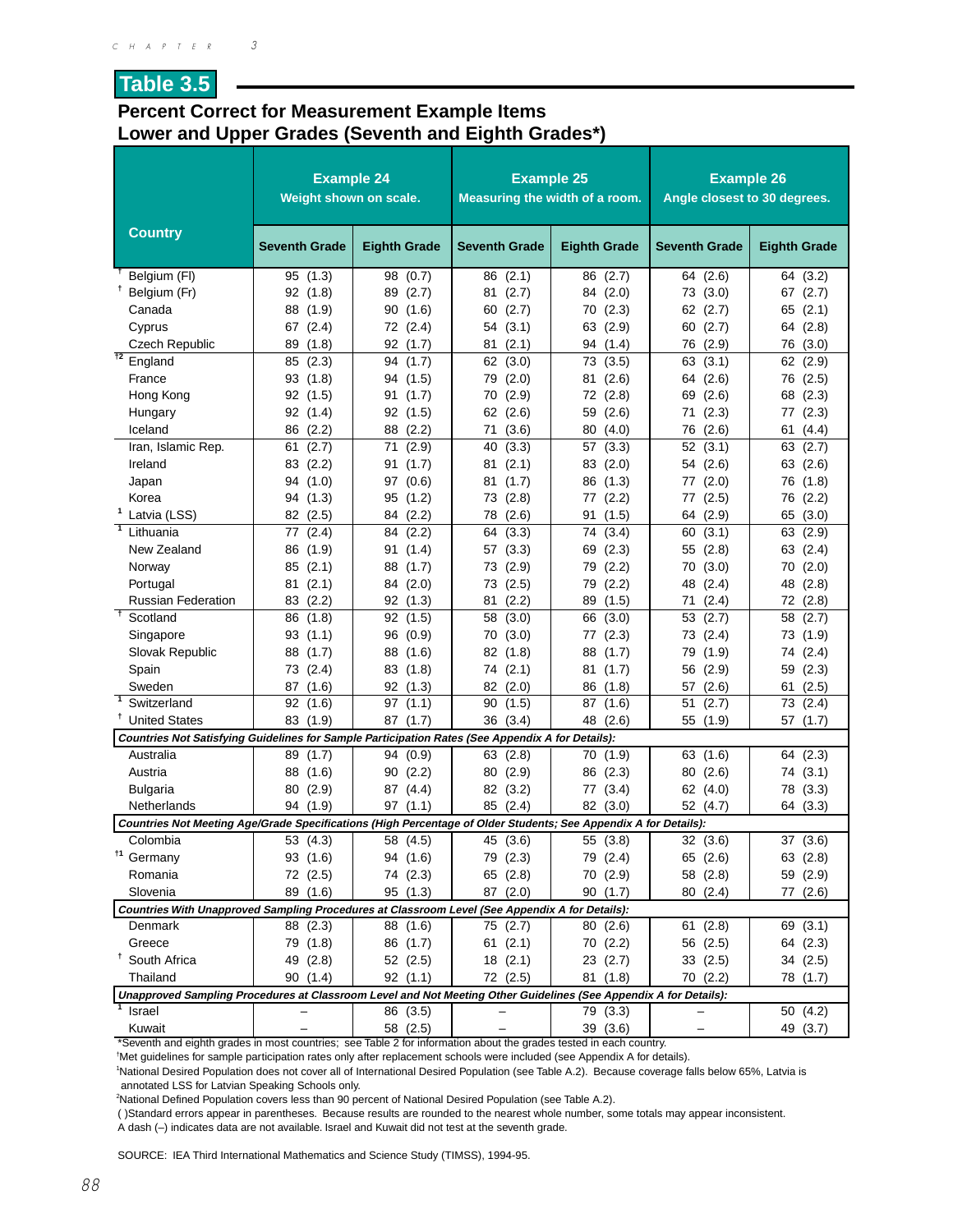# **Table 3.5 (Continued)**

#### **Percent Correct for Measurement Example Items Lower and Upper Grades (Seventh and Eighth Grades\*)**

|                                                                                                                  | <b>Example 27</b><br><b>Approximate length</b><br>of pencil. |                     | <b>Example 28A</b><br>New rectangle:<br>Draw from ratio of sides. |                     | <b>Example 28B</b><br>New rectangle:<br>Ratio of areas. |                     |
|------------------------------------------------------------------------------------------------------------------|--------------------------------------------------------------|---------------------|-------------------------------------------------------------------|---------------------|---------------------------------------------------------|---------------------|
| <b>Country</b>                                                                                                   | <b>Seventh Grade</b>                                         | <b>Eighth Grade</b> | <b>Seventh Grade</b>                                              | <b>Eighth Grade</b> | <b>Seventh Grade</b>                                    | <b>Eighth Grade</b> |
| Belgium (FI)                                                                                                     | 72 (2.5)                                                     | 69 (3.3)            | 47 (2.4)                                                          | 48 (2.2)            | 7(1.1)                                                  | 9(1.2)              |
| Belgium (Fr)                                                                                                     | 45 (3.7)                                                     | 57 (3.7)            | (2.6)<br>40                                                       | 43 (2.5)            | 6(1.4)                                                  | 5 (1.1)             |
| Canada                                                                                                           | (2.9)<br>50                                                  | 53<br>(2.0)         | 21<br>(1.5)                                                       | 27 (1.7)            | (0.7)<br>8                                              | (1.2)<br>17         |
| Cyprus                                                                                                           | 35<br>(2.9)                                                  | 40<br>(3.4)         | 27(2.0)                                                           | 35(2.1)             | 11(1.5)                                                 | (1.8)<br>20         |
| <b>Czech Republic</b>                                                                                            | (2.6)<br>63                                                  | (2.6)<br>67         | 27(1.8)                                                           | 36 (2.4)            | 5(1.0)                                                  | (2.0)<br>13         |
| $\overline{12}$<br>England                                                                                       | (3.7)<br>44                                                  | 52 (3.0)            | (1.9)<br>21                                                       | (2.1)<br>28         | 8(1.1)                                                  | 12(1.9)             |
| France                                                                                                           | 55 (2.9)                                                     | 61<br>(2.6)         | 34(2.3)                                                           | 43 (2.2)            | 2(0.5)                                                  | 6<br>(0.9)          |
| Hong Kong                                                                                                        | (2.8)<br>59                                                  | (3.2)<br>60         | (2.8)<br>39                                                       | 46 (2.8)            | 17 (1.7)                                                | 25 (2.4)            |
| Hungary                                                                                                          | (2.9)<br>56                                                  | 58<br>(2.6)         | 37 (1.9)                                                          | 43 (2.1)            | 3(0.6)                                                  | 9<br>(0.9)          |
| Iceland                                                                                                          | (3.6)<br>27                                                  | (2.6)<br>27         | 11 $(1.4)$                                                        | 18(2.3)             | 1(0.6)                                                  | 5<br>(1.4)          |
| Iran, Islamic Rep.                                                                                               | 34<br>(2.9)                                                  | 34<br>(3.3)         | 13<br>(2.0)                                                       | 24(2.0)             | 4(1.1)                                                  | 8<br>(1.4)          |
| Ireland                                                                                                          | (3.1)<br>40                                                  | 52(2.4)             | 26(2.1)                                                           | 35(2.5)             | 18(1.7)                                                 | 20<br>(1.8)         |
| Japan                                                                                                            | 52 (2.2)                                                     | 64 (2.3)            |                                                                   |                     |                                                         |                     |
| Korea                                                                                                            | 56 (2.6)                                                     | (2.7)<br>60         | 48 (2.2)                                                          | 54 (2.1)            | 31(2.1)                                                 | 39 (2.5)            |
| Latvia (LSS)                                                                                                     | 56<br>(2.5)                                                  | 60<br>(2.5)         | 29 (2.3)                                                          | 31(2.3)             | 5(1.2)                                                  | 6(1.4)              |
| 7<br>Lithuania                                                                                                   | 37<br>(3.5)                                                  | 41<br>(3.1)         | 14 (1.8)                                                          | 24(2.1)             | (0.2)<br>0                                              | 6(1.0)              |
| New Zealand                                                                                                      | 48<br>(2.9)                                                  | 52 (2.7)            | 17 (1.8)                                                          | 27(1.7)             | 3(0.5)                                                  | (1.4)<br>8          |
| Norway                                                                                                           | 52 (4.8)                                                     | 62(2.4)             | (2.2)<br>21                                                       | 32(1.7)             | 2(0.4)                                                  | 2(0.5)              |
| Portugal                                                                                                         | (3.3)<br>37                                                  | 43 (2.7)            | 14(1.3)                                                           | 22 (1.8)            | 2(0.6)                                                  | 2(0.5)              |
| <b>Russian Federation</b>                                                                                        | (2.4)<br>51                                                  | (3.1)<br>59         | 27(1.8)                                                           | 39(2.8)             | 7(1.4)                                                  | 17(2.0)             |
| $\mathsf{t}$<br>Scotland                                                                                         | (2.4)<br>39                                                  | 45<br>(3.0)         | 19<br>(1.7)                                                       | 27(2.7)             | 3(0.7)                                                  | 12 (2.2)            |
| Singapore                                                                                                        | 62(2.6)                                                      | (2.3)<br>64         |                                                                   |                     |                                                         |                     |
| Slovak Republic                                                                                                  | 55 (2.7)                                                     | 63<br>(2.8)         | 29<br>(1.8)                                                       | 35(2.1)             | 10 (1.3)                                                | 15(1.5)             |
| Spain                                                                                                            | (3.0)<br>43                                                  | 52 (2.6)            | 18(1.6)                                                           | 28 (1.7)            | 1 $(0.4)$                                               | 2(0.4)              |
| Sweden                                                                                                           | (2.9)<br>61                                                  | 67(2.0)             | 18 (1.5)                                                          | 30(1.9)             | 6(0.9)                                                  | 11(1.2)             |
| $\overline{1}$<br>Switzerland                                                                                    | 70<br>(2.5)                                                  | (2.6)<br>73         | 37(2.4)                                                           | 47 (1.9)            | 3(0.5)                                                  | 7(1.0)              |
| <b>United States</b>                                                                                             | 46<br>(2.7)                                                  | 45 (2.2)            | 11(1.4)                                                           | 16(1.6)             | 10(1.6)                                                 | 10(0.9)             |
| Countries Not Satisfying Guidelines for Sample Participation Rates (See Appendix A for Details):                 |                                                              |                     |                                                                   |                     |                                                         |                     |
| Australia                                                                                                        | (2.2)<br>49                                                  | 55 (1.9)            | 22 (1.5)                                                          | 31 (1.6)            | 8(0.9)                                                  | 15(1.2)             |
| Austria                                                                                                          | (3.0)<br>66                                                  | 73 (2.5)            | 41 (2.0)                                                          | 51 (2.8)            | 4(1.0)                                                  | 8<br>(1.3)          |
| <b>Bulgaria</b>                                                                                                  | 43 (4.6)                                                     | 45 (4.5)            | 35(4.1)                                                           | 27 (3.7)            | 9(2.1)                                                  | 10(3.1)             |
| Netherlands                                                                                                      | 68 (3.2)                                                     | 62(3.3)             | 31(2.5)                                                           | 40 (3.2)            | 6(1.2)                                                  | 8(1.5)              |
| Countries Not Meeting Age/Grade Specifications (High Percentage of Older Students; See Appendix A for Details):  |                                                              |                     |                                                                   |                     |                                                         |                     |
| Colombia                                                                                                         | 30 (2.9)                                                     | 29 (2.5)            | 3(0.8)                                                            | 5(1.0)              | 0(0.0)                                                  | 0(0.2)              |
| $^{\dagger1}$<br>Germany                                                                                         | 70 (2.2)                                                     | 72 (3.0)            | 28 (2.2)                                                          | 34 (2.6)            | 2(0.5)                                                  | 4(0.8)              |
| Romania                                                                                                          | 40 (2.6)                                                     | 41 (2.6)            | 23 (2.0)                                                          | 28 (2.1)            | 10(1.6)                                                 | 15 (1.9)            |
| Slovenia                                                                                                         | 60(2.6)                                                      | 70 (2.8)            | 26 (2.0)                                                          | 37(2.3)             | 5(1.3)                                                  | 10(1.4)             |
| Countries With Unapproved Sampling Procedures at Classroom Level (See Appendix A for Details):                   |                                                              |                     |                                                                   |                     |                                                         |                     |
| Denmark                                                                                                          | 49 (3.6)                                                     | 52 (3.2)            | 16(1.8)                                                           | 24(2.1)             | 3(0.8)                                                  | 5(1.0)              |
| Greece                                                                                                           | 28 (2.4)                                                     | 33(2.5)             | 15(1.4)                                                           | 23(1.8)             | 4(0.7)                                                  | 12(1.3)             |
| <sup>†</sup> South Africa                                                                                        | 20 (1.9)                                                     | 17(2.1)             | 4(0.9)                                                            | 4(1.3)              | 0(0.2)                                                  | 0(0.2)              |
| Thailand                                                                                                         | 49 (2.2)                                                     | 57 (2.5)            | 16(1.7)                                                           | 20(1.7)             | 9(2.1)                                                  | 12(1.5)             |
| Unapproved Sampling Procedures at Classroom Level and Not Meeting Other Guidelines (See Appendix A for Details): |                                                              |                     |                                                                   |                     |                                                         |                     |
| Israel                                                                                                           |                                                              | 44 (4.4)            |                                                                   | 48 (3.1)            |                                                         | 7(1.7)              |
| Kuwait                                                                                                           |                                                              | 31(5.4)             |                                                                   | 10(2.7)             |                                                         | 6(2.5)              |

\*Seventh and eighth grades in most countries; see Table 2 for information about the grades tested in each country. † Met guidelines for sample participation rates only after replacement schools were included (see Appendix A for details).

1 National Desired Population does not cover all of International Desired Population (see Table A.2). Because coverage falls below 65%, Latvia is

annotated LSS for Latvian Speaking Schools only.

2 National Defined Population covers less than 90 percent of National Desired Population (see Table A.2).

( ) Standard errors appear in parentheses. Because results are rounded to the nearest whole number, some totals may appear inconsistent. A dash (–) indicates data are not available. Israel and Kuwait did not test at the seventh grade. Internationally comparable data are unavailable for Japan and Singapore on Examples 28A & 28B.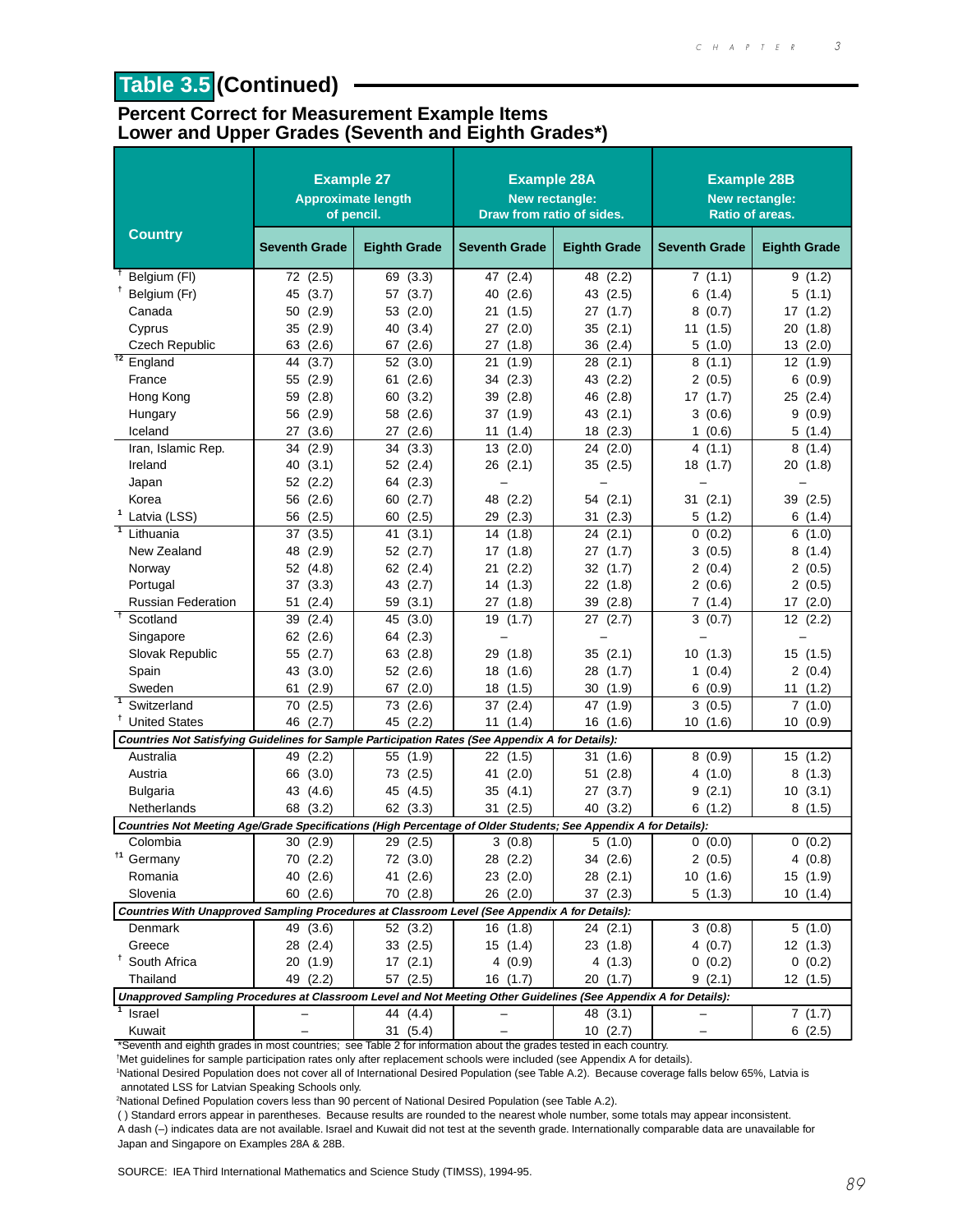#### **International Difficulty Map for Measurement Example Items Lower and Upper Grades (Seventh and Eighth Grades\*)**



\*Seventh and eighth grades in most countries; see Table 2 for information about the grades tested in each country. NOTE: Each item was placed onto the TIMSS international mathematics scale based on students' performance in both grades. Items are shown at the point on the scale where students with that level of proficiency had a 65 percent probability of providing a correct response.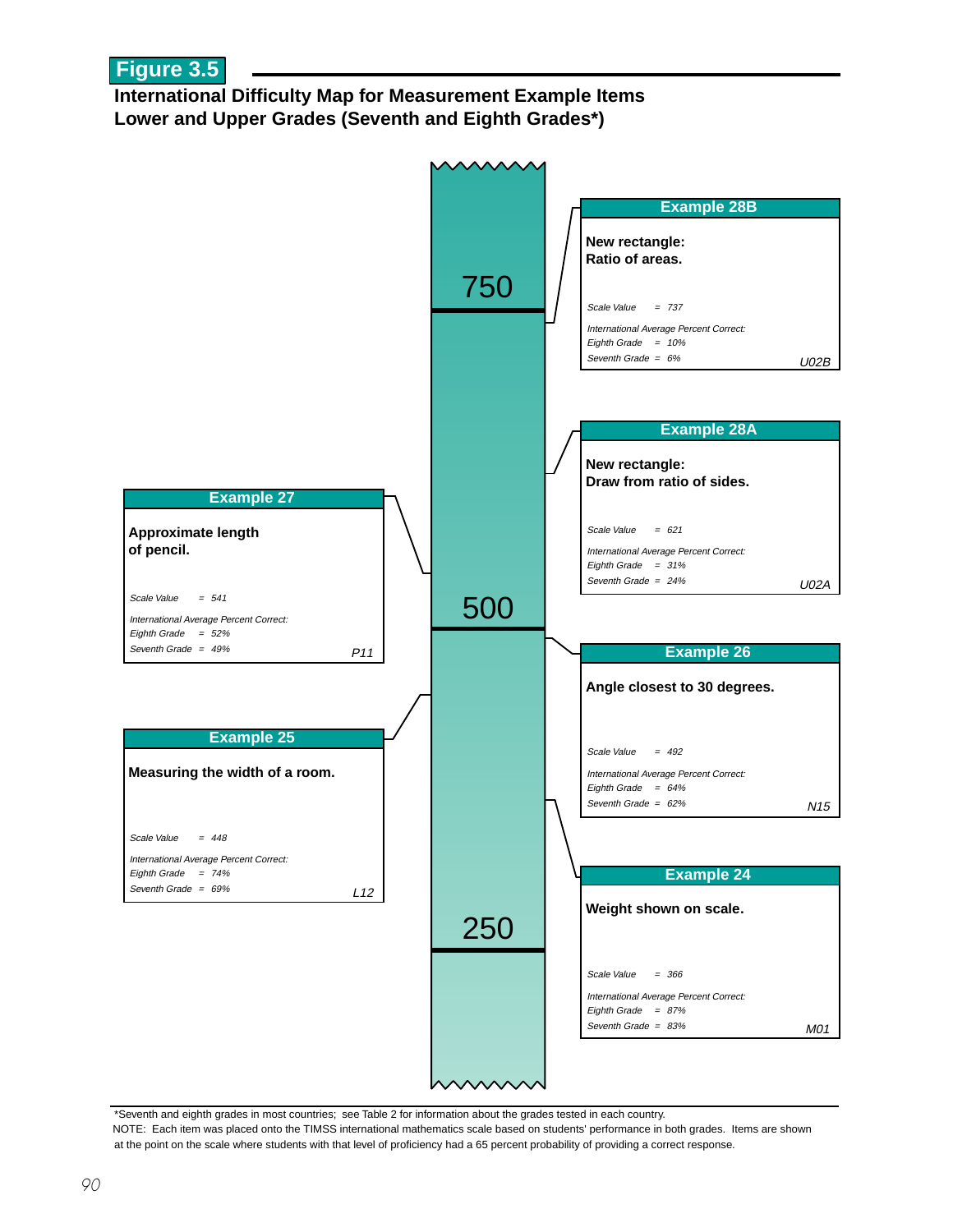

Performance Category: Knowing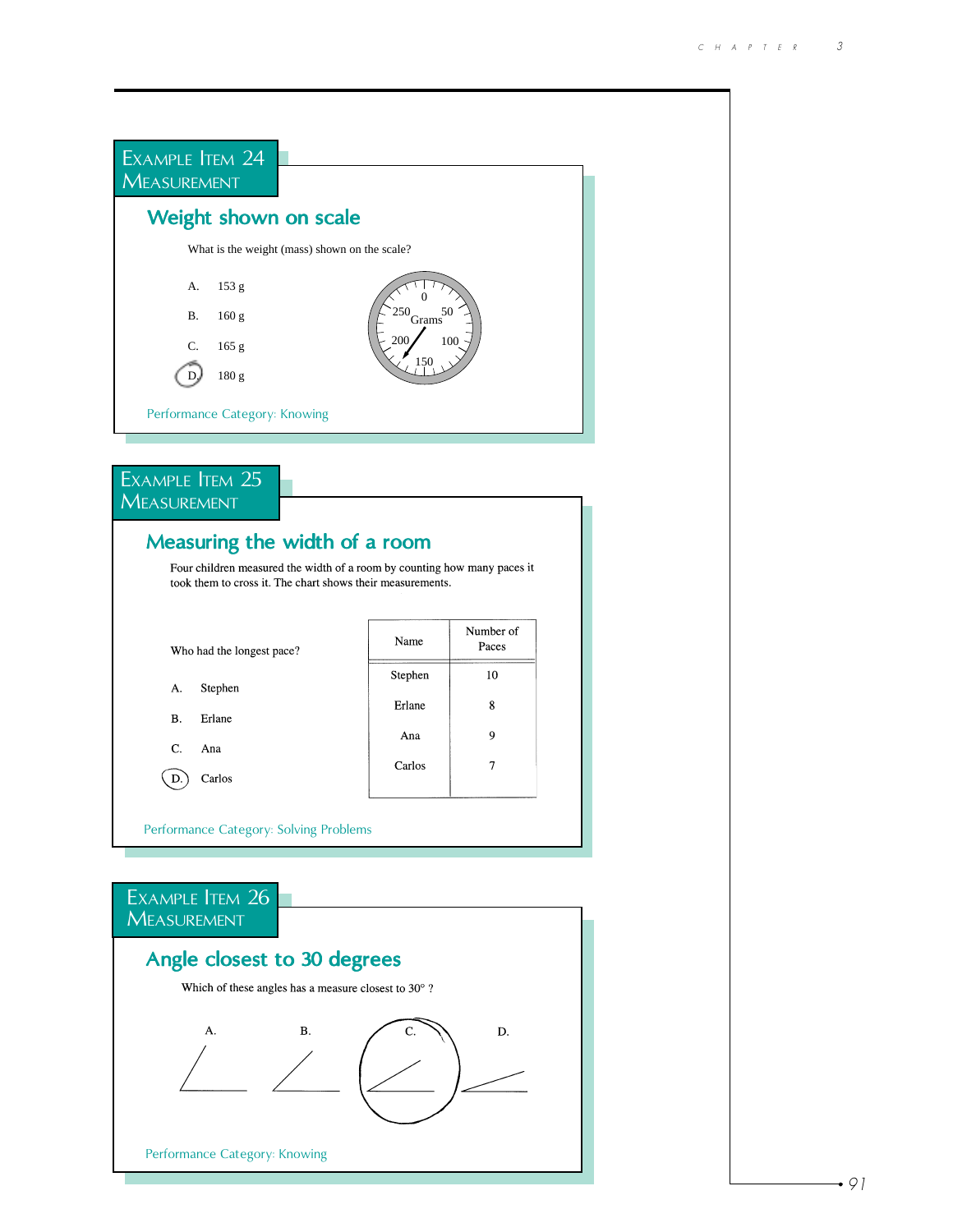| EXAMPLE ITEM 27<br><b>MEASUREMENT</b>                                                                                                                                                                                                                                    |
|--------------------------------------------------------------------------------------------------------------------------------------------------------------------------------------------------------------------------------------------------------------------------|
| Approximate length of pencil                                                                                                                                                                                                                                             |
| 2<br>3<br>4<br>5<br>6<br>8<br>7<br>9<br>10<br>11<br>1<br>cm                                                                                                                                                                                                              |
| Which of these is closest to the length of the pencil in the figure?                                                                                                                                                                                                     |
| A.<br>9 cm                                                                                                                                                                                                                                                               |
| (B)<br>10.5 cm                                                                                                                                                                                                                                                           |
| C.<br>12 cm                                                                                                                                                                                                                                                              |
| 13.5 cm<br>D.                                                                                                                                                                                                                                                            |
| Performance Category: Using Complex Procedures                                                                                                                                                                                                                           |
| <b>New Rectangle</b>                                                                                                                                                                                                                                                     |
| Width<br>4 cm                                                                                                                                                                                                                                                            |
| Length<br>6 <sub>cm</sub>                                                                                                                                                                                                                                                |
| In the space below, draw a new rectangle whose length is one and one<br>a.<br>half times the length of the rectangle above, and whose width is half the width<br>of the rectangle above. Show the length and width of the new rectangle in<br>centimeters on the figure. |
| 9 cm length<br>Z cm<br>width                                                                                                                                                                                                                                             |
| b.<br>What is the ratio of the area of the new rectangle to the area of the first one?                                                                                                                                                                                   |
| new $\triangle$ = 18cm <sup>2</sup> $\div$ 3= 6 or 3<br>old $\triangle$ = 24cm <sup>2</sup> $\div$ 3= 8 4<br>Show your work.<br>3 to 4                                                                                                                                   |
| Performance Category: Solving Problems                                                                                                                                                                                                                                   |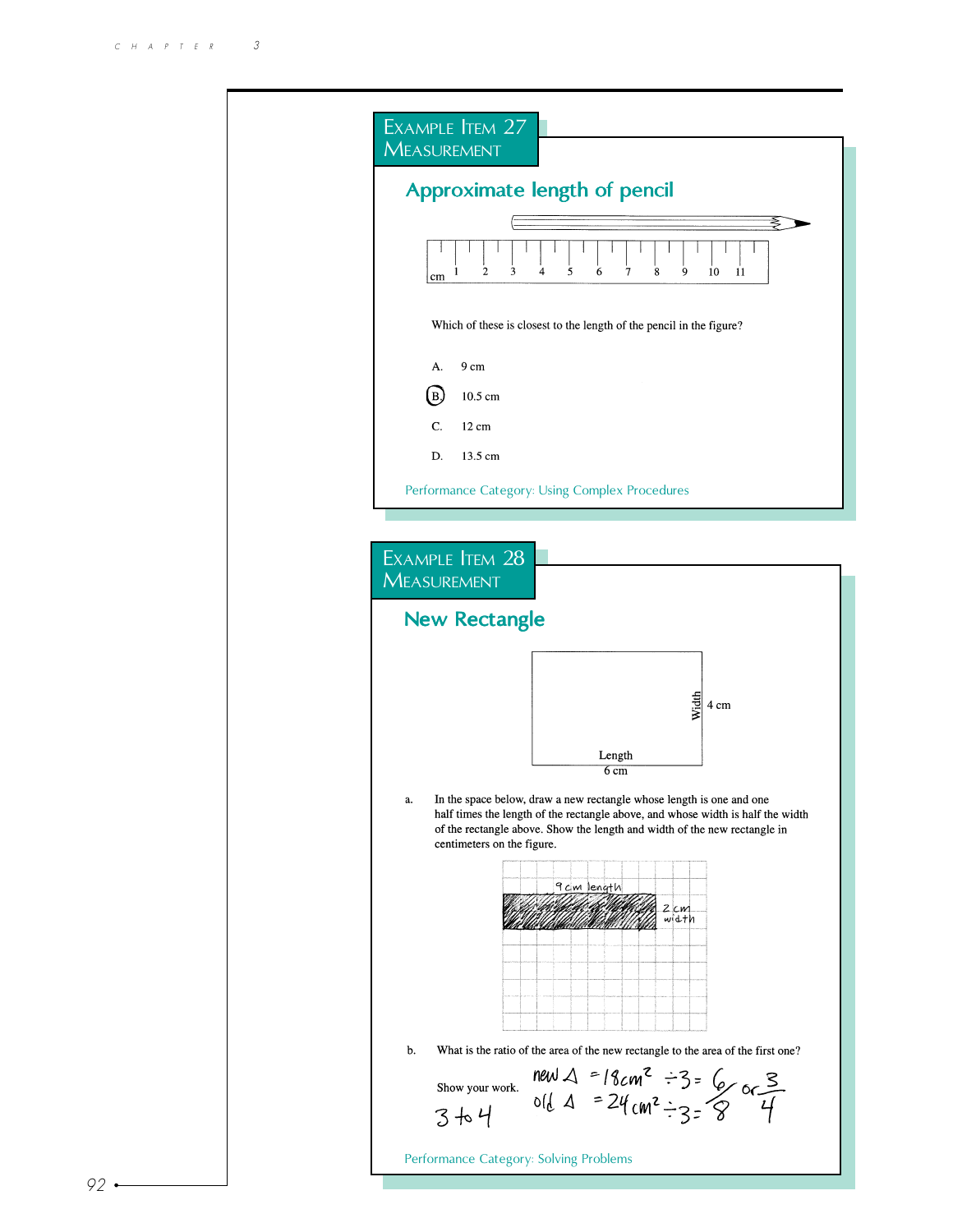#### WHAT HAVE STUDENTS LEARNED ABOUT PROPORTIONALITY?

A small set (11) of the mathematics items was designed to focus specifically on proportionality concepts and problems. Arguably, these items could have been classified in other content areas, usually fractions and number sense, but the decision was made to analyze them separately because they assess an important kind of mathematical reasoning. Example Items 29 through 33 illustrate these types of questions. The percent of correct responses for each country for the example items are provided in Table 3.6.

As described previously in Chapter 2, this item group was relatively more difficult for students than those for the other content areas. Figure 3.6 shows the extreme difficulty of these items for students. Only those students scoring above 600 on the mathematics scale were likely to answer most of these types of questions correctly.

Example Item 29, the least difficult of the items shown here, was one of the few proportionality items answered correctly by the majority of students in most countries. The item asked about adding 5 boys and 5 girls to a class that was three-fifths girls. On average, 62% of the students at seventh grade and 65% at eighth grade correctly answered that there would still be more girls than boys in the class.

Despite the overall difficulty encountered by students in this content area, there was an extremely large range in performance across countries. Example Item 32, requiring the students to determine the number of girls in a class of 28 based on the ratio of girls to boys, illustrates the extent of the difference in achievement levels. At the eighth grade, the question was answered correctly by 92% of the students in Singapore compared to very few in Colombia (12%), Greece (13%), South Africa (9%), and Kuwait (12%).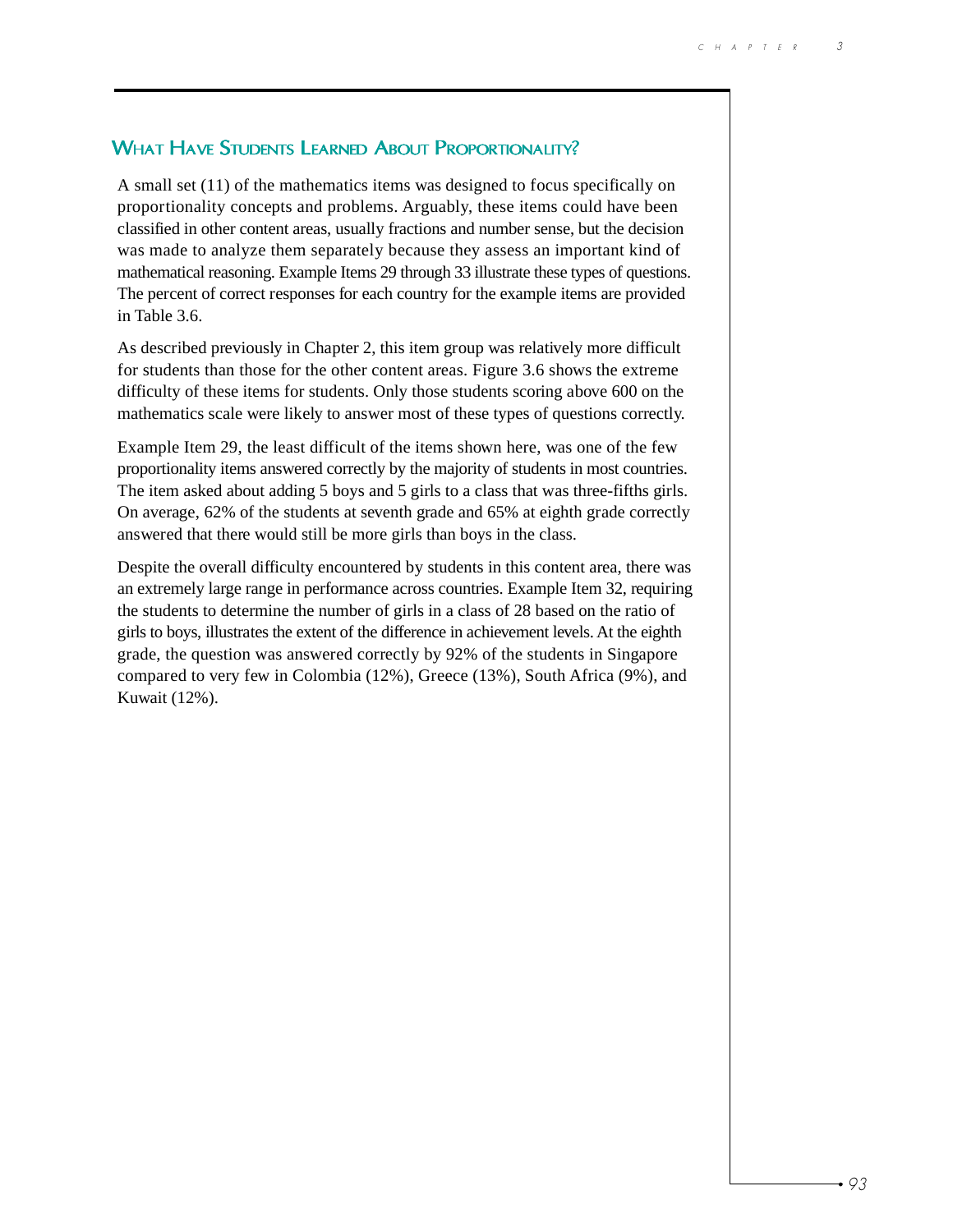#### **Table 3.6**

#### **Percent Correct for Proportionality Example Items Lower and Upper Grades (Seventh and Eighth Grades\*)**

|                                                                                                                            | <b>Example 29</b><br>More boys or girls in class. |                     | <b>Example 30</b><br>Ratio of red paint in mixture. |                     | <b>Example 31</b><br>of items. | <b>Amount paid for portion</b> |
|----------------------------------------------------------------------------------------------------------------------------|---------------------------------------------------|---------------------|-----------------------------------------------------|---------------------|--------------------------------|--------------------------------|
| <b>Country</b>                                                                                                             | <b>Seventh Grade</b>                              | <b>Eighth Grade</b> | <b>Seventh Grade</b>                                | <b>Eighth Grade</b> | <b>Seventh Grade</b>           | <b>Eighth Grade</b>            |
| Ť<br>Belgium (FI)                                                                                                          | 85(2.1)                                           | 82 (2.9)            | 47 (2.4)                                            | 48 (2.4)            | (3.4)<br>57                    | 58<br>(4.1)                    |
| Ť<br>Belgium (Fr)                                                                                                          | 74 (2.6)                                          | 76 (2.8)            | 45 (2.8)                                            | 49 (2.9)            | 34 (3.5)                       | (3.1)<br>41                    |
| Canada                                                                                                                     | 68 (2.4)                                          | 66 (2.5)            | 46 (2.1)                                            | 56 (1.8)            | 22(2.1)                        | 26<br>(2.3)                    |
| Cyprus                                                                                                                     | 59 (2.9)                                          | 63 (2.7)            | 35 (2.0)                                            | 34(2.1)             | (2.6)<br>21                    | (3.0)<br>30                    |
| Czech Republic                                                                                                             | 60 (3.5)                                          | 70 (2.7)            | 19(1.9)                                             | 29 (1.9)            | (3.3)<br>47                    | 63 (2.8)                       |
| $+2$<br>England                                                                                                            | 66<br>(3.4)                                       | 69<br>(3.3)         | 34<br>(2.2)                                         | 39<br>(2.7)         | (1.9)<br>14                    | 17<br>(2.9)                    |
| France                                                                                                                     | (2.7)<br>66                                       | (2.4)<br>75         | (2.0)<br>48                                         | (2.5)<br>51         | (2.6)<br>38                    | (2.9)<br>54                    |
| Hong Kong                                                                                                                  | (2.1)<br>79                                       | (1.7)<br>78         | 67 (2.8)                                            | (2.4)<br>70         | 52 (3.3)                       | 62<br>(3.2)                    |
| Hungary                                                                                                                    | 60(2.8)                                           | 67 (2.3)            | 29 (1.9)                                            | 36<br>(2.1)         | (2.4)<br>30                    | 42 (2.5)                       |
| Iceland                                                                                                                    | 70 (3.4)                                          | (4.6)<br>66         | 26(2.2)                                             | 49<br>(4.1)         | (2.7)<br>15                    | 25<br>(4.1)                    |
| Iran, Islamic Rep.                                                                                                         | 51(3.3)                                           | 51(3.2)             | 27(2.2)                                             | 31(2.3)             | 15(2.3)                        | (2.6)<br>19                    |
| Ireland                                                                                                                    | 71(2.7)                                           | 78 (2.4)            | 37 (1.9)                                            | 42 (2.3)            | 32(2.8)                        | 41<br>(3.3)                    |
| Japan                                                                                                                      | 76<br>(1.9)                                       | 82 (1.9)            | 57 (1.5)                                            | 66<br>(1.4)         | (2.2)<br>61                    | (2.0)<br>71                    |
| Korea                                                                                                                      | 78 (2.1)                                          | 82 (2.2)            | 78 (1.8)                                            | 87 (1.4)            | (2.3)<br>63                    | 62<br>(2.5)                    |
| $\mathbf{1}$<br>Latvia (LSS)                                                                                               | 44 (3.1)                                          | 57 (3.4)            | 23(2.0)                                             | 27 (1.9)            | (2.7)<br>25                    | 39<br>(2.9)                    |
| $\overline{1}$<br>Lithuania                                                                                                | (3.1)<br>44                                       | 51<br>(3.0)         | 8(1.2)                                              | (1.5)<br>14         | (3.4)<br>28                    | (3.2)<br>36                    |
| New Zealand                                                                                                                | 69 (2.5)                                          | 70(2.3)             | 43 (2.3)                                            | 47<br>(1.9)         | (2.4)<br>19                    | 22(2.0)                        |
| Norway                                                                                                                     | 70 (4.2)                                          | 73 (2.4)            | 28 (2.2)                                            | 37<br>(2.0)         | (2.5)<br>16                    | (2.4)<br>27                    |
| Portugal                                                                                                                   | 39<br>(2.2)                                       | 50<br>(2.6)         | 16<br>(1.6)                                         | 21<br>(1.6)         | 9<br>(1.5)                     | 20<br>(2.5)                    |
| <b>Russian Federation</b>                                                                                                  | 47 (3.1)                                          | 47 (2.5)            | 27 (2.0)                                            | 39<br>(2.6)         | (2.5)<br>50                    | 49<br>(3.8)                    |
| ┱<br>Scotland                                                                                                              | 65<br>(2.4)                                       | 71<br>(2.7)         | 38<br>(2.2)                                         | 38<br>(2.2)         | 12(2.0)                        | 19<br>(2.6)                    |
| Singapore                                                                                                                  | 83 (1.9)                                          | 85<br>(1.7)         | 89<br>(1.6)                                         | 95<br>(0.8)         | (2.4)<br>79                    | 83<br>(1.8)                    |
| Slovak Republic                                                                                                            | 57 (2.6)                                          | 62 (2.9)            | 24(2.0)                                             | 32(2.1)             | 38<br>(3.1)                    | (2.7)<br>54                    |
| Spain                                                                                                                      | 63 (2.3)                                          | 62 (3.0)            | 24 (1.6)                                            | 34 (1.7)            | (2.4)<br>30                    | 42 (2.7)                       |
| Sweden                                                                                                                     | (2.5)<br>68                                       | 74 (2.0)            | 50<br>(2.1)                                         | 64 (1.7)            | 21<br>(2.2)                    | (2.0)<br>30                    |
| $\mathbf{1}$<br>Switzerland                                                                                                | 73 (2.2)                                          | 76 (2.2)            | 39<br>(2.1)                                         | 42 (1.9)            | 47<br>(2.0)                    | (2.4)<br>60                    |
| t<br><b>United States</b>                                                                                                  | 58 (2.5)                                          | 62(2.2)             | 45 (2.0)                                            | 53 (1.8)            | 18(2.8)                        | 23<br>(2.2)                    |
| Countries Not Satisfying Guidelines for Sample Participation Rates (See Appendix A for Details):                           |                                                   |                     |                                                     |                     |                                |                                |
| Australia                                                                                                                  | 71(2.2)                                           | 74 (1.4)            | 41<br>(1.7)                                         | 42 (2.0)            | 21<br>(1.9)                    | (1.8)<br>31                    |
| Austria                                                                                                                    | (2.5)<br>69                                       | 73 (2.7)            | 21 (2.4)                                            | 21(1.9)             | (3.2)<br>56                    | 67<br>(3.0)                    |
| <b>Bulgaria</b>                                                                                                            | (5.4)<br>65                                       | 57 (4.4)            | 28<br>(3.2)                                         | 37 (3.8)            | 46<br>(8.5)                    | 34<br>(4.4)                    |
| Netherlands                                                                                                                | 85 (2.7)                                          | 77(2.7)             | 58 (2.8)                                            | 65 (2.7)            | 44 (4.7)                       | 41 (3.7)                       |
| Countries Not Meeting Age/Grade Specifications (High Percentage of Older Students; See Appendix A for Details):            |                                                   |                     |                                                     |                     |                                |                                |
| Colombia<br>†1                                                                                                             | 26(3.0)                                           | 30(3.9)             | 14(2.3)                                             | 15(2.1)             | 3(1.1)                         | 7(1.6)                         |
| Germany                                                                                                                    | 70 (2.7)                                          | 67 (3.3)            | 26(2.0)                                             | 26 (2.1)            | 29 (2.9)                       | 37 (3.4)                       |
| Romania                                                                                                                    | 48 (2.6)                                          | 52 (3.0)            | 29 (2.0)                                            | 39 (2.4)            | 30(2.3)                        | 32 (2.6)                       |
| Slovenia                                                                                                                   | 62 (2.7)                                          | 66 (2.5)            | 29 (2.3)                                            | 39 (2.2)            | 39 (2.6)                       | 52 (3.0)                       |
| Countries With Unapproved Sampling Procedures at Classroom Level (See Appendix A for Details):                             |                                                   |                     |                                                     |                     |                                |                                |
| Denmark                                                                                                                    | 54 (3.3)                                          | 68 (2.9)            | 30(2.4)                                             | 31(2.1)             | 16 (2.2)                       | 28 (2.6)                       |
| Greece<br>Ť.                                                                                                               | 55 (2.4)                                          | 59 (2.5)            | 41 (1.9)                                            | 50(2.1)             | 33 (2.4)                       | 39 (2.7)                       |
| South Africa                                                                                                               | 32(2.8)                                           | 31(2.2)             | 18(1.4)                                             | 16 (1.5)            | 2(1.0)                         | 2(0.8)                         |
| Thailand                                                                                                                   | 55 (2.4)                                          | 56 (2.7)            | 44 (2.2)                                            | 55 (2.4)            | 37 (2.9)                       | 43 (2.9)                       |
| Unapproved Sampling Procedures at Classroom Level and Not Meeting Other Guidelines (See Appendix A for Details):<br>Israel |                                                   |                     |                                                     |                     |                                |                                |
|                                                                                                                            |                                                   | 75 (4.0)            |                                                     | 39 (4.2)            |                                | 42 (4.8)                       |
| Kuwait                                                                                                                     |                                                   | 25 (4.1)            |                                                     | 14(2.1)             |                                | 2(0.8)                         |

\*Seventh and eighth grades in most countries; see Table 2 for information about the grades tested in each country.

† Met guidelines for sample participation rates only after replacement schools were included (see Appendix A for details).

1 National Desired Population does not cover all of International Desired Population (see Table A.2). Because coverage falls below 65%, Latvia is annotated LSS for Latvian Speaking Schools only.

2 National Defined Population covers less than 90 percent of National Desired Population (see Table A.2).

( ) Standard errors appear in parentheses. Because results are rounded to the nearest whole number, some totals may appear inconsistent.

A dash (–) indicates data are not available. Israel and Kuwait did not test at the seventh grade.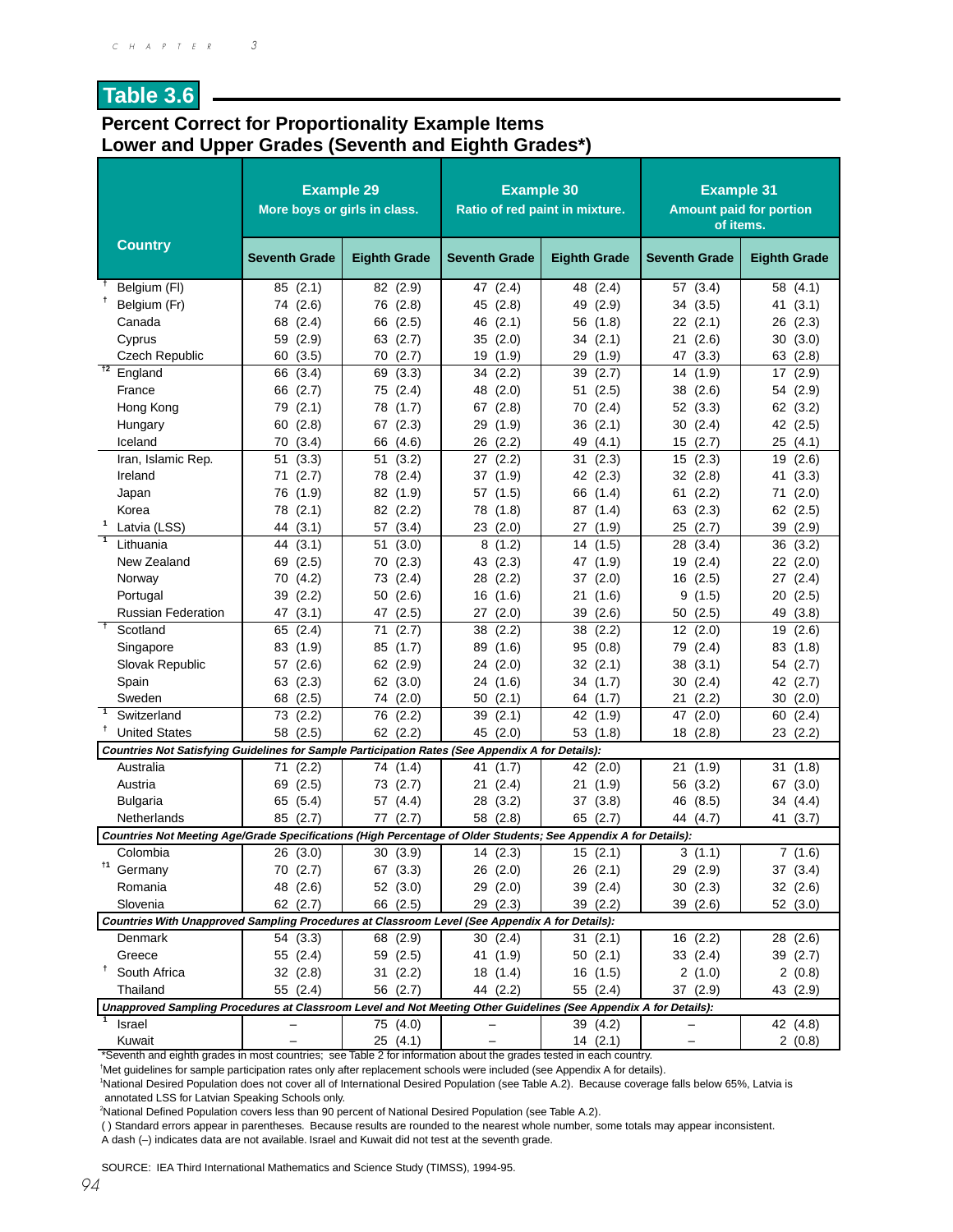# **Table 3.6 (Continued)**

#### **Percent Correct for Proportionality Example Items Lower and Upper Grades (Seventh and Eighth Grades\*)**

|                                                                                                                                | <b>Example 32</b><br>boy/girl ratio. | <b>Number of girls from</b> | <b>Example 33</b><br><b>Missing values</b> | in proportionality table. |
|--------------------------------------------------------------------------------------------------------------------------------|--------------------------------------|-----------------------------|--------------------------------------------|---------------------------|
| <b>Country</b>                                                                                                                 | <b>Seventh Grade</b>                 | <b>Eighth Grade</b>         | <b>Seventh Grade</b>                       | <b>Eighth Grade</b>       |
| Belgium (FI)                                                                                                                   | 37 (2.6)                             | 34 (3.7)                    | 27(2.5)                                    | 33<br>(2.9)               |
| Ť.<br>Belgium (Fr)                                                                                                             | 38 (3.0)                             | 48 (3.1)                    | 14(2.1)                                    | 19<br>(2.6)               |
| Canada                                                                                                                         | 28 (2.4)                             | 43 (2.4)                    | 24 (2.3)                                   | 26 (2.1)                  |
| Cyprus                                                                                                                         | 18 (2.4)                             | 24 (2.6)                    | 18(2.3)                                    | (2.4)<br>24               |
| <b>Czech Republic</b>                                                                                                          | 47 (3.3)                             | 60 (3.7)                    | 21(3.1)                                    | 30(3.2)                   |
| $t^2$ England                                                                                                                  | 40<br>(3.5)                          | 42 (3.4)                    | 15<br>(2.8)                                | 18<br>(3.0)               |
| France                                                                                                                         | 29(2.8)                              | 43 (3.1)                    | 30(2.3)                                    | (2.6)<br>33               |
| Hong Kong                                                                                                                      | 47 (3.3)                             | 63 (3.3)                    | 32 (2.3)                                   | 38 (2.9)                  |
| Hungary                                                                                                                        | 37 (2.7)                             | 57 (2.6)                    | 19(2.1)                                    | 24 (2.4)                  |
| Iceland                                                                                                                        | 22 (3.3)                             | 18(3.1)                     | 9(2.0)                                     | 14(3.2)                   |
| Iran, Islamic Rep.                                                                                                             | 19 (2.6)                             | 22(2.4)                     | 20(3.0)                                    | 31(4.3)                   |
| Ireland                                                                                                                        | 56 (2.9)                             | 56 (2.9)                    | 21(2.1)                                    | 25(2.1)                   |
| Japan                                                                                                                          | 47 (1.9)                             | 53 (1.8)                    | 48 (2.2)                                   | 49<br>(2.2)               |
| Korea                                                                                                                          | 58 (3.1)                             | 64 (2.6)                    | 34(3.1)                                    | (2.6)<br>41               |
| 1<br>Latvia (LSS)                                                                                                              | 21 (3.0)                             | 32 (3.1)                    | 12 (1.9)                                   | (2.6)<br>21               |
| $\mathbf{1}$<br>Lithuania                                                                                                      | 13(2.7)                              | 30(2.7)                     | 6(1.4)                                     | (2.2)<br>14               |
| New Zealand                                                                                                                    | 30 (2.7)                             | 37(2.5)                     | 13 (1.8)                                   | 19(2.1)                   |
| Norway                                                                                                                         | 15 (2.2)                             | 19(2.2)                     | 11 (1.8)                                   | 15(1.8)                   |
| Portugal                                                                                                                       | 8(1.4)                               | 17(1.8)                     | 19(2.1)                                    | 21<br>(2.3)               |
| Russian Federation                                                                                                             | 25(2.1)                              | 37 (3.1)                    | 20(2.5)                                    | 27 (2.3)                  |
| $\ddot{\phantom{1}}$<br>Scotland                                                                                               | 26 (2.6)                             | 37<br>(3.3)                 | 14<br>(2.2)                                | 15<br>(2.4)               |
| Singapore                                                                                                                      | 89 (1.7)                             | 92 (1.3)                    | 42 (2.9)                                   | 47<br>(2.8)               |
| Slovak Republic                                                                                                                | 46 (3.1)                             | 58 (2.7)                    | 27 (2.5)                                   | 27 (2.9)                  |
| Spain                                                                                                                          | 14 (1.7)                             | 24 (2.2)                    | 16(1.7)                                    | 10<br>(1.5)               |
| Sweden                                                                                                                         | 19(2.0)                              | 24 (2.0)                    | 11 $(1.4)$                                 | 14(1.8)                   |
| Switzerland                                                                                                                    | 26 (2.4)                             | 38 (2.5)                    | 20(2.1)                                    | 29<br>(2.4)               |
| t.<br><b>United States</b>                                                                                                     | 27 (2.6)                             | 34 (2.3)                    | 19(2.2)                                    | 20 (1.6)                  |
| Countries Not Satisfying Guidelines for Sample Participation Rates (See Appendix A for Details):                               |                                      |                             |                                            |                           |
| Australia                                                                                                                      | 33(2.4)                              | 50(2.3)                     | 18(2.1)                                    | 22(1.7)                   |
| Austria                                                                                                                        | 42 (4.0)                             | 46 (2.6)                    | 15(1.9)                                    | 18(2.1)                   |
|                                                                                                                                |                                      |                             |                                            | 44 (6.4)                  |
| <b>Bulgaria</b>                                                                                                                | 46 (5.5)                             | 54 (4.3)                    | 22 (4.9)                                   |                           |
| Netherlands<br>Countries Not Meeting Age/Grade Specifications (High Percentage of Older Students; See Appendix A for Details): | 43 (3.5)                             | 43 (4.6)                    | 33 (3.3)                                   | 29 (3.1)                  |
| Colombia                                                                                                                       | (3.4)                                |                             |                                            |                           |
| †1                                                                                                                             | 11                                   | 12(2.0)                     | 10<br>(1.9)                                | (2.2)<br>11               |
| Germany                                                                                                                        | 19 (2.6)                             | 30 (3.4)                    | 11 (1.7)                                   | 18 (2.2)                  |
| Romania                                                                                                                        | 22(2.6)                              | 29 (2.7)                    | 22 (2.5)                                   | 29 (2.9)                  |
| Slovenia                                                                                                                       | 19(2.1)                              | 43 (2.7)                    | 17(2.5)                                    | 24(2.1)                   |
| Countries With Unapproved Sampling Procedures at Classroom Level (See Appendix A for Details):                                 |                                      |                             |                                            |                           |
| Denmark                                                                                                                        | 25(3.1)                              | 35 (3.5)                    | 10(1.9)                                    | 13(2.3)                   |
| Greece<br>Ť.                                                                                                                   | 10(1.5)                              | 13(1.9)                     | 26(2.6)                                    | 30(2.3)                   |
| South Africa                                                                                                                   | 5(1.5)                               | 9(1.7)                      | 13(1.3)                                    | 13 (1.4)                  |
| Thailand                                                                                                                       | 37 (2.7)                             | 48 (2.7)                    | 36 (2.3)                                   | 39 (2.5)                  |
| Unapproved Sampling Procedures at Classroom Level and Not Meeting Other Guidelines (See Appendix A for Details):               |                                      |                             |                                            |                           |
| Israel                                                                                                                         |                                      | 22(3.4)                     |                                            | 17 (2.8)                  |
| Kuwait                                                                                                                         |                                      | 12(3.5)                     |                                            | 15(2.0)                   |

\*Seventh and eighth grades in most countries; see Table 2 for information about the grades tested in each country.

† Met guidelines for sample participation rates only after replacement schools were included (see Appendix A for details).

1 National Desired Population does not cover all of International Desired Population (see Table A.2). Because coverage falls below 65%, Latvia is annotated LSS for Latvian Speaking Schools only.

2 National Defined Population covers less than 90 percent of National Desired Population (see Table A.2).

( ) Standard errors appear in parentheses. Because results are rounded to the nearest whole number, some totals may appear inconsistent. A dash (–) indicates data are not available. Israel and Kuwait did not test at the seventh grade.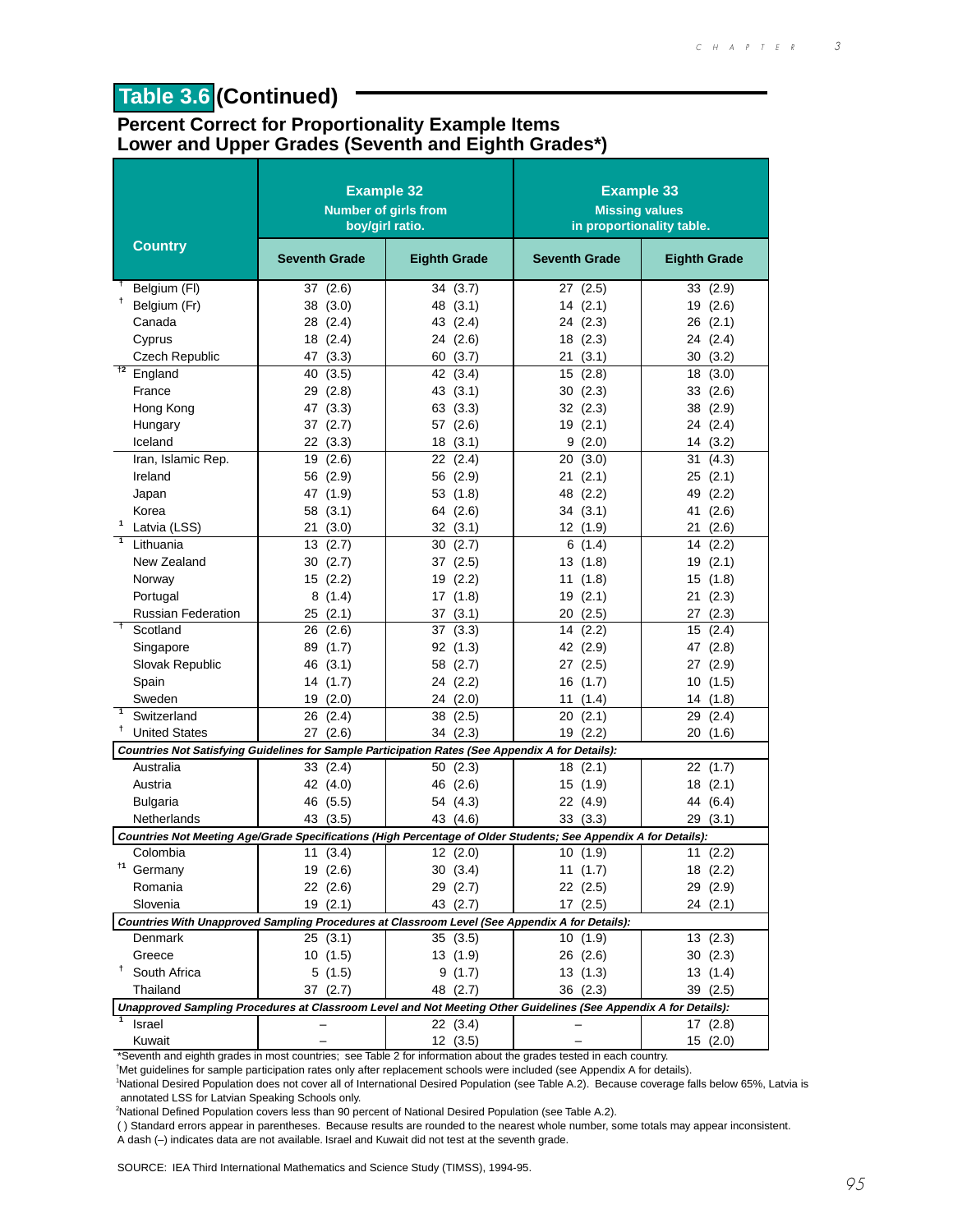## **Figure 3.6**

#### **International Difficulty Map for Proportionality Example Items Lower and Upper Grades (Seventh and Eighth Grades\*)**



\*Seventh and eighth grades in most countries; see Table 2 for information about the grades tested in each country. NOTE: Each item was placed onto the TIMSS international mathematics scale based on students' performance in both grades. Items are shown at the point on the scale where students with that level of proficiency had a 65 percent probability of providing a correct response.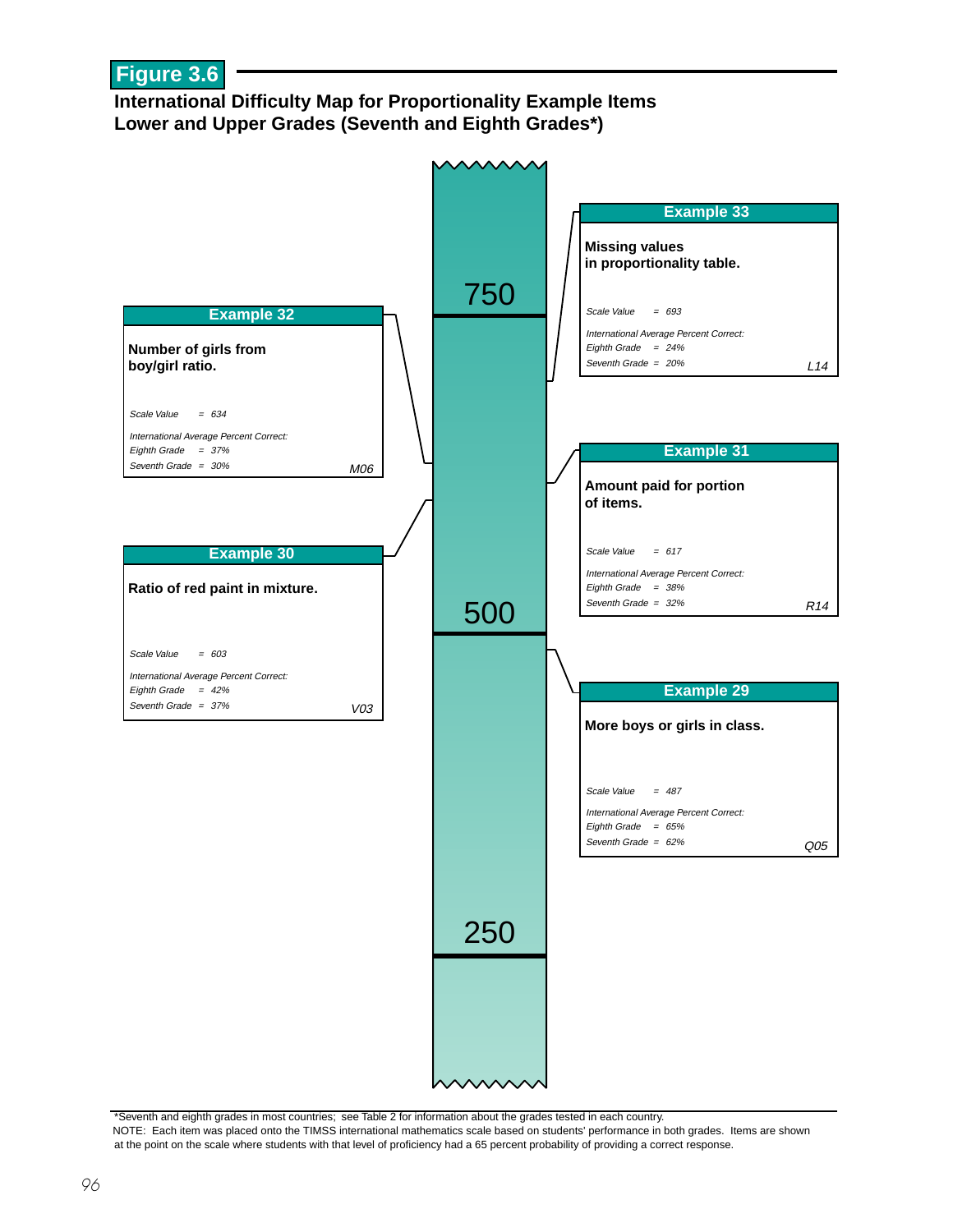

Performance Category: Performing Routine Procedures

9  $\mathbf B.$  $\overline{4}$ 

 $\frac{5}{4}$  ${\bf C}.$ 

 $rac{5}{9}$  $\bigcirc$